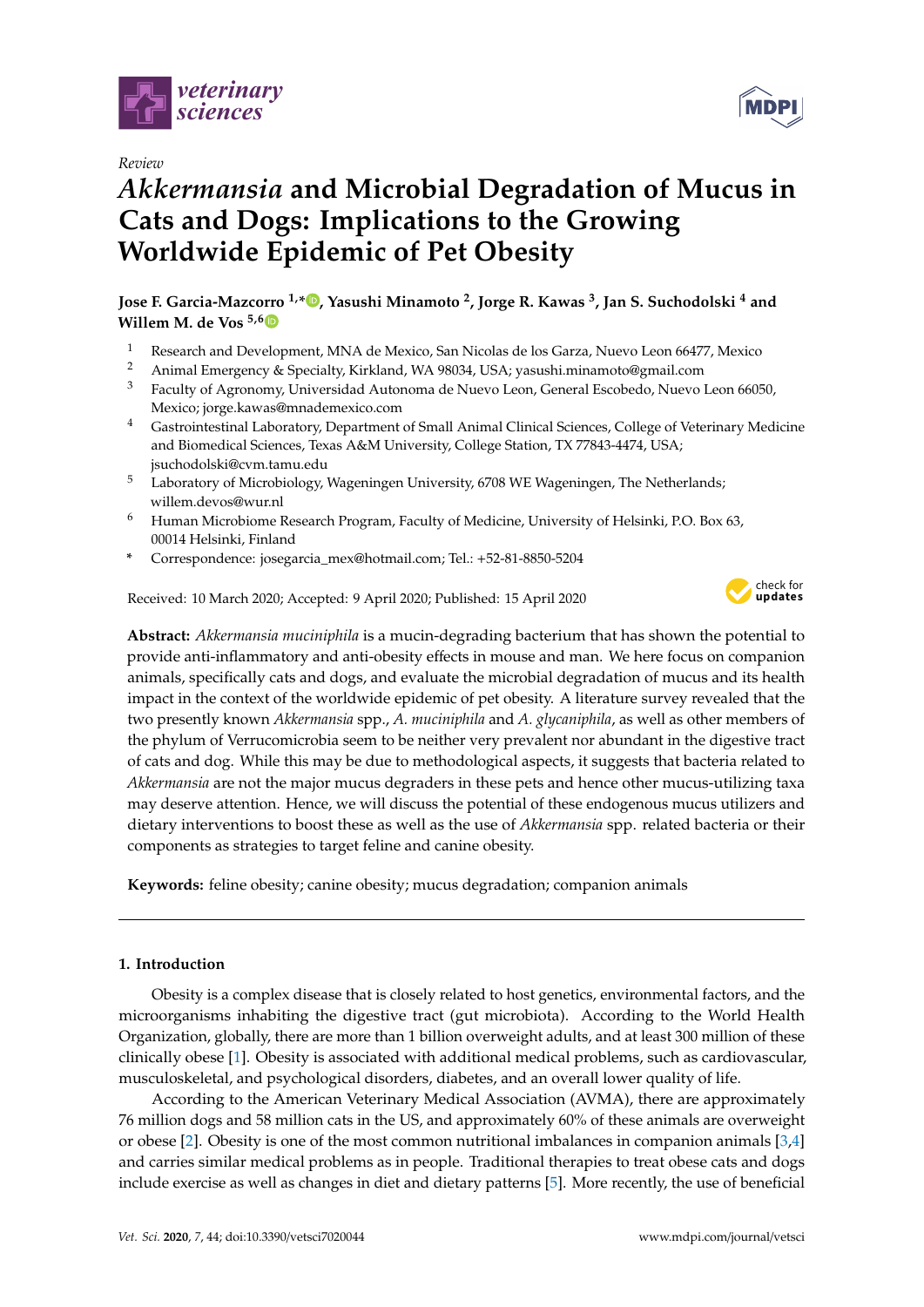microorganisms has been considered as a feasible alternative solution in obese people [\[6\]](#page-13-5). However, the development of effective bacterial therapies with weight-loss applications in obese cats and dogs has shown to be challenging [\[7\]](#page-13-6), in part due to the wide inter-individual variation in the gut microbiota of these animal species.

*Akkermansia muciniphila* is a mucin-degrading bacterium that has shown the potential to provide anti-inflammatory and anti-obesity effects in mouse and man by reducing insulin resistance, glucose intolerance, and gut permeability. We here focus on microbial degradation of intestinal mucus and its health impact in the context of the worldwide epidemic of feline and canine obesity.

# **2. The Gut Microbiota**

From birth, and perhaps even before that, the digestive tract is inhabited by a complex mixture of microorganisms, including bacteriophages and other viruses. The density of microbial life varies widely throughout the gut. The stomach and the small intestine contain small numbers of bacteria  $\langle \langle 1 \times 10^{4} \rangle$ bacteria/mL, mostly attached to the mucosal layer with little luminal microbes), while the large intestine is much more densely populated ( $>1 \times 10^{11}$  microbial cells/g of intestinal content) [\[8\]](#page-13-7). Despite the high microbial density, in normal circumstances, the gut microbiota lives in equilibrium with the immune system from the host [\[9\]](#page-14-0). However, in the event of physiological or physical alterations, for example when the mucosal barrier is compromised, the host–microbiota relationship is no longer in balance, and a process of inflammation may develop [\[10](#page-14-1)[–12\]](#page-14-2). This is an area of great interest particularly for clinicians because the manipulation of the host–microbiota milieu inside the gut, such as bacteria marketed as probiotics, can lead to better strategies to maintain and restore health.

In human beings, it has been shown that each individual harbors a highly individualized microbiota inside the gut [\[13\]](#page-14-3), a finding that has been reproduced at large scale that showed even personalization at the strain level [\[14\]](#page-14-4). While a core microbiome can be identified, the microbial signature in each individual may be better considered as an 'evolving fingerprint' since the gut microbiota also shows pronounced temporal variability across months, weeks, and even days [\[15](#page-14-5)[,16\]](#page-14-6). This uniqueness of the gut microbiota is also true for pet animal species as shown by a growing number of studies in cats and dogs (see "The feline and canine gut microbiota" below). While an evolving individualized microbiota profile may be difficult to visualize, this makes sense when considering the individuality and evolution of microorganisms and host–microbe interactions [\[17\]](#page-14-7).

The gut microbiota, particularly that in the large intestine, is closely related to energy homeostasis, fat metabolism, and obesity. One seminal study showed that colonization of adult germ-free mice with a distal gut microbiota harvested from conventionally raised mice produced a remarkable increase in body fat within two weeks, despite an associated decrease in food consumption [\[18\]](#page-14-8). On the other hand, certain diets in mice can induce obesity and this phenomenon is linked to marked alterations in the distal gut microbiome, although specific microbial manipulations may limit weight gain [\[19,](#page-14-9)[20\]](#page-14-10). While these and other studies have shed light into the complex host–microbiota relation in obesity, a causal relationship has been found difficult to establish [\[21\]](#page-14-11).

The gut microbiota is composed of hundreds of different types of microbes with wildly different ecophysiologies [\[22\]](#page-14-12). Within this complex and unique assortment of microorganisms, some microbes have apparently evolved to live in the mucus, a heavily glycosylated protein that is continuously produced to cover and protect the inner epithelial layer of the digestive tract. Some of these mucus-degraders have specialized in surviving on host-produced mucus rather than diet-derived compounds that feed most of the colonic bacteria. It has been even suggested that bacteria that live in the mucosa do not compete with the microbiota present in the lumen and, therefore, do not depend on dietary nutrients deriving from host food consumption [\[23,](#page-14-13)[24\]](#page-14-14). This is a very important corollary that will be discussed again in the last section of this article (see "Implications of microbial mucus degradation for health in cats and dogs" below).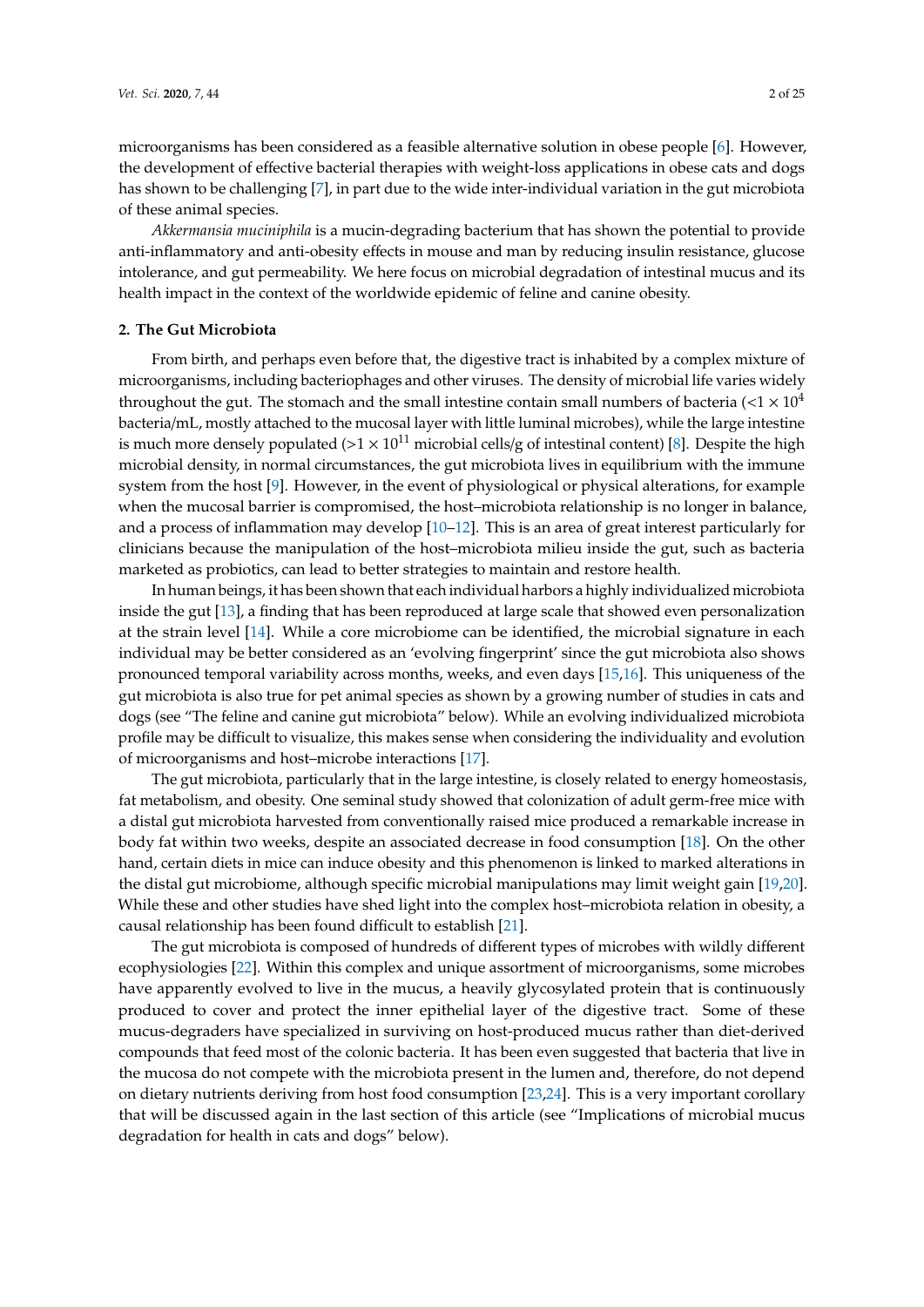## **3. Gastrointestinal (GI) Mucus**

The digestive tract of humans and other animals is a muscular tube covered on the inside by epithelium containing mucus-secreting goblet cells [\[25–](#page-14-15)[27\]](#page-14-16). This mucus has important protective, lubricative, and immune functions that are relevant to preserve health [\[28](#page-14-17)[–31\]](#page-15-0). Studies in laboratory animals have shown that the stomach and the small intestine are covered by one layer of mucus  $(\sim 100 \mu m)$ , while the large intestine has a two-layered mucus  $(\sim 150 \mu m)$  that differs in biochemical composition, structure, and relationship with the microorganisms inhabiting the gut [\[32](#page-15-1)[–36\]](#page-15-2).

Biochemical studies showed that the mucus layer is composed of two layers, a sterile inner layer that protects the enterocytes and an outer layer that is colonized and provides nutrients and attachment sites for the intestinal bacteria [\[37\]](#page-15-3). In this context, it should be noted that mucus production in the animal intestinal tract is high and may account for approximately half of the carbon present in the colon and hence is an important substrate for bacteria that are fed directly by the host [\[38\]](#page-15-4). In addition, it was found that development in the colon of mice takes several weeks, and that is a phenomenon with a close dependence on the presence and metabolic activities of different groups of microorganisms [\[39\]](#page-15-5). These findings are relevant, especially in a context of GI diseases that involve destruction of mucus and mucosal epithelium, for example inflammatory bowel disease (IBD, [\[40,](#page-15-6)[41\]](#page-15-7)). The unbalanced destruction of mucus has several negative consequences for the host, including a diminished defense of enterocytes, an increased presence of mucus-associated bacteria in the lumen, and more nutrients to luminal bacteria that usually do not feed on these substrates. These consequences may lead to a more unbalanced state during GI disease, and it has been proposed that this leads to biofilms that are often observed in patients suffering from IBD or colorectal cancer [\[11,](#page-14-18)[42,](#page-15-8)[43\]](#page-15-9).

The production and release of mucus is a phenomenon affected primarily by anatomical location, host genetics, and pathogenic infections, as well as the gut microbiota and their metabolites (e.g., short-chain fatty acids (SCFAs), acetate, propionate, and butyrate). One early study showed that SCFAs did not influence the number of cells staining for mucin in the rat colon, but solutions of low osmolality (i.e., with a low number of dissolved particles) caused a considerable release of mucin from goblet cells [\[44\]](#page-15-10). Other, more recent, studies have shown that certain dietary ingredients can lead to enhanced production of SCFA or lactic acid, which in turn may have stimulating effects on mucus production and affect epithelial barrier integrity in mouse and man [\[45](#page-15-11)[,46\]](#page-15-12). On the other hand, each animal species is unique in terms of dietary and physiological characteristics, and therefore, it is expected that each species also possesses a distinctive mechanism of mucus production as well as different mucus structure and biochemical composition.

Several studies have investigated the physicochemical and antigenic characteristics of GI mucus in health and disease in humans [\[47](#page-15-13)[–50\]](#page-15-14), while others have focused on mice [\[28](#page-14-17)[,51–](#page-16-0)[53\]](#page-16-1). To our knowledge, there have been no comparisons of mucus physicochemical properties among animal species, in part due to the inherent complications of analyzing mucus separately of intestinal contents. An early study used a radioimmunoassay for the quantitative measurement of human goblet cell mucin and showed that human goblet cell mucin cross-reacted with dog, monkey, and rabbit mucins, but not with mucins of rat, pig, toad, and oyster [\[54\]](#page-16-2).

#### *A. muciniphila and Microbial Degradation of Mucus*

The gut microbiota affects the whole-body metabolism by affecting the energy balance and gut permeability, particularly in the large intestine. *A. muciniphila* was first isolated in 2004 at Wageningen University from a healthy subject as an abundant specialist growing on animal and human mucus [\[55\]](#page-16-3). Later on, it was demonstrated that *A. muciniphila* cells are related to energy storage and whole-body metabolism by improving insulin sensitivity, reducing insulinemia and plasma total cholesterol, increasing the intestinal levels of endocannabinoids that control inflammation, the gut barrier function, and gut peptide secretion in mouse and man [\[20,](#page-14-10)[56\]](#page-16-4). It remains to be seen whether these properties could also be linked to other mucus-degrading bacteria. However, these findings help clarifying, at least partly, the relationship between microbial degradation of mucus and obesity.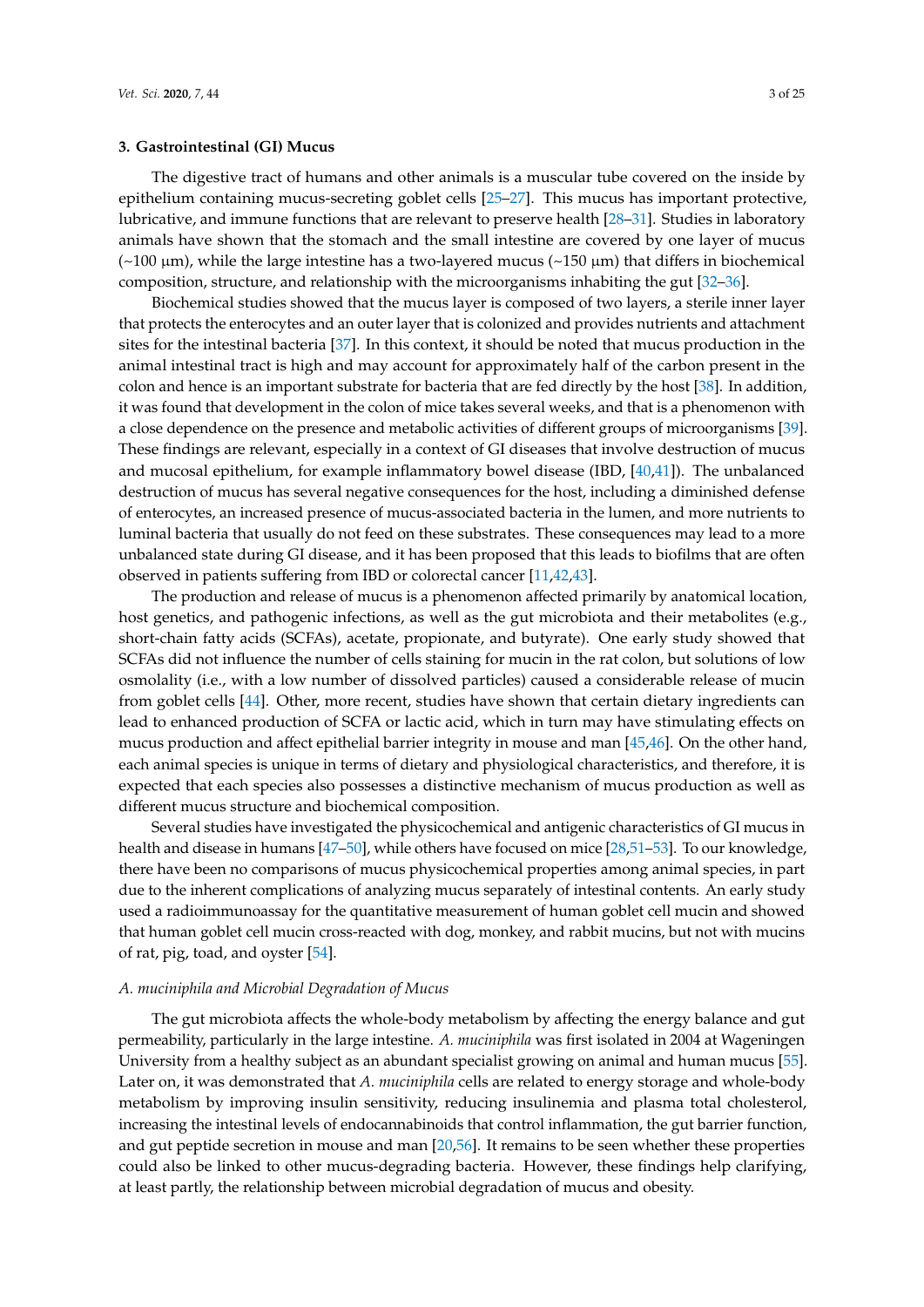Presently, only two recognized species of the genus *Akkermansia* have been described. *A. muciniphila*, found in man and many other species, and *A. glycaniphila* isolated from a Burmese python [\[57,](#page-16-5)[58\]](#page-16-6). A recent genomic study of 70 human strains suggested the presence of four species-level groups, although the 16S rRNA sequences of all isolates showed more than 97% identity [\[59,](#page-16-7)[60\]](#page-16-8). Of interest, two of these new isolates could produce vitamin B12 and contained corrin ring biosynthesis-associated genes, similar to *A. glycaniphila* [\[59\]](#page-16-7). Several review papers have summarized the state-of-the-art knowledge on mucin–bacterial interactions and *A. muciniphila* [\[24,](#page-14-14)[58](#page-16-6)[,61–](#page-16-9)[63\]](#page-16-10). Hence, we focused here on particular aspects of this bacterium that have not been discussed and are relevant for this work. Interestingly, *A. muciniphila* has been investigated for its effect on systemic markers of GI permeability and epithelial damage following antimicrobial administration in dogs [\[64\]](#page-16-11).

*Verrucomicrobium spinosum* was the first isolated organism of a new phylum that is now known as the Verrucomicrobia and was described in 1987 [\[65\]](#page-16-12). This bacterium was given such name because of the presence of bundles of fimbriae originating from the tips of the prosthecae. Different types of microbes are currently catalogued within the Verrucomicrobia, including some without the fimbriae in *V. spinosum*. The phylogenetic relationship of Verrucomicrobia with other bacterial groups is constantly evolving. For example, it has been suggested that Verrucomicrobia, Planctomycetes, and other groups form a monophyletic group referred to as the PVC superphylum [\[66\]](#page-16-13).

It has been suggested that *Akkermansia*-like organisms are universally distributed in the intestines of the animal kingdom [\[24\]](#page-14-14). However, it was also observed that *Akkermansia* spp. were not detected in all taxa within the order of the Mammalia, which at that moment was explained by the possibility that *Akkermansia* sequences might have been overlooked because the sequence depth was limited. Others have also suggested a global distribution of *A. muciniphila* in the mammalian gut microbiota but have only used data from feces of humans, mice, and pigs [\[67\]](#page-16-14). In an early massive study of the microbiota in mammals, it was shown that most Verrucomicrobia 16S rRNA sequences belonged to *Akkermansia* but also to the Class Subdivision 5 (1054 sequences in the Ribosomal Database Project, RDP) [\[68\]](#page-16-15). Moreover, following the characterization of *A. muciniphila* type strain at the genome level and using this in human metagenomic libraries, it was found that there may be new and uncultured *Akkermansia* species, since metagenomic sequences with 84–88% average nucleotide identity were detected [\[69\]](#page-16-16). This study also indicated that there could be at least eight different representative species within the *Akkermansia* genus based on the 16S rRNA gene sequences when a cut off of 98% identity was used and suggested that some individuals may be colonized by different species of *Akkermansia* [\[69\]](#page-16-16). The latter makes sense when considering the individuality in bacteria [\[17\]](#page-14-7) and was later confirmed experimentally [\[70](#page-16-17)[,71\]](#page-17-0). It is also important to remember that identical 16S rRNA gene sequences have been found in microorganisms with highly divergent ecophysiologies [\[72\]](#page-17-1), a highly relevant example being the *Escherichia coli* K12, an innocent gut isolate, and *E. coli* O157, responsible for many disease outbreaks [\[73\]](#page-17-2). This indicates that the metabolic potential cannot always be deduced from the taxonomic position of an *Akkermansia*-like isolate. However, microbial taxonomy will always be based on cultured and deposited representatives and is still a polyphasic approach including the use of phenotypic, chemotaxonomic, and genotypic data [\[74\]](#page-17-3).

To help shed light onto the nature and distribution of *Akkermansia* spp., we depicted the phylogenetic relationship of all 1872 *Akkermansia*-like 16S rRNA gene sequences (>1200 nucleotides, common gaps removed) retrieved from the RDP database (Figure [1;](#page-4-0) analysis done by December 2019) using iTOL [\[75\]](#page-17-4). *Akkermansia* is one of the best represented genera within the Verrucomicrobia in RDP, accounting for ~17% of all 10,731 16S rRNA sequences of Verrucomicrobia. From the *Akkermansia*-like sequences, a subset of 250 sequences (~13% of all *Akkermansia* sequences in RDP) belong to the study of fecal microbial communities from 60 mammalian species from 13 taxonomic orders [\[68\]](#page-16-15). Note that RDP contains a total of 16,763 16S rRNA gene sequences from this study, most of which belong to Firmicutes (10,697 sequences), Bacteroidetes (2636 sequences), and Proteobacteria (1579 sequences) (these three taxa account for 89% of all sequences from Ley et al. [\[68\]](#page-16-15)). Interestingly, 219 sequences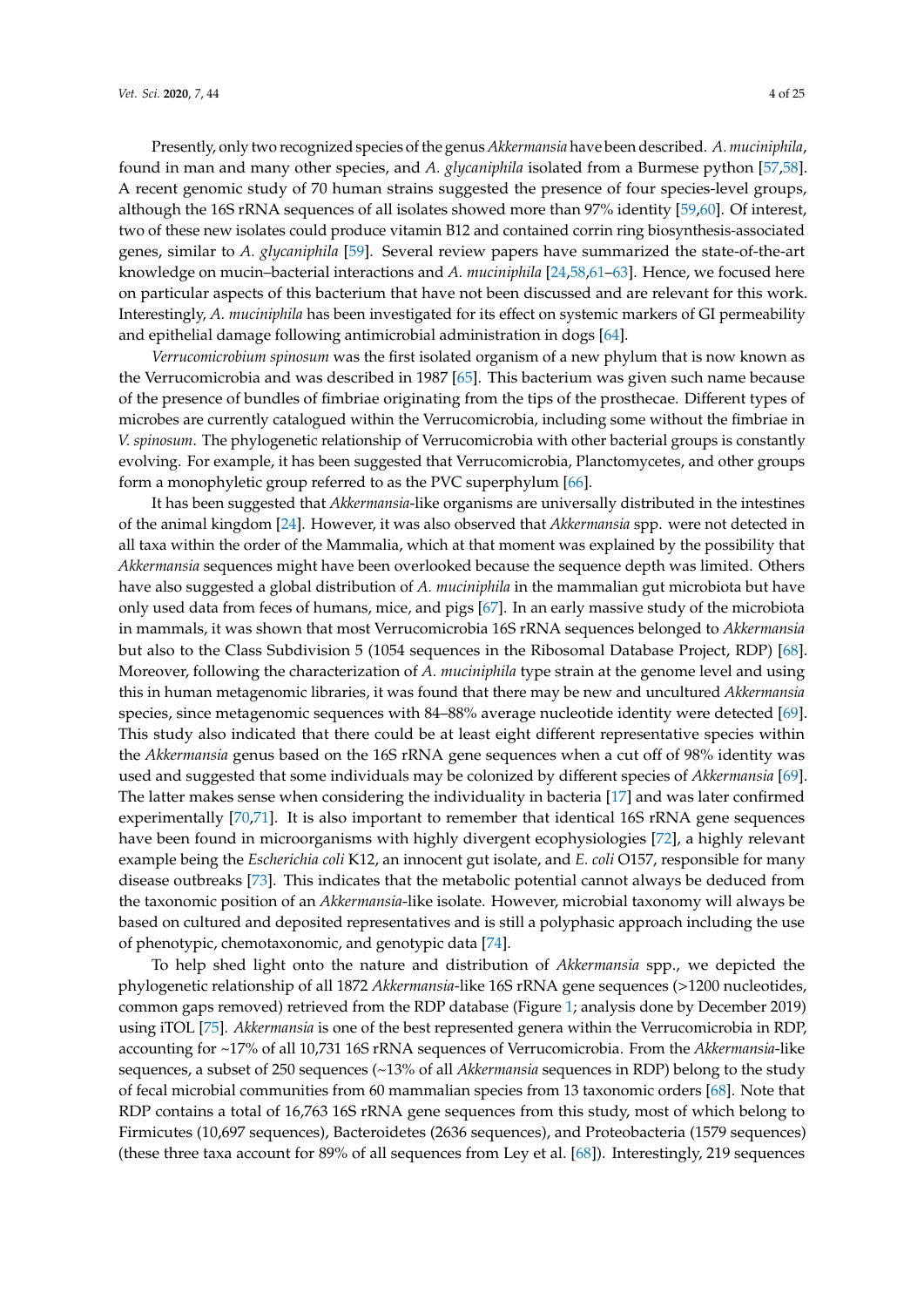<span id="page-4-0"></span>

Figure 1. Phylogenetic portrayal of all 1872 16S rRNA gene sequences classified as Akkermansia from the Ribosomal Database Project. (**A**) Circular phylogenetic tree showing the relationship of 16S rRNA the Ribosomal Database Project. (**A**) Circular phylogenetic tree showing the relationship of 16S rRNA gene sequences (note that most sequences belonging to the category of other animal species clustered gene sequences (note that most sequences belonging to the category of other animal species clustered together—"Gut, other" in red; other sequences from this category clustered with human and mice together—"Gut, other" in red; other sequences from this category clustered with human and mice samples but are hard to visualize due to sequence overlap). The tree was generated using FastTree [\[76\]](#page-17-5) in [76] in [QII](#page-17-6)ME [77] 1.8. (**B**) Miniaturized circular tree fro[m F](#page-4-0)igure 1A showing symbols for each animal QIIME [77] 1.8. (**B**) Miniaturized circular tree from Figure 1A showing symbols for each animal species from the study by L[ey e](#page-16-15)t al. [68]. *Akkermansia* sequences clustered closely together for several animal species (Oryctolagus cuniculus, Diceros bicornis, and all animal species within the order Artiodactyla), suggesting host specialization. The most dispersed *Akkermansia* sequences belonged to the order of Primates (Lemur catta and Gorilla gorilla) and Proboscidea (Loxodonta africana). Note that a total of eight sequences from the order Perissodactyla (three sequences from *Equus equus*, one sequence from *Equus* sequence from *Equus grevyi*, four sequences from *Equus asinus*), 17 sequences from the order *grevyi*, four sequences from *Equus asinus*), 17 sequences from the order Artiodactyla (three sequences from Budorcas taxicolor, four sequences from Sus cebifrons, six sequences from Babyrousa babyrussa, one sequence from Ovis ammon, one sequence from Giraffa camelopardalis reticulata, and two sequences from Antidorcas marsupialis), four sequences from the order Carnivora (*Acinonyx jubatus*), one sequence from the order Chiroptera (Pteropus giganteus), and two sequences from the order Rodentia (Callosciurus prevosti) are not shown for sake of visual clarity. Tree scale refers to sequence dissimilarity (the longer the scale the bigger the dissimilarity).

The analysis of *Akkermansia*-like16S rRNA gene sequences from RDP offered several important The analysis of *Akkermansia*-like16S rRNA gene sequences from RDP offered several important insights. First, the majority of *Akkermansia*-like 16S rRNA sequences belonging to non-human and insights. First, the majority of *Akkermansia*-like 16S rRNA sequences belonging to non-human and non-mice gut contents clustered together (bootstrap support 0.862); of these, most belonged to the non-mice gut contents clustered together (bootstrap support 0.862); of these, most belonged to the study of zoo animals (Figur[e 1](#page-4-0)). Second, this cluster showed a much stronger sequence dissimilarity study of zoo animals (Figure 1). Second, this cluster showed a much stronger sequence dissimilarity compared to the rest of the sequences, as evidenced by the longer tree scale (Figur[e 1](#page-4-0)). Third, compared to the rest of the sequences, as evidenced by the longer tree scale (Figure 1). Third, *Akkermansia*-like 16S rRNA sequences were present in only nine out of the 13 orders sampled by Ley *Akkermansia*-like 16S rRNA sequences were present in only nine out of the 13 orders sampled by Ley et al. [68] (Fi[gu](#page-4-0)re 1). While this may suggest that *Akkermansia*-like bacteria is not universally distributed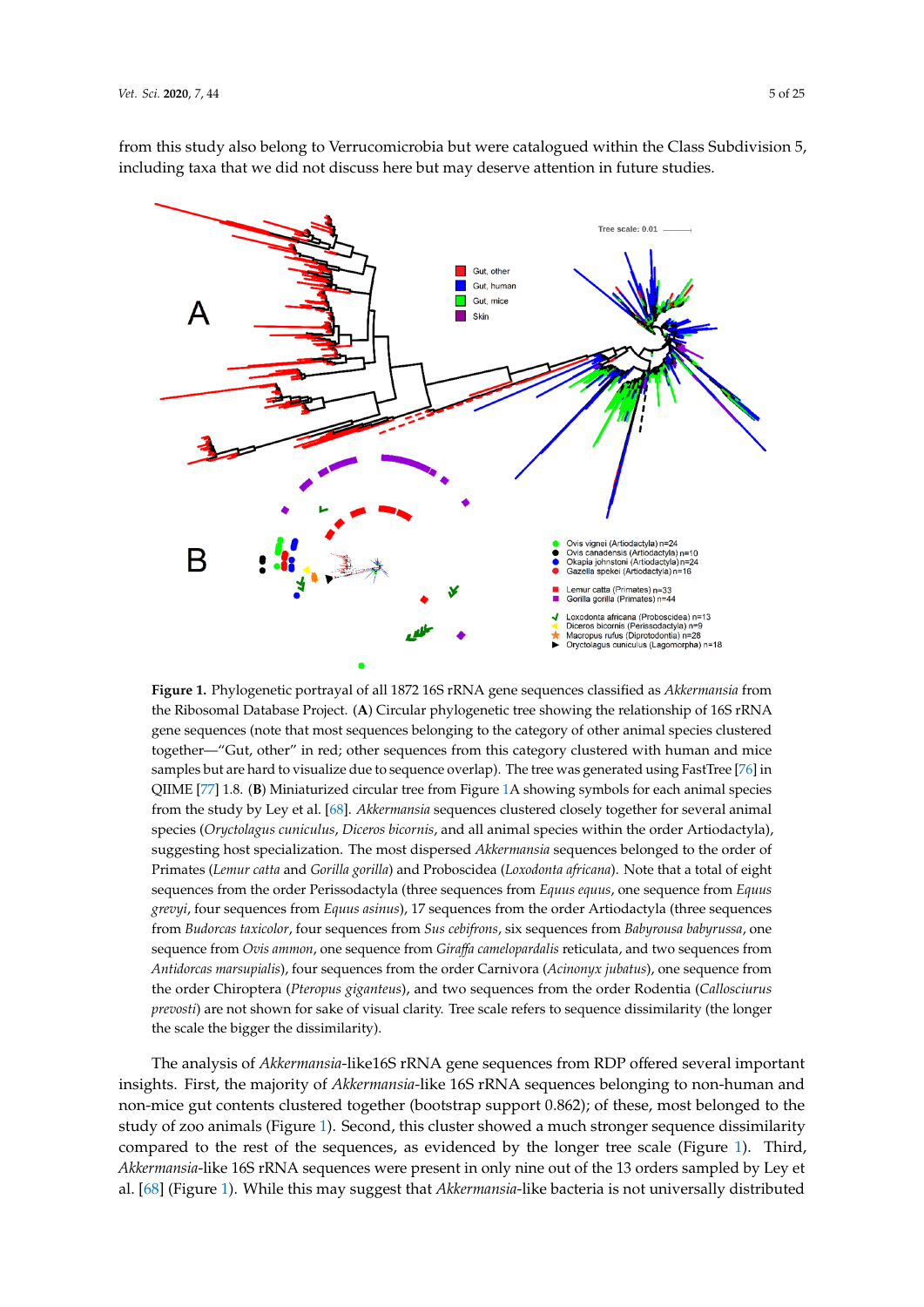across the mammalian kingdom, as indicated above, this may also be due to limited sequence depth or absence in the animal species sampled. Fourth, *Akkermansia*-like 16S rRNA sequences from a given animal species sometimes clustered together (for example for the European rabbit *Oryctolagus cuniculus* and Black rhinoceros *Diceros bicornis*), thus suggesting host speciation even though different individuals from each animal species were sampled. However, one should keep in mind that the vast majority of samples derived from zoo animals that may have been housed together or exposed to the human species. This can be exemplified from the genomes of *A. muciniphila* isolated from laboratory mice that are almost identical to that of the *A. muciniphila* human type strain. On the other hand, several *Akkermansia* 16S rRNA sequences from other animal species (e.g., samples from Primates) were more dispersed in the tree and clustered together with human and mice sequences (Figure [1\)](#page-4-0), thus suggesting that host-speciation is different among animal species. Finally, several sequences from two different studies [\[78](#page-17-7)[,79\]](#page-17-8) were obtained from skin, thus confirming the presence of this organism in this environment [\[80\]](#page-17-9). However, several of these sequences derived from breasts of women that may have been lactating and it is known that *A. muciniphila* is present in breast milk and can grow well on human milk oligosaccharides [\[71](#page-17-0)[,81\]](#page-17-10). Overall, these insights suggest either a) that different animal species are colonized by different types of *Akkermansia*-like bacteria, or b) that the same types of *Akkermansia*-like bacteria colonize different hosts. This latter hypothesis has also been suggested by others [\[24\]](#page-14-14), but it is very well possible that both options are feasible and not necessarily exclude each other.

Lastly, we and others suggest that 16S rRNA sequences from *Akkermansia*-like and other low abundant bacterial groups may not be detected even from massive sequencing surveys due to inadequate sequence depth (see "The feline and canine gut microbiota" below). Therefore, it is important to briefly discuss the numbers of *A. muciniphila*. Relative abundance of *A. muciniphila* in the colon of healthy humans is approximately 3% [\[63\]](#page-16-10) (the minimum reported is often 0.1%, and the maximum reported is up to 85% [\[69](#page-16-16)[,82\]](#page-17-11)). Now, relative percentages of 16S rRNA gene reads cannot be accurately translated into cell numbers, but in an environment of  $1 \times 10^{11}$  bacteria/g of contents in the large intestine, these percentages would imply approximately  $1 \times 10^8$  to  $3 \times 10^9$  bacteria/g of contents. These hypothetical numbers of cells based on sequence reads agree with other studies that have looked at the actual numbers of *A. muciniphila*. Collado et al. [\[83\]](#page-17-12) showed  $1 \times 10^8$  cells/g in feces, and Derrien et al. [\[84\]](#page-17-13) showed that *A. muciniphila* accounted for more than 1% of the total fecal cells, which in an environment of  $1 \times 10^{11}$  bacteria/g of contents would represent  $1 \times 10^9$  cells. Another study showed that one single dose of 10<sup>9</sup> A. *muciniphila* to germ-free mice yielded 1.9 × 10<sup>8</sup> cells/g of ileal contents,  $3.1 \times 10^{10}$  cells/g cecal content, and  $1.7 \times 10^9$  cells/g colonic content [\[23\]](#page-14-13). Another more recent study has also shown that viable *A. muciniphila* cells can be recovered from mice cecal and colon contents in a concentration of up to  $1 \times 10^{10}$  cells/g [\[70\]](#page-16-17). Overall, these studies agree with a possible concentration of  $1 \times 10^8$ – $1 \times 10^{10}$  in large intestinal contents. Now, in a regular sequencing survey using, for example, the Illumina MiSeq platform, an approximate 30,000 16S rRNA reads are analyzed, and 0.1–4% represents only 30–120 sequences. These estimations, albeit imprecise, strongly suggest that in the case that *Akkermansia* or other microbes are present with an abundance lower than 0.1% in sequencing surveys of 30,000 sequences/sample, we should not overlook taxa with less than 100 sequences, as done by others [\[85\]](#page-17-14). However, an important point to make here is that the presence of an *Akkermansia*-like 16S rRNA sequence in DNA isolated from a given sample does not necessarily supports the presence of *Akkermansia*-like bacteria in the habitat where that samples are taken from. Many artefacts related to cross-sample contaminations have been reported, notably with the use of sensitive PCR methods as well as 454 and Illumina sequencing approaches. Hence, relying on a limited number of sequences has a risk, and with the present new platforms, such as the Illumina NovaSeq, it may be possible to have very deep analyses of fecal and other samples, amounting to more than millions of reads.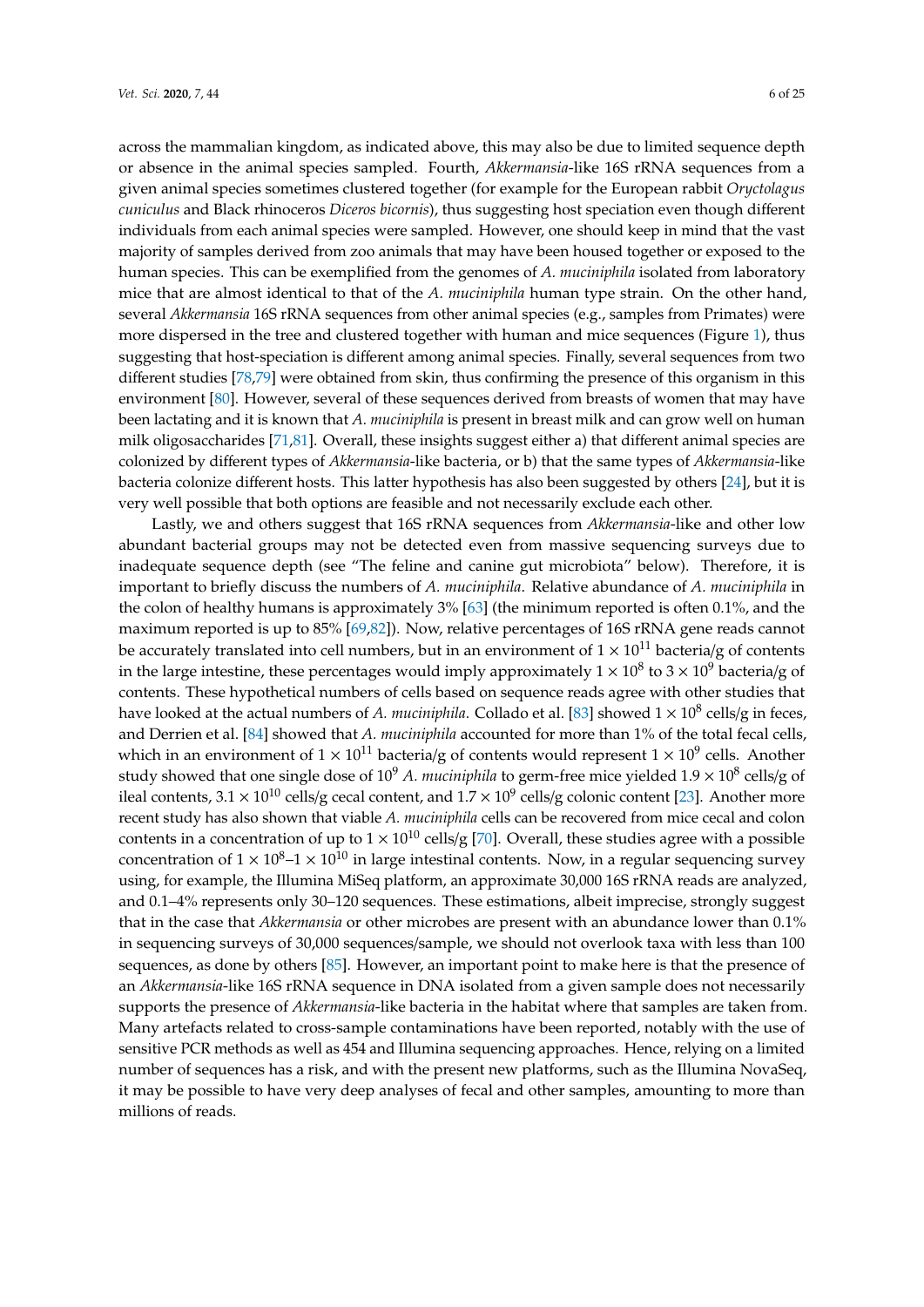## **4. The Feline and Canine Gut Microbiota**

Similar to humans and other mammals, cats and dogs harbor a complex assemblage of different types of microorganisms inside their digestive tracts. Also, each section of the GI tract has different physiological conditions, including complex defense mechanisms [\[86\]](#page-17-15) that in turn help develop different microbial communities [\[87–](#page-17-16)[91\]](#page-17-17).

As indicated above, the development of microbial therapies with weight-loss applications in obese cats and dogs is challenging [\[7\]](#page-13-6), in part due to the little we know about microbes and obesity [\[92,](#page-18-0)[93\]](#page-18-1) in these animal species and the wide inter-individual variation in the gut microbiome. This variation in the gut microbiome in pets is associated with the passing of time and aging [\[94](#page-18-2)[–98\]](#page-18-3), environmental factors, including diet [\[99\]](#page-18-4), microbes in surrounding people [\[100\]](#page-18-5), breed and other host genetics factors [\[101,](#page-18-6)[102\]](#page-18-7), clinical and subclinical conditions [\[91,](#page-17-17)[93,](#page-18-1)[103\]](#page-18-8), gender [\[104\]](#page-18-9), and behavior [\[105\]](#page-18-10). Here, we discuss the literature on feline and canine gut microbiota with regards to Verrucomicrobia- and *Akkermansia*-like 16S rRNA sequences (Table [1\)](#page-9-0).

| <b>Animal Species</b> | Origin, Number and Characteristics of<br>Samples                                                                                                                                                                      | <b>Comments</b>                                                                                                                               | Reference |
|-----------------------|-----------------------------------------------------------------------------------------------------------------------------------------------------------------------------------------------------------------------|-----------------------------------------------------------------------------------------------------------------------------------------------|-----------|
| Cats                  | Contents from stomach, duodenum,<br>jejunum, ileum, and colon. $n = 4$ healthy, n<br>$=$ 1 healthy specific pathogen-free                                                                                             | Clone libraries. Verrucomicrobia was<br>not detected, may be related to<br>sequencing depth                                                   | $[106]$   |
| Dogs                  | Contents from duodenum, jejunum, ileum,<br>and colon. $n = 6$ healthy                                                                                                                                                 | Clone libraries. Verrucomicrobia was<br>not detected, may be related to<br>sequencing depth                                                   | [107]     |
| Dogs                  | Duodenal brush cytology samples. $n = 9$<br>healthy, $n = 10$ with IBD                                                                                                                                                | Clone libraries. Verrucomicrobia was<br>not detected, may be related to<br>sequencing depth                                                   | $[108]$   |
| Dogs                  | Fecal samples. $n = 8$ healthy, $n = 9$ with<br>chronic diarrhea                                                                                                                                                      | DGGE and FISH. Verrucomicrobia was<br>not detected, likely related to methods                                                                 | $[109]$   |
| Dogs                  | Duodenal biopsies. $n = 7$ healthy, $n = 7$<br>with IBD                                                                                                                                                               | Clone libraries. Verrucomicrobia<br>accounted for 0.1% of all reads                                                                           | $[110]$   |
| Cats and dogs         | Fecal samples. $n = 12$ healthy dogs, $n = 12$<br>healthy cats                                                                                                                                                        | 454-pyrosequencing. Akkermansia was<br>only detected in one feline sample in<br>low proportion (0.01%), may be related<br>to sequencing depth | [111]     |
| Dogs                  | Oral cavity. Subgingival plaque from $n = 20$<br>(10 kenneled dogs, study 1) and $n = 31$<br>(stat 2)                                                                                                                 | Clone libraries. Verrucomicrobia was<br>not detected, may be related to<br>sequencing depth                                                   | $[112]$   |
| Dogs                  | Fecal samples. $n = 6$ healthy at two time<br>points                                                                                                                                                                  | 454-pyrosequencing. Verrucomicrobia<br>was not detected, may be related to<br>sequencing depth                                                | [94]      |
| Dogs                  | Gastric biopsies. $n = 8$ healthy                                                                                                                                                                                     | 454-pyrosequencing. Verrucomicrobia<br>was not detected, may be related to<br>sequencing depth                                                | $[104]$   |
| Dogs                  | Biopsies from small intestinal mucosa.<br>$n = 6$ healthy, $n = 7$ with moderate IBD,<br>$n = 7$ with severe IBD                                                                                                      | 454-pyrosequencing. Verrucomicrobia<br>was not detected, may be related to<br>sequencing depth                                                | $[41]$    |
| Dogs                  | Fecal samples. $n = 32$ healthy, $n = 12$ with<br>acute non-hemorrhagic diarrhea, $n = 13$<br>with acute hemorrhagic diarrhea, $n = 9$ with<br>active IBD, $n = 10$ with therapeutically<br>controlled idiopathic IBD | 454-pyrosequencing. Verrucomicrobia<br>was not detected, may be related to<br>sequencing depth                                                | $[113]$   |
| Dogs                  | Fecal samples. $n = 11$ healthy                                                                                                                                                                                       | 454-pyrosequencing. Verrucomicrobia<br>was not detected, may be related to<br>sequencing depth                                                | [114]     |

Table 1. Summary of studies on the feline and canine gut microbiota based on molecular methods <sup>1</sup>.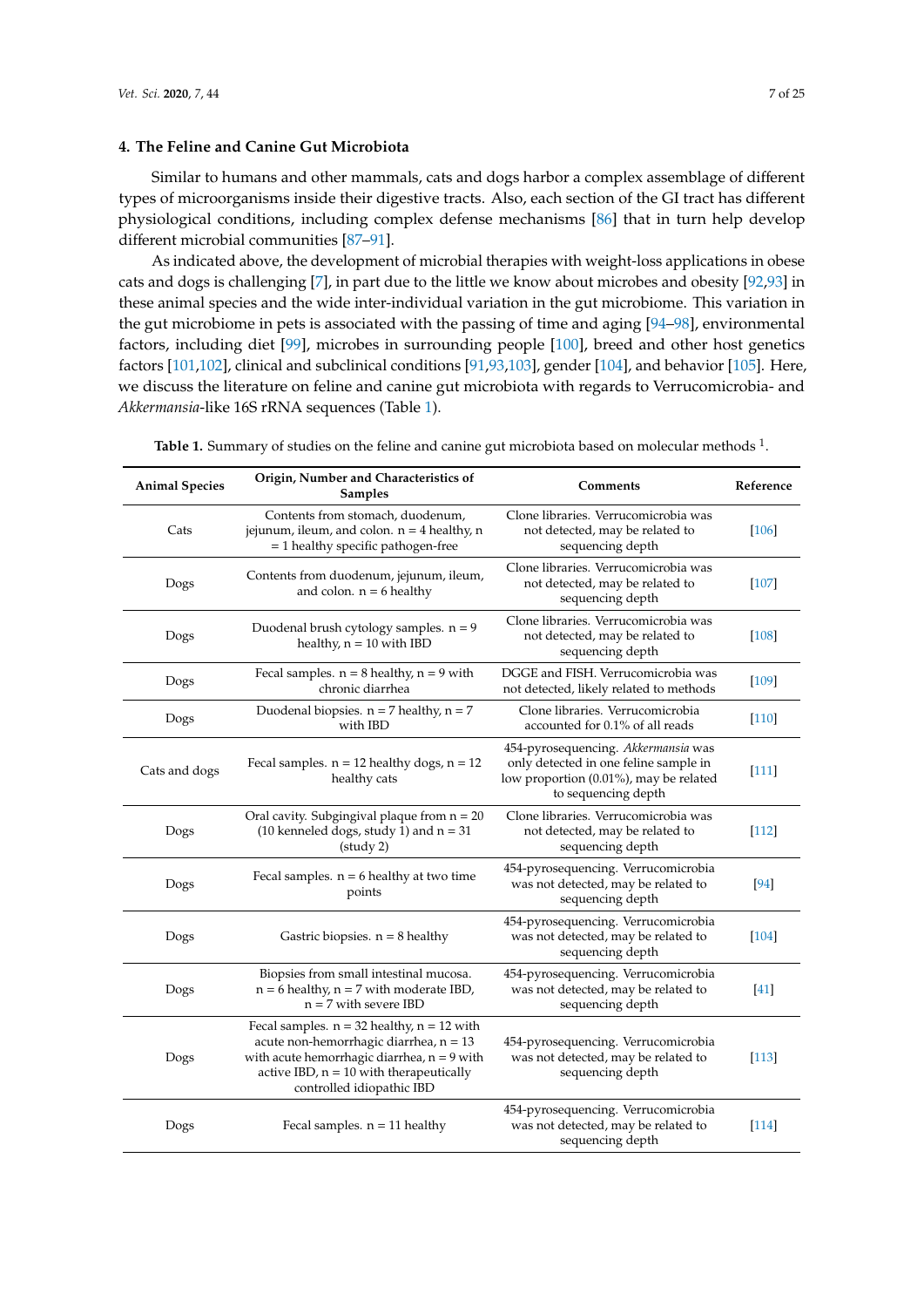| <b>Animal Species</b> | Origin, Number and Characteristics of<br>Samples                                                                                                          | Comments                                                                                                                                      | Reference |
|-----------------------|-----------------------------------------------------------------------------------------------------------------------------------------------------------|-----------------------------------------------------------------------------------------------------------------------------------------------|-----------|
| Dogs                  | Fecal samples. $n = 21$ lean dogs, $n = 22$<br>obese dogs                                                                                                 | 454-pyrosequencing. Verrucomicrobia<br>was detected only in one lean dog in<br>low proportion (<0.01%), may be<br>related to sequencing depth | $[92]$    |
| Cats                  | Oral cavity. $n = 11$ healthy                                                                                                                             | Illumina MiSeq. Five uncultured types<br>of Verrucomicrobia accounted for 0.01%<br>of all reads                                               | [115]     |
| Cats                  | Fecal samples. $n=30$ healthy kittens at<br>different time points                                                                                         | HiSeq Illumina. Verrucomicrobia was<br>not detected, likely not related to<br>sequencing depth                                                | $[95]$    |
| Cats                  | Oral cavity. $n = 10$ periodontally healthy, n<br>$= 10$ with periodontitis                                                                               | Clone libraries. Verrucomicrobia was<br>not detected, may be related to<br>sequencing depth                                                   | $[116]$   |
| Dogs                  | Fecal samples. $n = 13$ healthy, $n = 13$ with<br>acute diarrhea                                                                                          | 454-pyrosequencing. Verrucomicrobia<br>was not detected, may be related to<br>sequencing depth                                                | $[117]$   |
| Cats                  | Oral cavity. Subgingival plaque bacterial<br>communities. $n = 20$ with healthy gingiva,<br>$n = 50$ with gingivitis, $n = 22$ with mild<br>periodontitis | 454-pyrosequencing. Verrucomicrobia<br>was not detected, may be related to<br>sequencing depth                                                | $[118]$   |
| Dogs                  | Fecal samples. $n = 10$ healthy, $n = 12$ with<br><b>IBD</b>                                                                                              | 454-pyrosequencing. Verrucomicrobia<br>was not detected, may be related to<br>sequencing depth                                                | $[119]$   |
| Dogs                  | Subgingival plaque samples. $n = 52$ healthy<br>at different time points                                                                                  | 454-pyrosequencing. Verrucomicrobia<br>was not detected, may be related to<br>sequencing depth                                                | $[120]$   |
| Dogs                  | Jejunum. $n = 8$ with jejunal fistula at<br>different time points                                                                                         | 454-pyrosequencing. Verrucomicrobia<br>was not detected, may be related to<br>sequencing depth                                                | $[121]$   |
| Dogs                  | Fecal samples. $n = 20$ healthy                                                                                                                           | MiSeq Illumina. Verrucomicrobia was<br>not detected, likely not related to<br>sequencing depth                                                | $[122]$   |
| Cats and dogs         | Fecal samples. $n = 12$ cats, $n = 12$ dogs<br>healthy                                                                                                    | 454-pyrosequencing, Verrucomicrobia<br>was not detected, may be related to<br>sequencing depth                                                | $[123]$   |
| Dogs                  | Fecal samples. $n = 30$ puppies and some of<br>their mothers ( $n = 16$ )                                                                                 | 454-pyrosequencing. Verrucomicrobia<br>was not detected, may be related to<br>sequencing depth                                                | $[124]$   |
| Dogs                  | Fecal samples. $n = 11$ healthy, client-owned                                                                                                             | MiSeq Illumina. Verrucomicrobia was<br>not detected, likely not related to<br>sequencing depth                                                | $[99]$    |
| Dogs                  | Fecal samples. $n = 20$ healthy, $n = 20$<br>diagnosed with meningoencephalomyelitis<br>of unknown origin                                                 | MiSeq Illumina. Verrucomicrobia was<br>not detected, likely not related to<br>sequencing depth                                                | $[103]$   |
| Dogs                  | Fecal samples. $n = 6$ fed a natural diet, $n =$<br>5 fed a commercial diet                                                                               | Verrucomicrobia was not detected,<br>likely not related to sequencing depth                                                                   | $[125]$   |
| Dogs                  | Fecal samples. $n = 8$ healthy                                                                                                                            | MiSeq Illumina. Verrucomicrobia was<br>not detected, likely not related to<br>sequencing depth                                                | $[126]$   |
| Dogs                  | Fecal samples. $n = 17$ healthy, $n = 27$<br>overweight, $n = 22$ obese                                                                                   | Verrucomicrobia accounted for <0.001%<br>of all reads                                                                                         | $[93]$    |
| Dogs                  | Fecal and mucosa-associated. $n = 13$<br>healthy, $n = 10$ with colorectal epithelial<br>tumors                                                           | MiSeq Illumina. Verrucomicrobia was<br>not detected, likely not related to<br>sequencing depth                                                | $[127]$   |
| Dogs                  | Duodenal and colonic biopsies. $n = 9$ with<br>$IBD$ , $n = 15$ with food-responsive diarrhea                                                             | MiSeq Illumina. Verrucomicrobia was<br>not detected, likely not related to<br>sequencing depth                                                | $[91]$    |

**Table 1.** *Cont.*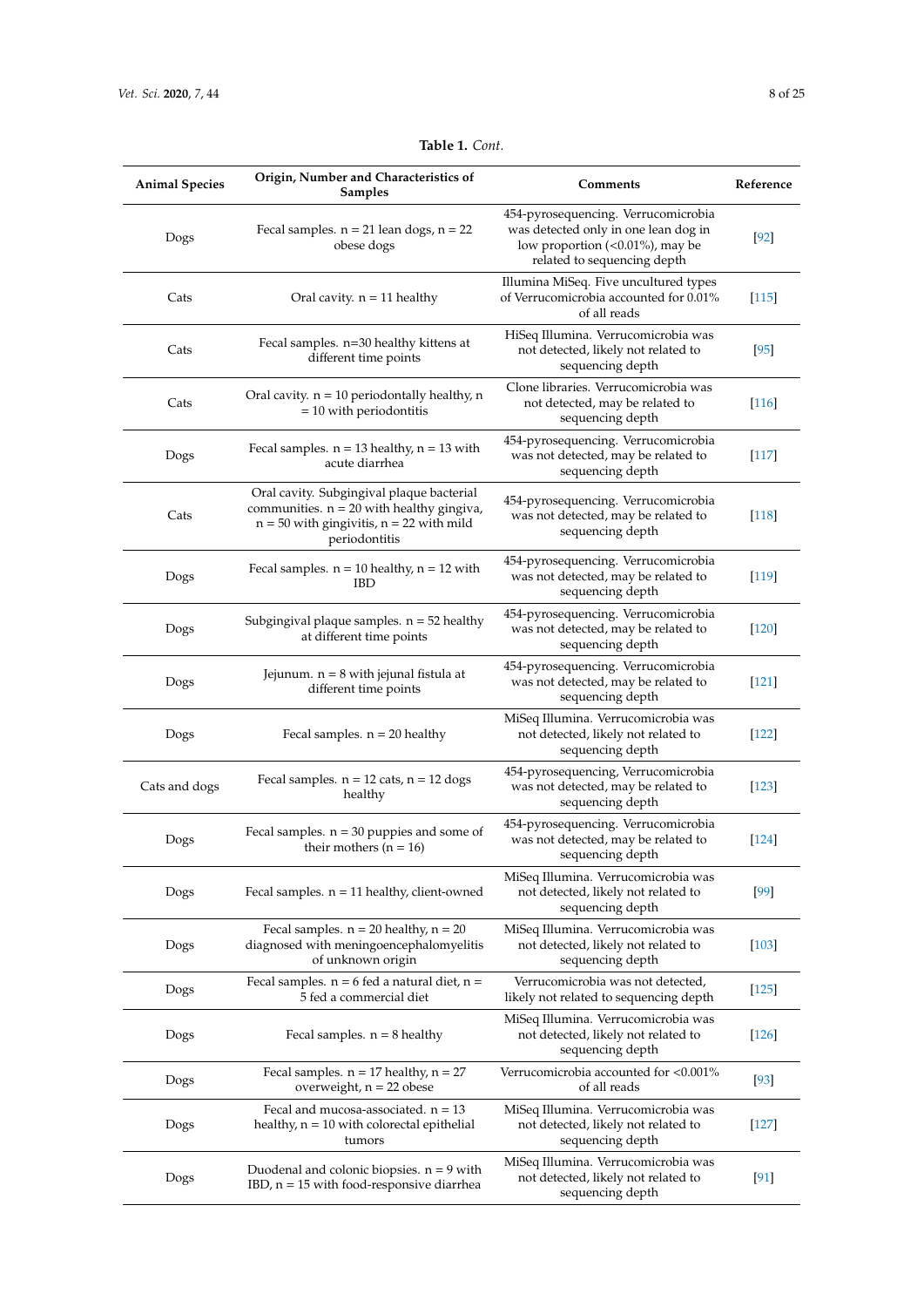| <b>Animal Species</b> | Origin, Number and Characteristics of<br><b>Samples</b>                                                                   | Comments                                                                                                               | Reference |
|-----------------------|---------------------------------------------------------------------------------------------------------------------------|------------------------------------------------------------------------------------------------------------------------|-----------|
| Dogs                  | Fecal samples. $n = 20$ healthy, one<br>additional dog with protein-losing<br>enteropathy                                 | MiSeq Illumina. Verrucomicrobia was<br>not detected, likely not related to<br>sequencing depth                         | $[128]$   |
| Dogs                  | Fecal samples. $n = 6$ healthy                                                                                            | MiSeq Illumina. Verrucomicrobia was<br>not detected, likely not related to<br>sequencing depth                         | $[129]$   |
| Cats                  | Fecal samples. $n = 6$ , healthy                                                                                          | Verrucomicrobia was not detected,<br>likely not related to sequencing depth                                            | $[130]$   |
| Dogs                  | Fecal samples. $n = 27$ fed a natural diet, $n =$<br>19 fed a commercial food                                             | MiSeq Illumina. Verrucomicrobia was<br>not detected, likely not related to<br>sequencing depth                         | $[131]$   |
| Dogs                  | Fecal samples. $n = 168$ healthy                                                                                          | 454-pyrosequencing. Verrucomicrobia<br>was not detected, may be related to<br>sequencing depth                         | [96]      |
| Dogs                  | Fecal samples. $n = 25$ with acute<br>hemorrhagic diarrhea syndrome                                                       | Quantitative PCR assays. No members<br>of Verrucomicrobia were searched for                                            | $[132]$   |
| Dogs                  | Fecal samples. $n = 169$ healthy                                                                                          | Verrucomicrobia was detected in low<br>abundance (0.02-0.03%)                                                          | $[101]$   |
| Dogs                  | Fecal samples. $n = 27$ weaned puppies, $n =$<br>74 unweaned puppies                                                      | MiSeq Illumina. Verrucomicrobia was<br>not detected, likely not related to<br>sequencing depth                         | $[133]$   |
| Dogs                  | Fecal samples. $n = 34$ healthy, $n = 15$ with<br>chronic enteropathy, $n = 36$ with exocrine<br>pancreatic insufficiency | Quantitative PCR assays. No members<br>of Verrucomicrobia were searched for                                            | $[134]$   |
| Dogs                  | Fecal samples. $n = 24$ healthy, $n = 10$ with<br>food-responsive chronic enteropathy                                     | MiSeq Illumina. Verrucomicrobia was<br>not detected, likely not related to<br>sequencing depth                         | $[135]$   |
| Dogs                  | Colon biopsies. $n = 22$ with chronic<br>inflammatory enteropathy, $n = 11$ healthy                                       | FISH. Akkermansia was detected in the<br>surface and the crypts. A higher<br>abundance was detected in healthy<br>dogs | $[136]$   |
| Dogs                  | Fecal samples. $n = 10$ healthy, $n = 10$ with<br>clinical diagnosis of diabetes mellitus                                 | MiSeq Illumina. Verrucomicrobia was<br>not detected, likely not related to<br>sequencing depth                         | $[137]$   |
| Cats and dogs         | Fecal samples. $n = 192$ dogs, $n = 46$ cats                                                                              | Verrucomicrobia, including A.<br>muciniphila representatives, was 0.11%<br>in cats and 0.02% in dogs                   | $[138]$   |
| Dogs                  | Fecal samples. $n = 10$ healthy, $n = 21$<br>displaying conspecific aggressive behavior                                   | MiSeq Illumina. Verrucomicrobia was<br>not detected, likely not related to<br>sequencing depth                         | $[105]$   |
| Dogs                  | Fecal samples. $n = 16$ healthy                                                                                           | MiSeq Illumina. Verrucomicrobia was<br>not detected, likely not related to<br>sequencing depth                         | $[139]$   |
| Dogs                  | Fecal samples. $n = 49$ healthy, $n = 73$ with<br>chronic enteropathy                                                     | MiSeq Illumina. Verrucomicrobia was<br>not detected, likely not related to<br>sequencing depth                         | $[140]$   |
| Dogs                  | Fecal samples. $n = 8$ healthy                                                                                            | MiSeq Illumina. Verrucomicrobia was<br>not detected, likely not related to<br>sequencing depth                         | [141]     |
| Dogs                  | Fecal samples. $n = 4$ healthy, $n = 4$ with<br>canine parvovirus                                                         | MiSeq Illumina. Verrucomicrobia was<br>not detected, likely not related to<br>sequencing depth                         | $[142]$   |
| Dogs                  | Fecal samples. $n = 8$ healthy, $n = 12$ with<br>food-responsive enteropathy                                              | MiSeq Illumina. Verrucomicrobia was<br>not detected, likely not related to<br>sequencing depth                         | $[143]$   |

**Table 1.** *Cont.*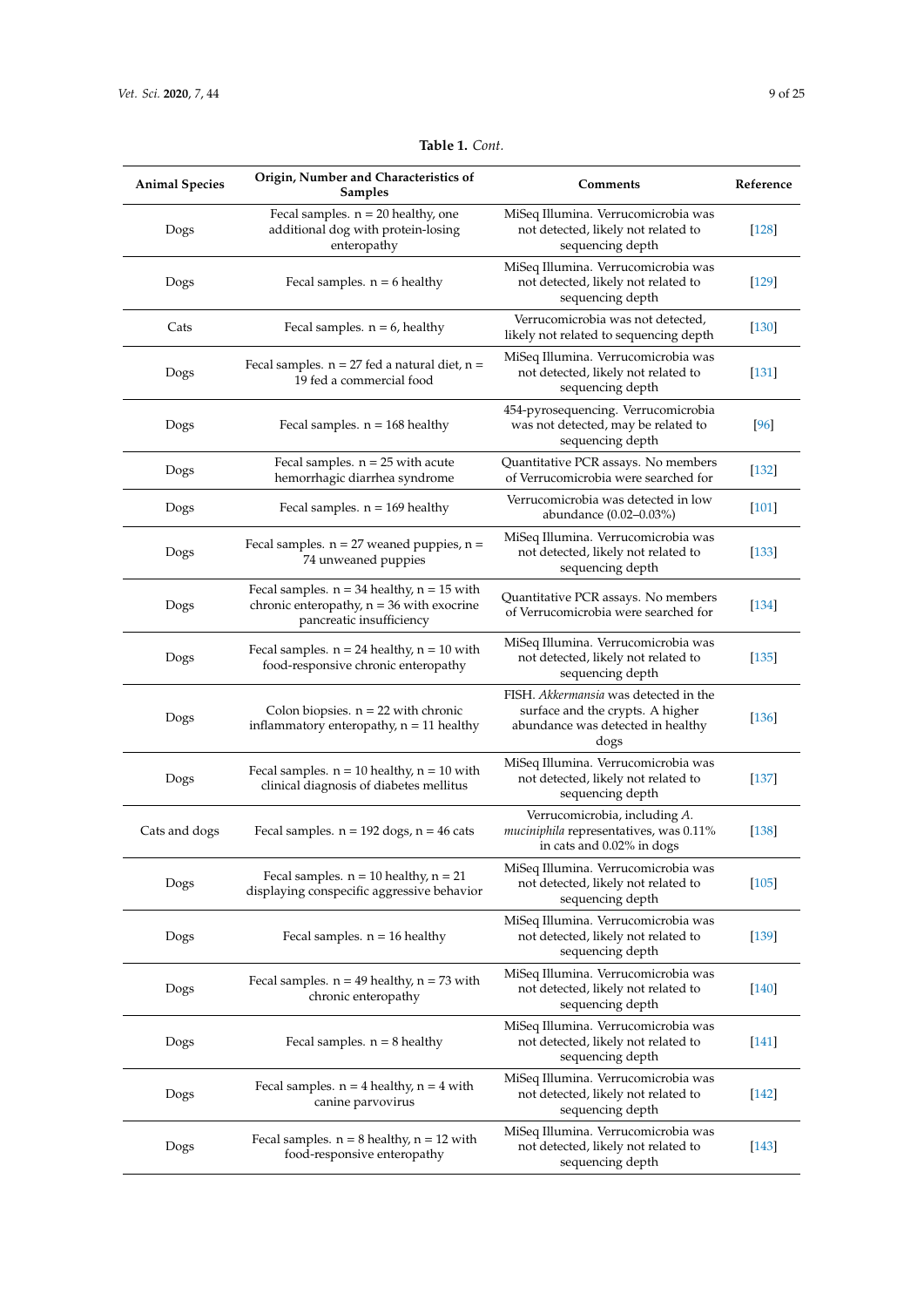<span id="page-9-0"></span>

| <b>Animal Species</b> | Origin, Number and Characteristics of<br><b>Samples</b>            | <b>Comments</b>                                                                                         | Reference |
|-----------------------|--------------------------------------------------------------------|---------------------------------------------------------------------------------------------------------|-----------|
| Dogs                  | Fecal samples. $n = 76$ with various clinical<br>conditions        | Verrucomicrobia was detected in low<br>abundances <sup>2</sup>                                          | $[144]$   |
| Cats                  | Fecal samples. $n = 16$ healthy                                    | MiSeq Illumina. Verrucomicrobia was<br>not detected, likely not related to<br>sequencing depth          | [145]     |
| Dogs                  | Fecal samples. $n = 90$ , half with and half<br>without probiotics | PacBio RS II instrument.<br>Verrucomicrobia was not detected,<br>likely not related to sequencing depth | [146]     |

| <b>Table 1.</b> Cont. |
|-----------------------|
|-----------------------|

<sup>1</sup> For studies using massive sequencing of marker genes (e.g., 16S rRNA gene), we did not attempt to look for Verrucomicrobia using the raw sequencing data. Therefore, the statement "Verrucomicrobia was not detected" may in some cases imply that the presence of Verrucomicrobia was not reported. <sup>2</sup> This paper mentioned "big percentages decreases" in the text but this is very difficult to visualize in their Figure 3A. In our experience, 454-pyrosequencing produces about one tenth the number of sequences currently produced with other technologies, for example the Illumina platforms [\[77\]](#page-17-6). IBD: Inflammatory Bowel Disease. DGGE: Denaturing Gradient Gel Electrophoresis. FISH: Fluorescent in situ hybridization.

#### *4.1. Oral Cavity*

Verrucomicrobia has not been detected in the oral microbiota of cats [\[115](#page-19-4)[,116](#page-19-5)[,118\]](#page-19-7). An early molecular description of the canine oral microbiota (5958 full-length 16S rRNA gene sequences) did not find any sequence belonging to Verrucomicrobia in this environment [\[112\]](#page-19-1). Other studies of the canine oral microbiota have also failed to show the presence of Verrucomicrobia [\[147](#page-21-0)[,148\]](#page-21-1). Similarly, Verrucomicrobia have not been detected in the human oral cavity [\[58](#page-16-6)[,149–](#page-21-2)[152\]](#page-21-3), although a single report describes the presence of *Akkermansia*-like sequences in the oral cavity of a choledocholithiasis patient [\[153\]](#page-21-4). The Human Oral Microbiome Database [\[154](#page-21-5)[,155\]](#page-21-6) also does not contain any information about Verrucomicrobia. These studies strongly suggest that *Akkermansia* is absent from the healthy oral cavity of humans, cats, and dogs, something that could be explained by its strict anaerobic nature as described by Derrien et al. [\[55\]](#page-16-3) although the type strain can tolerate and use small amounts of oxygen [\[156\]](#page-21-7). However, several anaerobes have been described and isolated from the human oral microbiota, but these often include pathogens that are colonizing deep and anerobic pockets or are in specific biofilms [\[43](#page-15-9)[,157\]](#page-21-8). However, recent data indicate that *A. muciniphila* can be used to prevent some pathogens like the anaerobic *Poryphyromonas gingivalis* to produce gingivitis and cause bone loss in mouse models [\[158\]](#page-21-9).

## *4.2. Stomach*

The studies of the feline gastric microbiota have focused on specific bacteria such as Helicobacter [\[159\]](#page-21-10) and no Verrucomicrobia was detected in the stomach of healthy dogs using high-throughput 16S rRNA sequencing [\[104\]](#page-18-9). Similarly, Verrucomicrobia has not been detected in some studies of the human gastric microbiota [\[160](#page-21-11)[,161\]](#page-21-12). This makes sense at least when considering that the original A. muciniphila strain MucT did not grow below pH 5.5 or above pH 8 [\[55\]](#page-16-3) while A. glycaniphila grew best between pH 5.0 and pH 7.5 [\[57\]](#page-16-5). However, it remains possible that other and novel Akkermansia species may grow at more extreme pH values.

#### *4.3. Intestinal Tract*

Verrucomicrobia has been detected in very low abundance (0.1%, [\[110\]](#page-18-15)) or not at all [\[41,](#page-15-7)[108\]](#page-18-13) in the canine duodenum. Moreover, an analysis of almost all sections of the digestive tract of cats [\[106\]](#page-18-11) and dogs [\[107\]](#page-18-12) did not detect Verrucomicrobia. More recent studies of the small and large mucosal microbiota have also failed to detect Verrucomicrobia in dogs [\[91\]](#page-17-17) or not attempted to look for this group at all [\[162\]](#page-21-13). These and other studies (Table [1\)](#page-9-0) strongly suggest that *Akkermansia* has a very low prevalence and is not an abundant member of the microbiota in the small intestine of cats and dogs.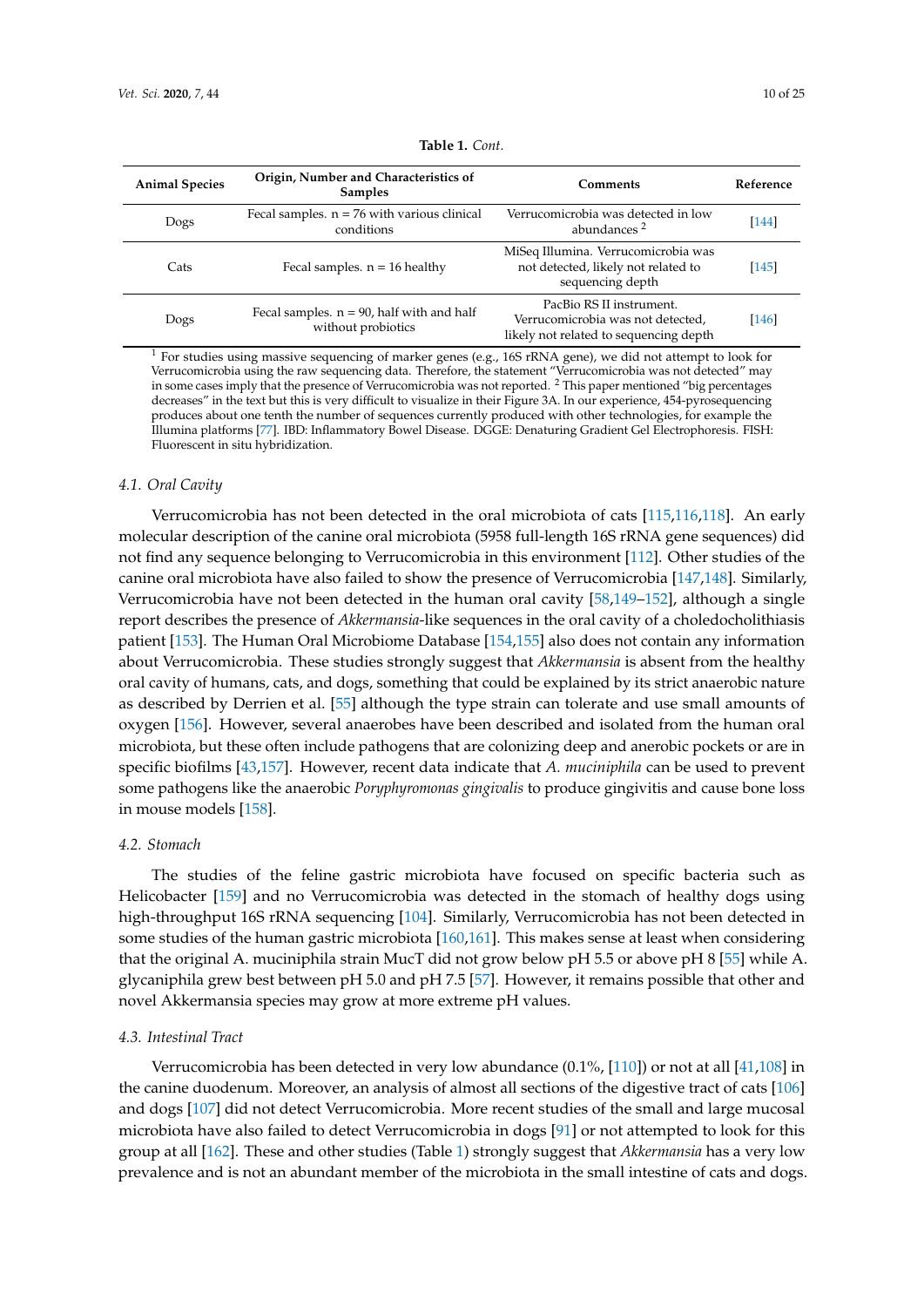Possible explanations for this include the fact that the mucosal layer in the small intestine is thinner and less dense. This fact and other biochemical conditions (e.g., presence of bile) may limit microbial life in this section of the GI tract. An alternative explanation can be the fact that dogs, and to some extent also cats, are highly inbred and their microbiota may be dependent on the breeders. It has been shown that laboratory mice derived from different suppliers have a greatly variable microbiome, including a highly varying level of *Akkermansia* spp. [\[163\]](#page-21-14).

A great number of studies have analyzed the fecal microbiota in cats and dogs, and most have failed to detect Verrucomicrobia. Exceptions include the study by Handl et al. [\[111\]](#page-19-0) where *Akkermansia* was not detected in any fecal sample from 12 healthy pet dogs and in only 1 fecal sample from 12 healthy pet cats, albeit in very low proportion (0.01%) (in relation to the numbers discussed above, it is interesting that this study used 454-pyrosequencing and generated only ~5000 sequences per sample, and 0.01% of these equals approximately one sequence only). In another study comparing the fecal microbiota between lean ( $n = 21$ ) and obese ( $n = 22$ ) dogs (also using low-throughput pyrosequencing), Verrucomicrobia were detected in only one lean dog and in very low abundance (<0.01% [\[92\]](#page-18-0)). A recent study of household pet cats ( $n = 46$ ) and dogs ( $n = 192$ ) showed that the abundance of fecal Verrucomicrobia was 0.11% in cats and 0.02% in dogs [\[138\]](#page-20-8). Similarly, some studies of the human fecal microbiota have not detected this group either [\[164\]](#page-21-15) and others have detected it in high levels in only a few sections of the digestive tract [\[165\]](#page-21-16), suggesting that either *Akkermansia* is not that universally distributed or that its abundance in some individuals is simply undetectable. One more recent study used a FISH probe developed previously [\[84\]](#page-17-13) to look for the first time into the abundance of *Akkermansia* in colonic mucosa of healthy dogs and dogs with chronic enteropathy [\[136\]](#page-20-6). Interestingly, the abundance of *Akkermansia* was similar to other microbes such as *Faecalibacterium*, and it was statistically higher in healthy dogs. This topic indeed deserves more attention with regards to prevalence and abundance, for instance one study of non-human primates showed that Verrucomicrobia was relatively highly abundant in feces (0.3–2.6%) but common to all nine subjects from three different primate species [\[166\]](#page-22-0).

# *4.4. Verrucomicrobia in Other Anatomical Areas*

While *A. muciniphila* is often regarded as part of the human colonic mucus-associated microbiota, recently, the intriguing possibility was discussed of having *Akkermansia* in other anatomical areas such as the pancreas and gallbladder [\[58\]](#page-16-6). However, only few studies have analyzed bacteria and other microbes in these organs in cats or dogs [\[167\]](#page-22-1). To our knowledge, *Akkermansia* and other members of Verrucomicrobia have not been searched or detected in these sites. Moreover, Verrucomicrobia has not been detected in the urinary microbiome of healthy dogs [\[168\]](#page-22-2), the microbiota in bronchoalveolar fluid and blood of healthy cats [\[169\]](#page-22-3), or the upper and lower airway microbiota of healthy dogs [\[170\]](#page-22-4). Verrucomicrobia have not been detected in the skin microbiome of healthy and allergic cats and dogs [\[171](#page-22-5)[–173\]](#page-22-6), and this deserves special attention because Verrucomicrobia has been found in human skin [\[80\]](#page-17-9).

## **5. Why is** *Akkermansia* **So Rare in the Digestive Tract of Cats and Dogs?**

The presence or absence of certain types of microorganisms in specific ecological niches is intriguing and has important implications in several fields of science [\[174](#page-22-7)[,175\]](#page-22-8). In the case of the GI tract of humans and animals, this topic becomes especially relevant in a context of health and disease. On one extreme, we have the abundant and prevalent microbes, sometimes referred to as the core microbiota, a continuously revisited concept [\[176\]](#page-22-9). Several efforts have been directed to identify a possible relationship between this core microbiota with intestinal symptoms of disease [\[15\]](#page-14-5) or metabolic diseases such as obesity [\[177\]](#page-22-10). In this context of core microbiota, it is interesting that *Akkermansia* has been shown to co-occur with two of the three main enterotypes in humans as previously described based on metagenomic information [\[178\]](#page-22-11).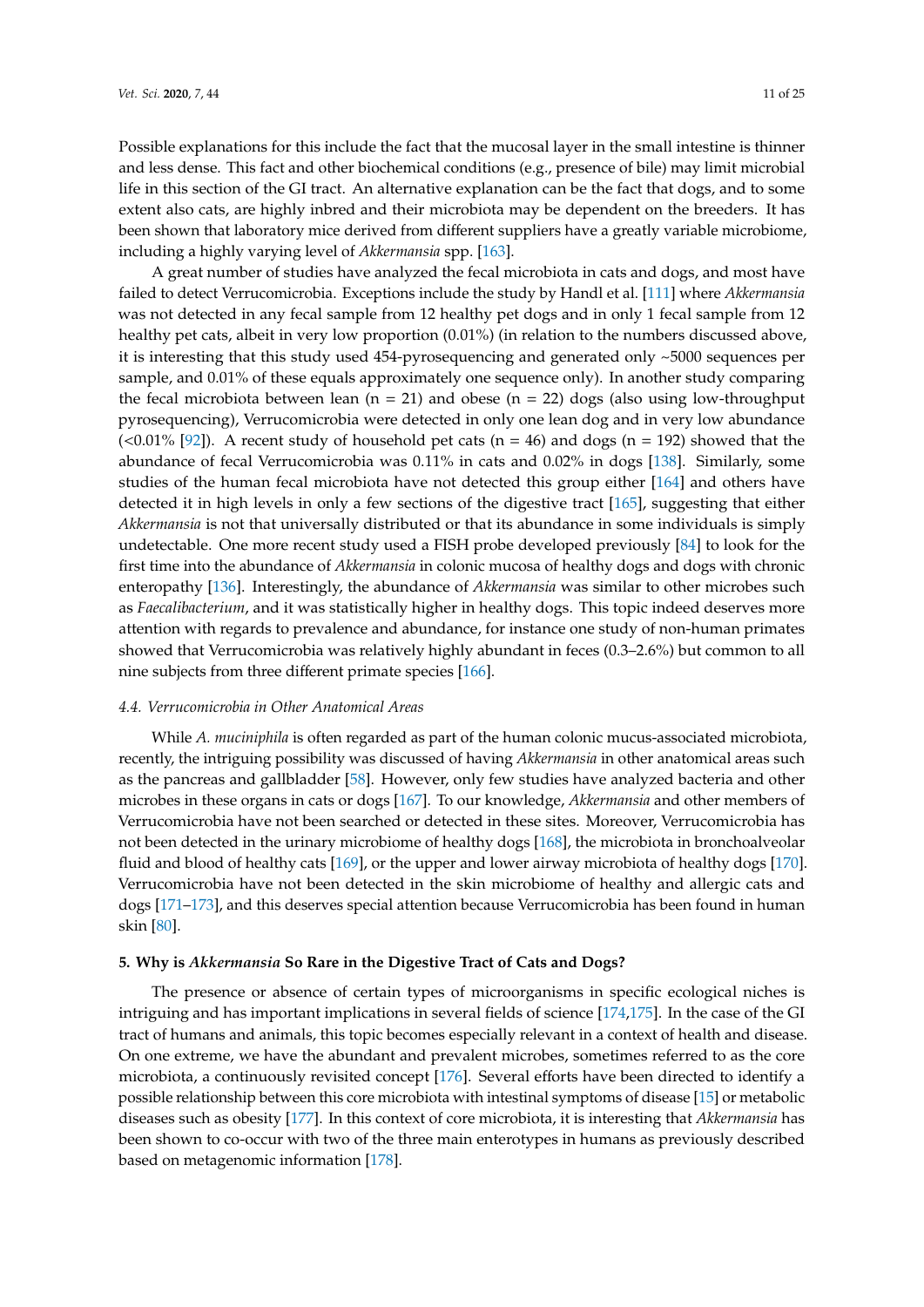On the other extreme, we have the rare and less prevalent microbes, which have been detected only in a few individuals and in very low abundance or not at all. Unfortunately, we know little about the contribution of these low abundant groups to overall gut homeostasis [\[179\]](#page-22-12); in fact, some researchers suggest and promote the removal of low abundant microbes from analysis in order to detect "true" phylotypes [\[180\]](#page-22-13). This is not a trivial topic, at least in other environments such as soil it has been shown that the low-abundance bacteria play a fundamental biological role [\[181\]](#page-22-14) and may, in fact, be keystone species regulating the function of different microbial environments, including host-associated microbiomes [\[182\]](#page-22-15).

With few exemptions, the literature search found no evidence to believe that *Akkermansia* is present in high prevalence or abundance in any portion of the digestive tract of cats and dogs. Therefore, we suggest that this bacterium (and in fact the whole Verrucomicrobia) is not part of the core feline or canine gut microbiota. But why not? One technical reason may relate to sequencing depth and this has also been suggested by others [\[24\]](#page-14-14); in fact, based on our calculations described above, a relative abundance lower than 0.1% would be difficult to detect when having up to 30,000 sequences per sample. In our own experience, we have detected high levels (up to 5%) of *Akkermansia* in fecal samples from mice [\[183\]](#page-22-16) using the same sequencing depth (minimum 60,000 sequences per sample) as some of our more recent studies in cats and dogs. Another reason may be related to the use of 16S rRNA primers and probes. Members of Verrucomicrobia are deeply rooted and some new species may not be detected with the canonical universal primers. This is particularly important when using other techniques such as FISH because the 16S rRNA sequence of *A. muciniphila* contains two mismatches with the traditional universal bacterial probe EUB 338 [\[84\]](#page-17-13). Another reason for not having *Akkermansia* may be related to the reference sequence database used to select OTUs (for example, the one from GreenGenes). However, even the earliest version of this database (August 2012) already contained sequences belonging to *Akkermansia* spp. and other taxa within the Verrucomicrobia. Another possibility is that the *Akkermansia*-like sequences found in the studies of the cat and dog microbiota were very divergent compared to the reference *A. muciniphila* or *A. glycaniphila* sequences and hence did not match with the reference sequences (the fate of these sequences will depend on the OTU clustering method, some methods, such as the pick\_closed\_reference\_otus.py in QIIME1, discard the most divergent sequences to be able to detect only "true" phylotypes). This is indeed a possibility especially when considering, for example, the existence of non-*Akkermansia*-like sequences in databases such as the Class Subdivision 5 in RDP from the same samples published previously [\[68\]](#page-16-15). It should also be noted that some studies have shown a high abundance of Verrucomicrobia  $(\sim 4\%)$  in feces of horses [\[184\]](#page-22-17), while it was shown that *Akkermansia* spp. were present in only a few samples of horses or other members of the order Perissodactyla [\[68\]](#page-16-15). Indeed, as indicated previously, the nature and divergence of 16S rRNA genes of *Akkermansia*-related organisms is worth investigating [\[24\]](#page-14-14).

If we assume the obligatory existence of bacteria that degrade mucin and other host-compounds, then other bacteria must be playing the function of *Akkermansia* spp. in cats and dogs. In fact, using an elegant approach, it was shown that *Bacteroides acidifaciens* was also an important host-compound forager in vivo, and *A. muciniphila* and *B. acidifaciens*received more attention in this study only because they were the more abundant ones (other microorganisms such as members of Ruminococcaceae, Lactobacillaceae, Enterococcaceae, and Mucispirillum were also enriched in host-secreted proteins) [\[185\]](#page-23-0). Indeed, mucin degradation is phylogenetically widespread [\[186\]](#page-23-1), and actually, the outer mucus layer contains bacteria without specialized mucolytic capabilities [\[187\]](#page-23-2). This has been elegantly explained by the fact that the structural heterogeneity of the substrates and the associated enzymatic diversity required for complete mucus degradation needs an assortment of many different microorganisms [\[188\]](#page-23-3). In dogs, different microorganisms have been shown in mucosal samples of healthy dogs (e.g., Bacteroidaceae, Prevotellaceae, Clostridiales, *Faecalibacterium*, and the Fusobacteria phylum [\[41,](#page-15-7)[136\]](#page-20-6), and these groups may in fact represent some of the native mucus degraders in these animal species.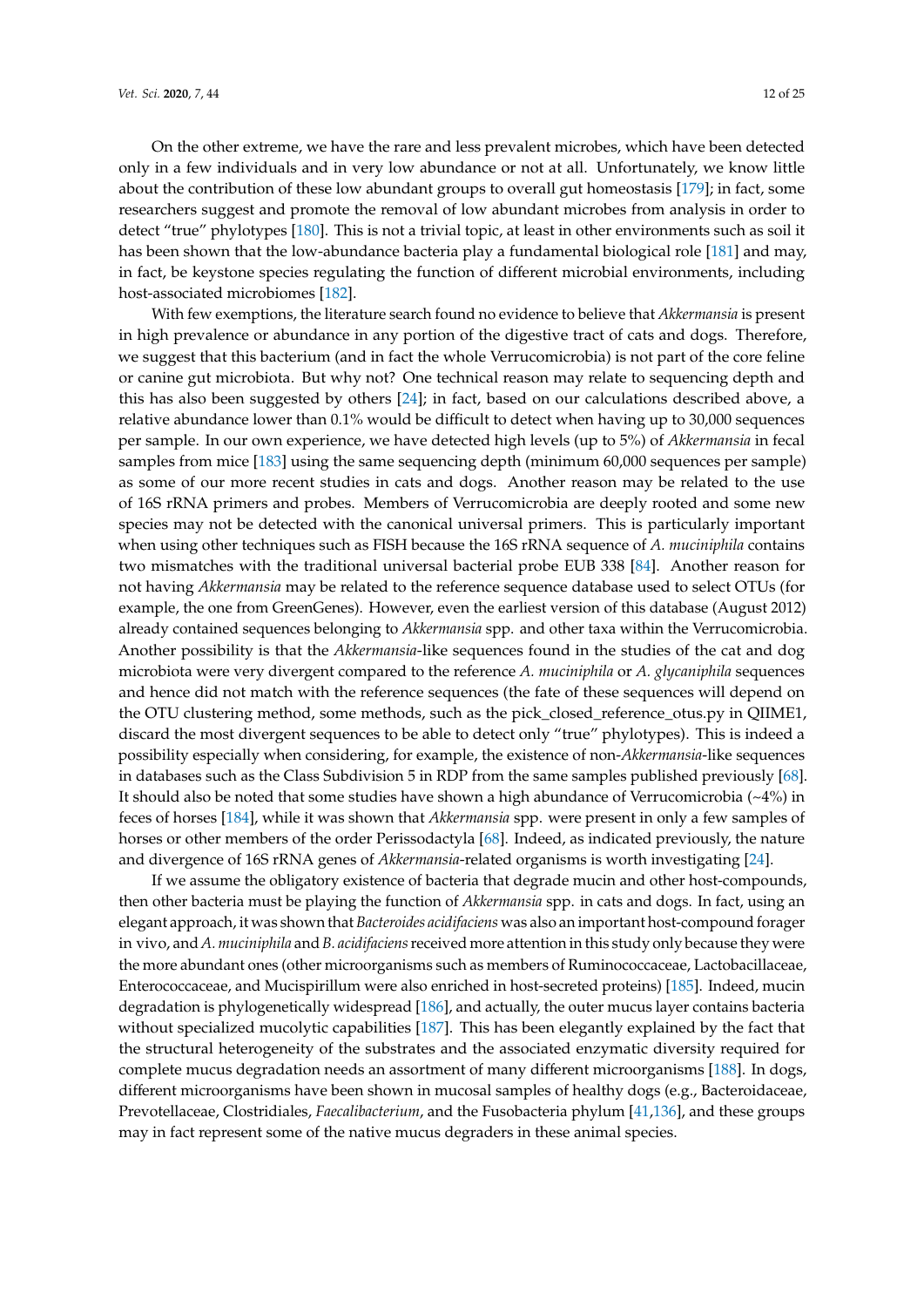#### **6. Implications of Microbial Mucus Degradation for Health in Cats and Dogs**

Microbial mucus degradation is an important phenomenon to consider in feline and canine gut health. Several lines of research can emerge from not having *Akkermansia* spp. in cats and dogs in high prevalence or abundance.

More research is needed to investigate the type of mucins produced and secreted by the GI tract of cats and dogs. For example, more than 20 genes encoding mucins have been identified in humans, and different mucins have been found in the different sections, including the stomach [\[26\]](#page-14-19). Further, more research is necessary to reveal the identities and quantities of the most predominant mucus-degraders as well as the extent of host-compound foraging in cats and dogs. For this end, one can use a similarly elegant but complex approach as used previously with high-resolution secondary ion mass spectrometry (NanoSIMS) combined with fluorescence in situ hybridization to determine the isotope content of individual cells hybridized with specific phylogenetic probes [\[185\]](#page-23-0). Note that whether *A. muciniphila* is also a major host-compound forager in humans has not been proven in such studies that use labeled amino acids.

Obesity is a growing problem in cats and dogs and several lines of research point out a potential role of the gut microbiota in this disorder [\[189–](#page-23-4)[193\]](#page-23-5); therefore, several efforts have been directed to help these patients but mostly centered around dietary therapies [\[3\]](#page-13-2). *A. muciniphila* is currently considered a beneficial microbe that could help in the treatment of obesity, diabetes, and associated disorders in humans when administered orally, either alive or even pasteurized [\[56,](#page-16-4)[194,](#page-23-6)[195\]](#page-23-7). Given the increased prevalence of obesity in cats and dogs, the question remains as to whether *Akkermansia* spp. could also be considered as an option for a therapy for obesity in these animal species. Note that probiotics do not necessarily need to be isolated from the same animal species, or even from the same environment, in order to survive and colonize the intestinal tract temporarily [\[196\]](#page-23-8). Therefore, even if *Akkermansia* spp. are not considered native to the feline and canine gut, both *A. muciniphila* or *A. glycaniphila* could nonetheless be considered for these animal species. Another option to consider is the use of a purified membrane protein from *A. muciniphila* that interacts with Toll-like receptor (TLR) 2 and recapitulates the beneficial effects of the bacterium [\[195\]](#page-23-7). This correlation with TLR2 is important, because of its involvement in maintaining intestinal homeostasis, bacterial recognition, and host metabolism [\[197\]](#page-23-9). The signaling to TLR2 is also particularly relevant in cases of IBD in veterinary medicine [\[198\]](#page-23-10).

Dietary strategies can also be developed to target native mucus degraders in cats and dogs. For example, prebiotic administration helps increase the levels of *Akkermansia* likely due to an increase in the number of goblet cells and mucus layer thickness [\[20\]](#page-14-10). Although the overall effect of prebiotics on mucus foragers remains to be investigated in cats and dogs, it was recently shown that cherry powder (high in prebiotics and polyphenolics) led to a five-fold difference in relative abundance of *Akkermansia* in feces of obese db/db mice compared to both lean and obese controls [\[183\]](#page-22-16). It is likely that at least some prebiotics strengthen gut health through an indirect effect on mucus microbial degraders in cats and dogs [\[199\]](#page-23-11). Other dietary alternatives to boost local mucus degraders include the use of polyphenols [\[200\]](#page-23-12). Finally, the growing conditions of *Akkermansia* and other microbes can be modified to obtain a different phenotype [\[201\]](#page-23-13), but few data exist regarding the biochemical composition of intestinal mucus in cats and dogs to hypothesize what culture condition may lead to potentially advantageous down- or up-regulation of specific genes.

Another important line of research worth investigating is whether the presence of *Akkermansia* spp. and other mucus degraders in the mucus correlate with its abundance in luminal contents and feces, or if there is variation in the mucus adhesion properties as to open the possibility that the shed bacteria are different from those that are fixed into the mucosal layer. This may explain the apparent low concentration of *Akkermansia* in feces of cats and dogs because these bacteria may be closely attached to the mucosa, thus reducing its loss in feces. Interestingly, with other microbes such as in some strains of *Lactobacillus*, there is great variation in mucin adhesion properties and structures [\[202\]](#page-23-14). Therefore, it is feasible to hypothesize that each *Akkermansia* species or strain displays variation in their behavior in vivo, a possibility that has been proven in silico [\[67\]](#page-16-14). Feces of cats and dogs may contain a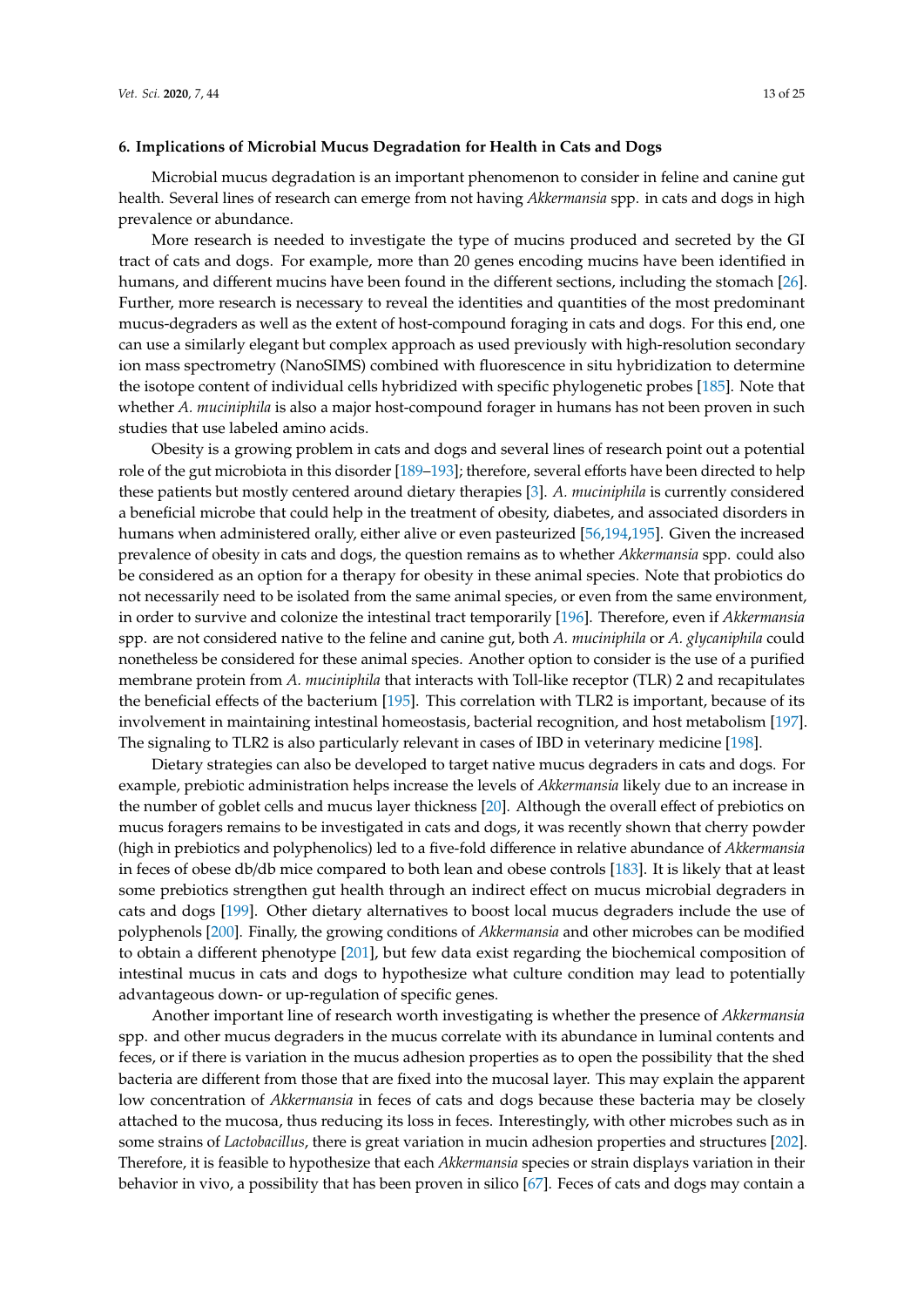high degree of intestinal mucus as shown by studies in humans [\[40\]](#page-15-6). In this regard, it was reported that differences between lumen and mucosal communities may be quite small as a consequence of extensive mucus shedding and mixing in the lumen [\[175\]](#page-22-8). This is particularly important in light of new evidence suggesting the presence of potentially undiscovered *A. muciniphila* (see above).

Finally, it has been suggested that bacteria that live in the mucosa do not compete with the microbiota present in the lumen and therefore do not depend on dietary nutrients deriving from host food consumption [\[23,](#page-14-13)[24\]](#page-14-14). However, the biochemical properties of mucin depend on the diet [\[203,](#page-23-15)[204\]](#page-23-16) and the glycan repertoire can select for distinct mucosa-associated bacteria [\[205\]](#page-23-17). Therefore, diet is also strongly, albeit indirectly, associated with the microbes attached to the mucosa. Moreover, it is unlikely that bacteria that are shed into the lumen cease all activities and die. In fact, ingested and salivary microbes may integrate into the native microbiome, although the alterations in the large intestine are mostly of limited extent [\[206,](#page-24-0)[207\]](#page-24-1).

## **7. Conclusions**

In summary, microbial degradation of mucus is important for GI health and disease of cats and dogs, but this topic has received very little attention. *Akkermansia* is apparently not that universal across the animal kingdom, and thus far, there is no indication to believe that this taxon is prevalent or highly abundant in the digestive tract of cats and dogs. Other bacteria that have been detected in intestinal mucosa, such as members of Bacteroidaceae, Prevotellaceae, Clostridiales, *Faecalibacterium*, and the poorly studied Fusobacteria phylum, may deserve more attention as possible contributors to mucus degradation in the gut of cats and dogs. Remaining challenges include more research into the identities of mucus foragers in these companion animals, the search for dietary alternatives to boost these native mucus degraders, and the fate of mucosal bacteria shed into the lumen.

**Author Contributions:** All authors contributed equally to this review. All authors have read and agreed to the published version of the manuscript.

**Funding:** This research received no external funding.

**Acknowledgments:** The authors would like to thank Aashish Jha for revising the text and providing helpful comments and suggestions.

**Conflicts of Interest:** Jose F. Garcia-Mazcorro is an employee of MNA de Mexico, a company devoted to Animal Nutrition. Willem M de Vos is the founder and shareholder of A-mansia Biotech, a company developing *Akkermansia* spp. and their products.

## **References**

- <span id="page-13-0"></span>1. Waxman, A. World Health Assembly 2004. WHO global strategy on diet, physical activity and health. *Food Nutr. Bull.* **2004**, *25*, 292–302.
- <span id="page-13-1"></span>2. Association for Pet Obesity Prevention. Available online: https://[petobesityprevention.org](https://petobesityprevention.org/)/ (accessed on 26 November 2019).
- <span id="page-13-2"></span>3. German, A.J. The growing problem of obesity in dogs and cats. *J. Nutr.* **2006**, *136*, 1940S–1946S. [\[CrossRef\]](http://dx.doi.org/10.1093/jn/136.7.1940S) [\[PubMed\]](http://www.ncbi.nlm.nih.gov/pubmed/16772464)
- <span id="page-13-3"></span>4. McGreevy, P.D.; Thomson, P.C.; Pride, C.; Fawcett, A.; Grassi, T.; Jones, B. Prevalence of obesity in dogs examined by Australian veterinary practices and the risk factors involved. *Vet. Rec.* **2011**, *156*, 695–702. [\[CrossRef\]](http://dx.doi.org/10.1136/vr.156.22.695) [\[PubMed\]](http://www.ncbi.nlm.nih.gov/pubmed/15923551)
- <span id="page-13-4"></span>5. Crane, S.W. Occurrence and management of obesity in companion animals. *J. Small Anim. Pract.* **1991**, *32*, 275–282. [\[CrossRef\]](http://dx.doi.org/10.1111/j.1748-5827.1991.tb00930.x)
- <span id="page-13-5"></span>6. Brusaferro, A.; Cozzali, R.; Orabona, C.; Biscarini, A.; Farinelli, E.; Cavalli, E.; Grohmann, U.; Principi, N.; Esposito, S. Is it time to use probiotics to prevent or treat obesity? *Nutrients* **2018**, *10*, 1613. [\[CrossRef\]](http://dx.doi.org/10.3390/nu10111613)
- <span id="page-13-6"></span>7. Grześkowiak, Ł.; Endo, A.; Beasley, S.; Salminen, S. Microbiota and probiotics in canine and feline welfare. *Anaerobe* **2015**, *34*, 14–23. [\[CrossRef\]](http://dx.doi.org/10.1016/j.anaerobe.2015.04.002)
- <span id="page-13-7"></span>8. Sender, R.; Fuchs, S.; Milo, R. Revised estimates for the number of human and bacteria cells in the body. *PLoS Biol.* **2016**, *14*, e1002533. [\[CrossRef\]](http://dx.doi.org/10.1371/journal.pbio.1002533)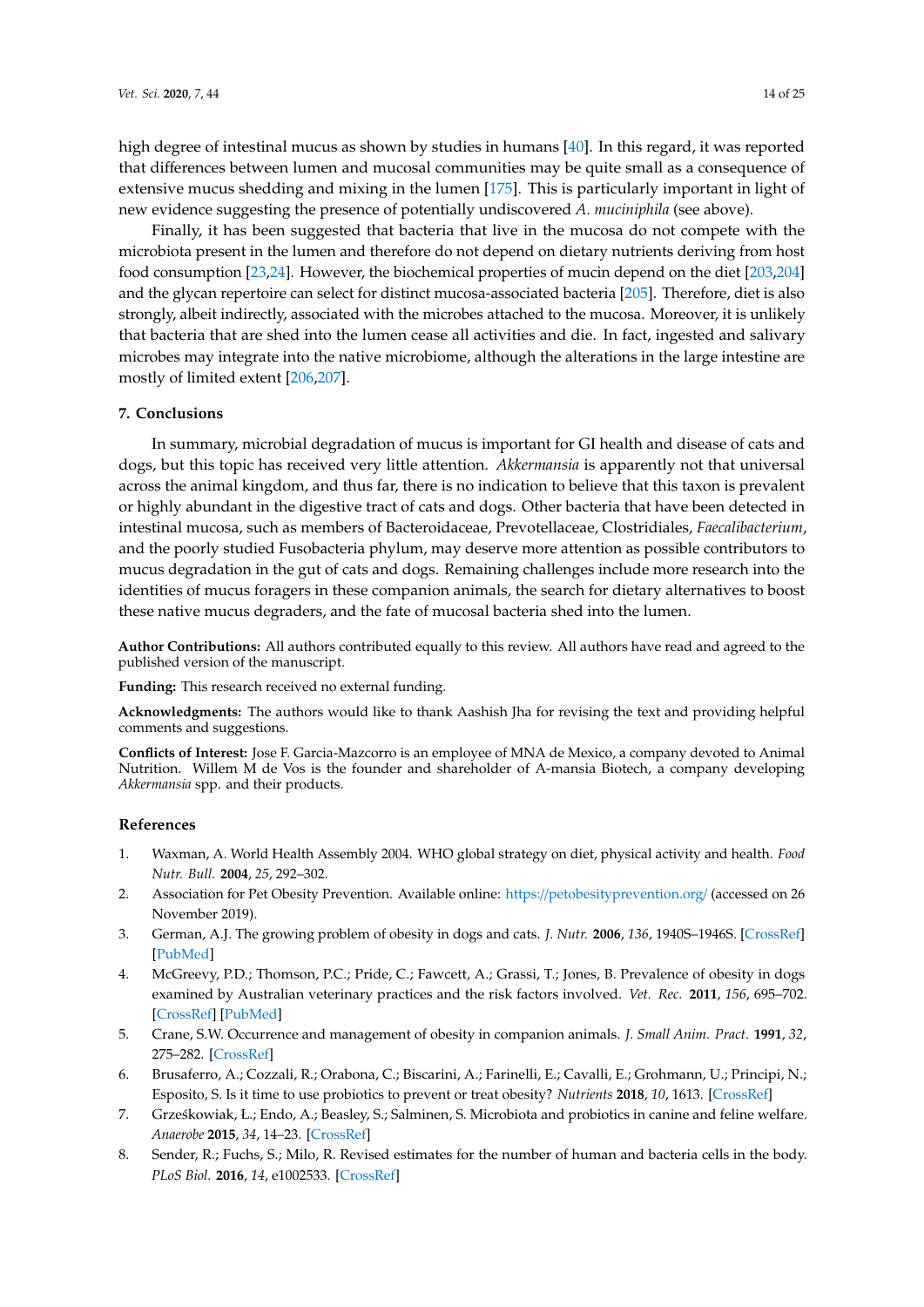- <span id="page-14-0"></span>9. Hill, D.A.; Artis, D. Intestinal bacteria and the regulation of immune cell homeostasis. *Annu. Rev. Immunol.* **2010**, *28*, 623–667. [\[CrossRef\]](http://dx.doi.org/10.1146/annurev-immunol-030409-101330)
- <span id="page-14-1"></span>10. Belkaid, Y.; Hand, T.W. Role of the microbiota in immunity and inflammation. *Cell* **2014**, *157*, 121–141. [\[CrossRef\]](http://dx.doi.org/10.1016/j.cell.2014.03.011)
- <span id="page-14-18"></span>11. Ansaldo, E.; Slayden, L.C.; Ching, K.L.; Koch, M.A.; Wolf, N.K.; Plichta, D.R.; Brown, E.M.; Graham, D.B.; Xavier, R.J.; Moon, J.J.; et al. *Akkermansia muciniphila* induces intestinal adaptive immune responses during homeostasis. *Science* **2019**, *364*, 1179–1184. [\[CrossRef\]](http://dx.doi.org/10.1126/science.aaw7479)
- <span id="page-14-2"></span>12. Million, M.; Tomas, J.; Wagner, C.; Lelouard, H.; Raoult, D.; Gorvel, J.P. New insights in gut microbiota and mucosal immunity of the small intestine. *Hum. Microbiome J.* **2018**, *7*, 23–32. [\[CrossRef\]](http://dx.doi.org/10.1016/j.humic.2018.01.004)
- <span id="page-14-3"></span>13. Zoetendal, E.G.; Akkermans, A.D.L.; de Vos, W.M. Temperature gradient gel electrophoresis analysis of 16S rRNA from human fecal samples reveals stable and host-specific communities of active bacteria. *Appl. Environ. Microbiol.* **1998**, *64*, 3854–3859. [\[CrossRef\]](http://dx.doi.org/10.1128/AEM.64.10.3854-3859.1998) [\[PubMed\]](http://www.ncbi.nlm.nih.gov/pubmed/9758810)
- <span id="page-14-4"></span>14. The Human Microbiome Project Consortium. Structure, function and diversity of the healthy human microbiome. *Nature* **2012**, *486*, 207–214. [\[CrossRef\]](http://dx.doi.org/10.1038/nature11234) [\[PubMed\]](http://www.ncbi.nlm.nih.gov/pubmed/22699609)
- <span id="page-14-5"></span>15. Jalanka-Tuovinen, J.; Salonen, A.; Nikkilä, J.; Immonen, O.; Kekkonen, R.; Lahti, L.; Palva, A.; de Vos, W.M. Intestinal microbiota in healthy adults: Temporal analysis reveals individual and common core and relation to intestinal symptoms. *PLoS ONE* **2011**, *6*, e23035. [\[CrossRef\]](http://dx.doi.org/10.1371/journal.pone.0023035) [\[PubMed\]](http://www.ncbi.nlm.nih.gov/pubmed/21829582)
- <span id="page-14-6"></span>16. Caporaso, J.G.; Lauber, C.L.; Costello, E.K.; Berg-Lyons, D.; Gonzalez, A.; Stombaugh, J.; Knights, D.; Gajer, P.; Ravel, J.; Fierer, N.; et al. Moving pictures of the human microbiome. *Genome Biol.* **2011**, *12*, R50. [\[CrossRef\]](http://dx.doi.org/10.1186/gb-2011-12-5-r50) [\[PubMed\]](http://www.ncbi.nlm.nih.gov/pubmed/21624126)
- <span id="page-14-7"></span>17. Davidson, C.J.; Surette, M.G. Individuality in bacteria. *Annu. Rev. Genet.* **2008**, *42*, 253–268. [\[CrossRef\]](http://dx.doi.org/10.1146/annurev.genet.42.110807.091601)
- <span id="page-14-8"></span>18. Bäckhed, F.; Ding, H.; Wang, T.; Hooper, L.V.; Young Koh, G.; Nagy, A.; Semenkovich, C.F.; Gordon, J.I. The gut microbiota as an environmental factor that regulates fat storage. *Proc. Natl. Acad. Sci. USA* **2004**, *101*, 15718–15723. [\[CrossRef\]](http://dx.doi.org/10.1073/pnas.0407076101)
- <span id="page-14-9"></span>19. Turnbaugh, P.J.; Bäckhed, F.; Fulton, L.; Gordon, J.I. Diet-induced obesity is linked to marked but reversible alterations in the mouse distal gut microbiome. *Cell Host Microbe* **2008**, *3*, 213–223. [\[CrossRef\]](http://dx.doi.org/10.1016/j.chom.2008.02.015)
- <span id="page-14-10"></span>20. Everard, A.; Belzer, C.; Geurts, L.; Ouwerkerk, J.P.; Druart, C.; Bindels, L.B.; Guiot, Y.; Derrien, M.; Muccioli, G.G.; Delzenne, N.M.; et al. Cross-talk between *Akkermansia muciniphila* and intestinal epithelium controls diet-induced obesity. *Proc. Natl. Acad. Sci. USA* **2013**, *110*, 9066–9071. [\[CrossRef\]](http://dx.doi.org/10.1073/pnas.1219451110)
- <span id="page-14-11"></span>21. Maruvada, P.; Leone, V.; Kaplan, L.M.; Chang, E.B. The human microbiome and obesity: Moving beyond associations. *Cell Host Microbe* **2017**, *22*, 589–599. [\[CrossRef\]](http://dx.doi.org/10.1016/j.chom.2017.10.005)
- <span id="page-14-12"></span>22. Pasolli, E.; Asnicar, F.; Manara, S.; Zolfo, M.; Karcher, N.; Armanini, F.; Beghini, F.; Manghi, P.; Tett, A.; Ghensi, P.; et al. Extensive unexplored human microbiome diversity revealed by over 150,000 genomes from metagenomes spanning age, geography, and lifestyle. *Cell* **2019**, *176*, 649–662. [\[CrossRef\]](http://dx.doi.org/10.1016/j.cell.2019.01.001) [\[PubMed\]](http://www.ncbi.nlm.nih.gov/pubmed/30661755)
- <span id="page-14-13"></span>23. Derrien, M.; van Baarlen, P.; Hooiveld, G.; Norin, E.; Muller, M.; de Vos, W.M. Modulation of mucosal immune response, tolerance and proliferation in mice colonized by the mucin-degrader *Akkermansia muciniphila*. *Front. Cell Infect. Microbiol.* **2011**, *2*, 166. [\[CrossRef\]](http://dx.doi.org/10.3389/fmicb.2011.00166) [\[PubMed\]](http://www.ncbi.nlm.nih.gov/pubmed/21904534)
- <span id="page-14-14"></span>24. Belzer, C.; de Vos, W.M. Microbes inside—From diversity to function: The case of *Akkermansia*. *ISME J.* **2012**, *6*, 1449–1458. [\[CrossRef\]](http://dx.doi.org/10.1038/ismej.2012.6)
- <span id="page-14-15"></span>25. Johansson, M.E.; Ambort, D.; Pelaseyed, T.; Schütte, A.; Gustafsson, J.K.; Ermund, A.; Subramani, D.B.; Holmén-Larsson, J.M.; Thomsson, K.A.; Bergström, J.H.; et al. Composition and functional role of the mucus layers in the intestine. *Cell Mol. Life Sci.* **2011**, *68*, 3635–3641. [\[CrossRef\]](http://dx.doi.org/10.1007/s00018-011-0822-3) [\[PubMed\]](http://www.ncbi.nlm.nih.gov/pubmed/21947475)
- <span id="page-14-19"></span>26. Tailford, L.E.; Crost, E.H.; Kavanaugh, D.; Juge, N. Mucin glycan foraging in the human gut microbiome. *Front. Genet.* **2015**, *6*, 81. [\[CrossRef\]](http://dx.doi.org/10.3389/fgene.2015.00081) [\[PubMed\]](http://www.ncbi.nlm.nih.gov/pubmed/25852737)
- <span id="page-14-16"></span>27. Taherali, F.; Varum, F.; Basit, A.W. A slippery slope: On the origin, role and physiology of mucus. *Adv. Drug Deliv. Rev.* **2017**, *124*, 16–33. [\[CrossRef\]](http://dx.doi.org/10.1016/j.addr.2017.10.014) [\[PubMed\]](http://www.ncbi.nlm.nih.gov/pubmed/29108861)
- <span id="page-14-17"></span>28. Ermund, A.; Schütte, A.; Johansson, M.E.V.; Gustafsson, J.K.; Hansson, G.C. Studies of mucus in mouse stomach, small intestine, and colon. I. Gastrointestinal mucus layers have different properties depending on location as well as over the Peyer's patches. *Am. J. Physiol. Gastrointest. Liver Physiol.* **2013**, *305*, G341–G347. [\[CrossRef\]](http://dx.doi.org/10.1152/ajpgi.00046.2013)
- 29. Birchenough, G.M.H.; Johansson, M.E.V.; Gustafsson, J.K.; Bergström, J.H.; Hansson, G.C. New developments in goblet cell mucus secretion and function. *Mucosal Immunol.* **2015**, *8*, 712–719. [\[CrossRef\]](http://dx.doi.org/10.1038/mi.2015.32)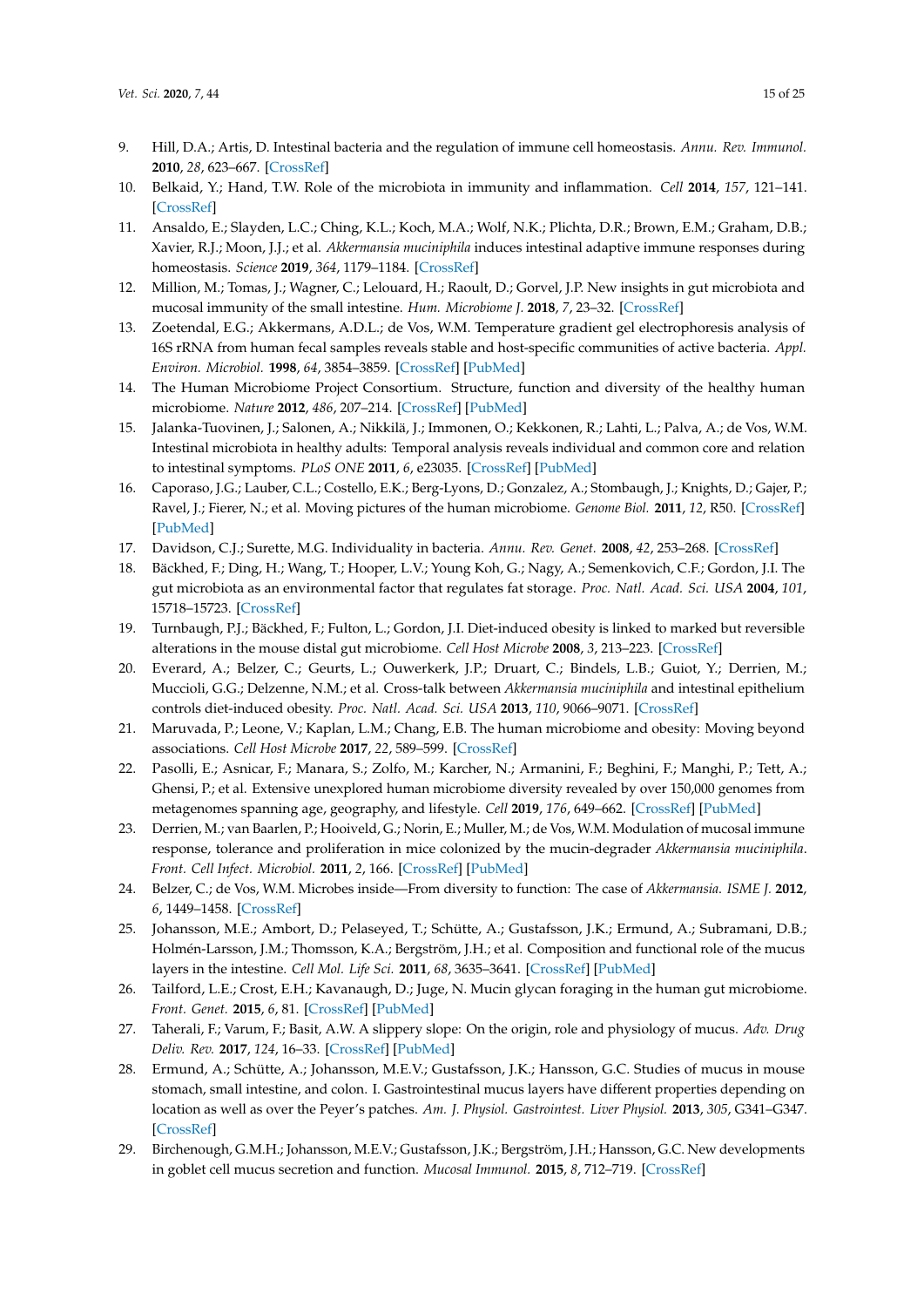- 30. Johansson, M.E.; Hansson, G.C. Immunological aspects of intestinal mucus and mucins. *Nat. Rev. Immunol.* **2016**, *16*, 639–649. [\[CrossRef\]](http://dx.doi.org/10.1038/nri.2016.88)
- <span id="page-15-0"></span>31. Allaire, J.M.; Morampudi, V.; Crowley, S.M.; Stahl, M.; Yu, H.; Bhullar, K.; Knodler, L.A.; Bressler, B.; Jacobson, K.; Vallance, B.A. Frontline defenders: Goblet cell mediators dictate host-microbe interactions in the intestinal tract during health and disease. *Am. J. Physiol. Gastrointest. Liver Physiol.* **2017**, *314*, G360–G377. [\[CrossRef\]](http://dx.doi.org/10.1152/ajpgi.00181.2017)
- <span id="page-15-1"></span>32. Atuma, C.; Strugula, V.; Allen, A.; Holm, L. The adherent gastrointestinal mucus gel layer: Thickness and physical state in vivo. *Am. J. Physiol.* **2001**, *280*, G922–G929. [\[CrossRef\]](http://dx.doi.org/10.1152/ajpgi.2001.280.5.G922) [\[PubMed\]](http://www.ncbi.nlm.nih.gov/pubmed/11292601)
- 33. Johansson, M.E.V.; Phillipson, M.; Petersson, J.; Velcich, A.; Holm, L.; Hansson, G.C. The inner of the two Muc2 mucin-dependent mucus layers in colon is devoid of bacteria. *Proc. Natl. Acad. Sci. USA* **2008**, *105*, 15064–15069. [\[CrossRef\]](http://dx.doi.org/10.1073/pnas.0803124105) [\[PubMed\]](http://www.ncbi.nlm.nih.gov/pubmed/18806221)
- 34. Johansson, M.E.V.; Hansson, G.C. Mucus and the goblet cell. *Dig. Dis.* **2013**, *31*, 305–309. [\[CrossRef\]](http://dx.doi.org/10.1159/000354683) [\[PubMed\]](http://www.ncbi.nlm.nih.gov/pubmed/24246979)
- 35. Jakobsson, H.E.; Rodriguez-Piñeiro, A.M.; Schütte, A.; Ermund, A.; Boysen, P.; Bemark, M.; Sommer, F.; Bäckhed, F.; Hansson, G.C.; Johansson, M.E. The composition of the gut microbiota shapes the colon mucus barrier. *EMBO Rep.* **2015**, *16*, 164–177. [\[CrossRef\]](http://dx.doi.org/10.15252/embr.201439263) [\[PubMed\]](http://www.ncbi.nlm.nih.gov/pubmed/25525071)
- <span id="page-15-2"></span>36. Rodriguez-Piñeiro, A.M.; Johansson, M.E. The colonic mucus protection depends on the microbiota. *Gut Microbes* **2015**, *6*, 326–330. [\[CrossRef\]](http://dx.doi.org/10.1080/19490976.2015.1086057) [\[PubMed\]](http://www.ncbi.nlm.nih.gov/pubmed/26305453)
- <span id="page-15-3"></span>37. Johansson, M.E.; Larsson, J.M.; Hansson, G.C. The two mucus layers of colon are organized by the MUC2 mucin, whereas the outer layer is a legislator of host-microbial interactions. *Proc. Natl. Acad. Sci. USA* **2011**, *108*, 4659–4665. [\[CrossRef\]](http://dx.doi.org/10.1073/pnas.1006451107) [\[PubMed\]](http://www.ncbi.nlm.nih.gov/pubmed/20615996)
- <span id="page-15-4"></span>38. Ouwehand, A.C.; Derrien, M.M.N.; de Vos, W.M.; Tiihonen, K.; Rautonen, N. Prebiotics and other microbial substrates for gut functionality. *Curr. Opin. Biotechnol.* **2005**, *16*, 212–217. [\[CrossRef\]](http://dx.doi.org/10.1016/j.copbio.2005.01.007)
- <span id="page-15-5"></span>39. Johansson, M.E.V.; Jakobsson, H.E.; Holmén-Larsson, J.; Schütte, A.; Ermund, A.; Rodríguez-Piñeiro, A.M.; Arike, L.; Wising, C.; Svensson, F.; Bäckhed, F.; et al. Normalization of host intestinal mucus layers requires long-term microbial colonization. *Cell Host Microbe* **2015**, *18*, 582–592. [\[CrossRef\]](http://dx.doi.org/10.1016/j.chom.2015.10.007)
- <span id="page-15-6"></span>40. Swidsinski, A.; Loening-Baucke, V.; Vaneechoutte, M.; Doerffel, Y. Active Chron's disease and ulcerative colitis can be specifically diagnosed and monitored based on the biostructure of the fecal flora. *Inflamm. Bowel Dis.* **2008**, *14*, 147–161. [\[CrossRef\]](http://dx.doi.org/10.1002/ibd.20330)
- <span id="page-15-7"></span>41. Suchodolski, J.S.; Dowd, S.E.; Wilke, V.; Steiner, J.M.; Jergens, A.E. 16S rRNA gene pyrosequencing reveals bacterial dysbiosis in the duodenum of dogs with idiopathic inflammatory bowel disease. *PLoS ONE* **2012**, *7*, e39333. [\[CrossRef\]](http://dx.doi.org/10.1371/journal.pone.0039333)
- <span id="page-15-8"></span>42. Capaldo, C.T.; Powell, D.N.; Kalman, D. Layered defense: How mucus and tight junctions seal the intestinal barrier. *J. Mol. Med.* **2017**, *95*, 927–934. [\[CrossRef\]](http://dx.doi.org/10.1007/s00109-017-1557-x) [\[PubMed\]](http://www.ncbi.nlm.nih.gov/pubmed/28707083)
- <span id="page-15-9"></span>43. Tytgat, H.L.P.; Nobrega, F.L.; van der Oost, J.; de Vos, W.M. Bowel biofilms: Tipping points between a healthy and compromised gut? *Trends Microbiol.* **2019**, *27*, 17–25. [\[CrossRef\]](http://dx.doi.org/10.1016/j.tim.2018.08.009) [\[PubMed\]](http://www.ncbi.nlm.nih.gov/pubmed/30219265)
- <span id="page-15-10"></span>44. Sakata, T.; von Engelhardt, W. Influence of short-chain fatty acids and osmolality on mucin release in the rat colon. *Cell Tissue Res.* **1981**, *219*, 371–377. [\[CrossRef\]](http://dx.doi.org/10.1007/BF00210155) [\[PubMed\]](http://www.ncbi.nlm.nih.gov/pubmed/7273104)
- <span id="page-15-11"></span>45. Ten Bruggencate, S.J.; Bovee-Oudenhoven, I.M.; Lettink-Wissink, M.L.; Katan, M.B.; van der Meer, R. Dietary fructooligosaccharides affect intestinal barrier function in healthy men. *J. Nutr.* **2006**, *136*, 70–74. [\[CrossRef\]](http://dx.doi.org/10.1093/jn/136.1.70) [\[PubMed\]](http://www.ncbi.nlm.nih.gov/pubmed/16365061)
- <span id="page-15-12"></span>46. Monk, J.M.; Lepp, D.; Wu, W.; Pauls, K.P.; Robinson, L.E.; Power, K.A. Navy and black bean supplementation primes the colonic mucosal microenvironment to improve gut health. *J. Nutr. Biochem.* **2017**, *49*, 89–199. [\[CrossRef\]](http://dx.doi.org/10.1016/j.jnutbio.2017.08.002)
- <span id="page-15-13"></span>47. Culling, C.F.; Reid, P.E.; Dunn, W.L.; Clay, M.G. Histochemical comparison of the epithelial mucins in the ileum in Crohn's disease and in normal controls. *J. Clin. Pathol.* **1977**, *30*, 1063–1067. [\[CrossRef\]](http://dx.doi.org/10.1136/jcp.30.11.1063)
- 48. Filipe, M.I.; Fenger, C. Histochemical characteristics of mucins in the small intestine. A comparative study of normal mucosa, benign epithelial tumours and carcinoma. *Histochem. J.* **1979**, *11*, 277–287. [\[CrossRef\]](http://dx.doi.org/10.1007/BF01005027)
- 49. Mantle, M.; Forstner, G.G.; Forstner, J.F. Antigenic and structural features of goblet-cell mucin of human small intestine. *Biochem. J.* **1984**, *217*, 159–167. [\[CrossRef\]](http://dx.doi.org/10.1042/bj2170159)
- <span id="page-15-14"></span>50. Bansil, R.; Turner, B.S. The biology of mucus: Composition, synthesis and organization. *Adv. Drug Deliv. Rev.* **2017**, *124*, 3–15. [\[CrossRef\]](http://dx.doi.org/10.1016/j.addr.2017.09.023)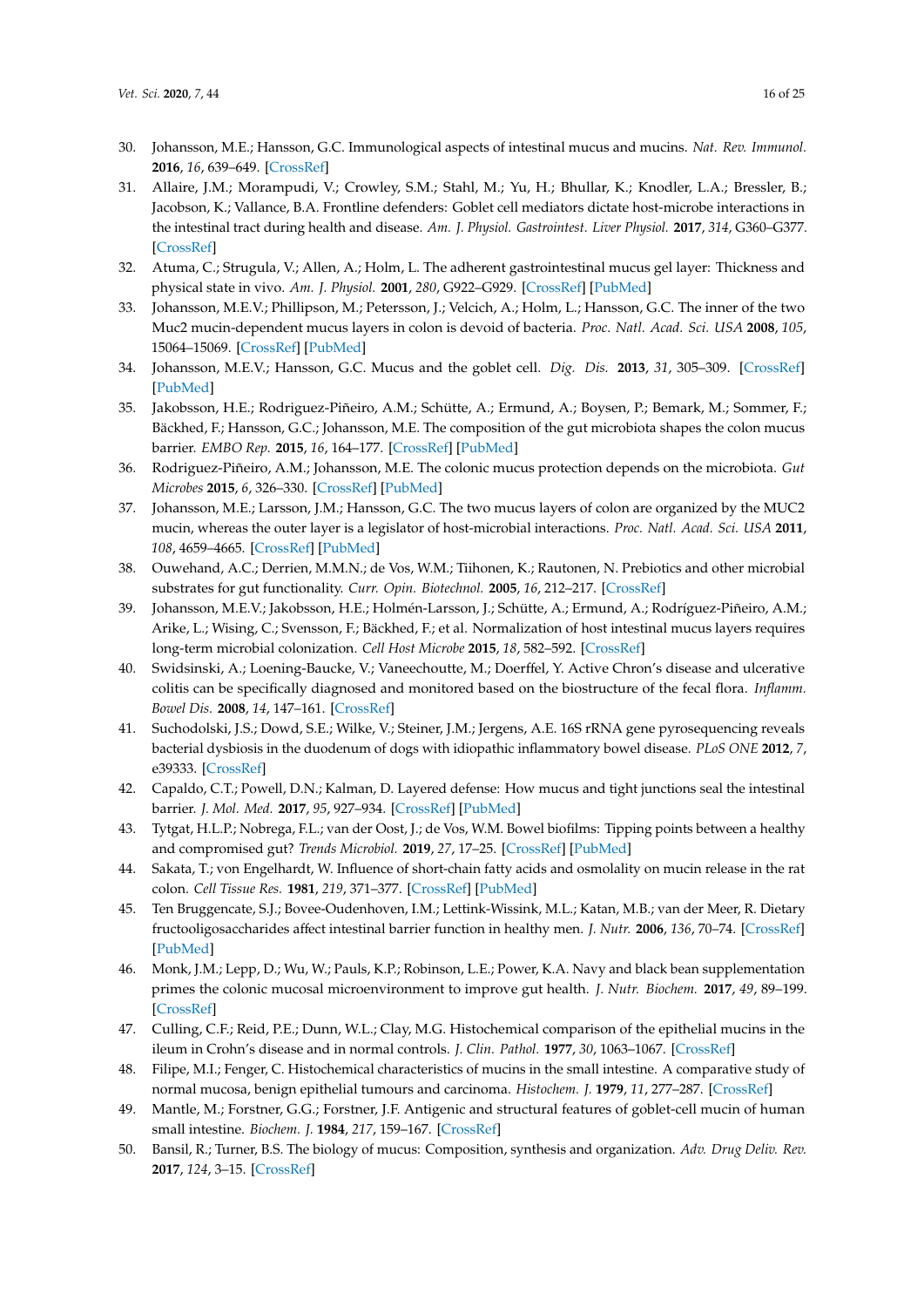- <span id="page-16-0"></span>51. Forstner, J.F.; Jabbal, I.; Forstner, G.G. Goblet cell mucin of rat small intestine. Chemical and physical characterization. *Can. J. Biochem.* **1973**, *51*, 1154–1166. [\[CrossRef\]](http://dx.doi.org/10.1139/o73-152)
- 52. Rodriguez-Piñeiro, A.M.; Bergström, J.H.; Ermund, A.; Gustafsson, J.K.; Schütte, A.; Johansson, M.E.V.; Hansson, G.C. Studies of mucus in mouse stomach, small intestine, and colon. II. Gastrointestinal mucus proteome reveals Muc2 and Muc5ac accompanied by a set of core proteins. *Am. J. Physiol. Gastrointest. Liver Physiol.* **2013**, *305*, G348–G356.
- <span id="page-16-1"></span>53. Holmén Larsson, J.M.; Thomsson, K.A.; Rodríguez-Piñeiro, A.M.; Karlsson, H.; Hansson, G.C. Studies of mucus in mouse stomach, small intestine, and colon. III. Gastrointestinal Muc5ac and Muc2 mucin O-glycan patterns reveals a regiospecific distribution. *Am. J. Physiol. Gastrointest. Liver Physiol.* **2013**, *305*, G357–G363.
- <span id="page-16-2"></span>54. Qureshi, R.; Forstner, G.G.; Forstner, J.F. Radioimmunoassay of human intestinal goblet cell mucin. Investigation of mucus from different organs and species. *J. Clin. Investig.* **1979**, *64*, 1149–1156. [\[CrossRef\]](http://dx.doi.org/10.1172/JCI109568) [\[PubMed\]](http://www.ncbi.nlm.nih.gov/pubmed/115900)
- <span id="page-16-3"></span>55. Derrien, M.; Vaughan, E.E.; Plugge, C.M.; de Vos, W.M. *Akkermansia muciniphila* gen. nov., sp. nov., a human intestinal mucin-degrading bacterium. *Int. J. Syst. Evol. Microbiol.* **2004**, *54*, 1469–1476. [\[CrossRef\]](http://dx.doi.org/10.1099/ijs.0.02873-0)
- <span id="page-16-4"></span>56. Depommier, C.; Everard, A.; Druart, C.; Plovier, H.; Van Hul, M.; Vieira-Silva, S.; Falony, G.; Raes, J.; Maiter, D.; Delzenne, N.M.; et al. Supplementation with *Akkermansia muciniphila* in overweight and obese human volunteers: A proof-of-concept exploratory study. *Nat. Med.* **2019**, *25*, 1096–1103. [\[CrossRef\]](http://dx.doi.org/10.1038/s41591-019-0495-2)
- <span id="page-16-5"></span>57. Ouwerkerk, J.P.; Aalvink, S.; Belzer, C.; de Vos, W.M. *Akkermansia glycaniphila* sp. nov.: An anaerobic mucin-degrading bacterium isolated from reticulated python faeces. *Int. J. Syst. Evol. Microbiol.* **2016**, *66*, 4614–4620. [\[CrossRef\]](http://dx.doi.org/10.1099/ijsem.0.001399)
- <span id="page-16-6"></span>58. Geerlings, S.Y.; Kostopoulos, I.; de Vos, W.M.; Belzer, C. *Akkermansia muciniphila* in the human gastrointestinal tract: When, where, and how? *Microorganisms* **2018**, *6*, 75. [\[CrossRef\]](http://dx.doi.org/10.3390/microorganisms6030075)
- <span id="page-16-7"></span>59. Kirmiz, N.; Galindo, K.; Cross, K.L.; Luna, E.; Rhoades, N.; Podar, M.; Flores, G.E. Comparative genomics guides elucidation of vitamin B12 biosynthesis in novel human associated *Akkermansia*. *Appl. Environ. Microbiol.* **2020**, *86*, e02117–e02119. [\[CrossRef\]](http://dx.doi.org/10.1128/AEM.02117-19)
- <span id="page-16-8"></span>60. Xing, J.; Li, X.; Sun, Y.; Zhao, J.; Miao, S.; Xiong, Q.; Zhang, Y.; Zhang, G. Comparative genomic and functional analysis of *Akkermansia muciniphila* and closely related species. *Genes Genom.* **2019**, *41*, 1253–1264. [\[CrossRef\]](http://dx.doi.org/10.1007/s13258-019-00855-1)
- <span id="page-16-9"></span>61. Derrien, M.; van Passel, M.W.J.; van de Bovenkamp, J.H.B.; Schipper, R.G.; de Vos, W.M.; Dekker, J. Mucin-bacterial interactions in the human oral cavity and digestive tract. *Gut Microbes* **2010**, *1*, 254–268. [\[CrossRef\]](http://dx.doi.org/10.4161/gmic.1.4.12778)
- 62. Gómez-Gallego, C.; Pohl, S.; Salminen, S.; de Vos, W.M.; Kneifel, W. *Akkermansia muciniphila*: A novel functional microbe with probiotic properties. *Benef. Microbes* **2016**, *7*, 571–584. [\[CrossRef\]](http://dx.doi.org/10.3920/BM2016.0009) [\[PubMed\]](http://www.ncbi.nlm.nih.gov/pubmed/27291403)
- <span id="page-16-10"></span>63. De Vos, W.M. Microbe profile: *Akkermansia muciniphila*: A conserved intestinal symbiont that acts as the gatekeeper of our mucosa. *Microbiology* **2017**, *163*, 646–648. [\[CrossRef\]](http://dx.doi.org/10.1099/mic.0.000444) [\[PubMed\]](http://www.ncbi.nlm.nih.gov/pubmed/28530168)
- <span id="page-16-11"></span>64. Jugan, M.C.; Rudinsky, A.J.; Gordon, A.; Kramer, D.L.; Daniels, J.B.; Paliy, O.; Boyaka, P.; Gilor, C. Effects of oral *Akkermansia muciniphila* supplementation in healthy dogs following antimicrobial administration. *Am. J. Vet. Res.* **2018**, *79*, 884–892. [\[CrossRef\]](http://dx.doi.org/10.2460/ajvr.79.8.884) [\[PubMed\]](http://www.ncbi.nlm.nih.gov/pubmed/30058857)
- <span id="page-16-12"></span>65. Schlesner, H. Verrucomicrobium spinosum gen. nov., sp. nov.: A fimbriated prosthecate Bacterium. *System. Appl. Microbiol.* **1987**, *10*, 54–56. [\[CrossRef\]](http://dx.doi.org/10.1016/S0723-2020(87)80010-3)
- <span id="page-16-13"></span>66. Wagner, M.; Horn, M. The Planctomycetes, Verrucomicrobia, Chlamydiae and sister phyla comprise a superphylum with biotechnological and medical relevance. *Curr. Opin. Biotechnol.* **2006**, *17*, 241–249. [\[CrossRef\]](http://dx.doi.org/10.1016/j.copbio.2006.05.005)
- <span id="page-16-14"></span>67. Guo, X.; Li, S.; Zhang, J.; Wu, F.; Li, X.; Wu, D.; Zhang, M.; Ou, Z.; Jie, Z.; Yan, Q.; et al. Genome sequencing of 39 *Akkermansia muciniphila* isolates reveals its population structure, genomic and functional diversity, and global distribution in mammalian gut microbiotas. *BMC Genom.* **2017**, *18*, 800. [\[CrossRef\]](http://dx.doi.org/10.1186/s12864-017-4195-3)
- <span id="page-16-15"></span>68. Ley, R.E.; Hamady, M.; Lozupone, C.; Turnbaugh, P.; Ramey, R.R.; Bircher, J.S.; Schlegel, M.L.; Tucker, T.A.; Schrenzel, M.D.; Knight, R.; et al. Evolution of mammals and their gut microbes. *Science* **2008**, *320*, 1647–1651. [\[CrossRef\]](http://dx.doi.org/10.1126/science.1155725)
- <span id="page-16-16"></span>69. Van Passel, M.W.J.; Kant, R.; Zoetendal, E.G.; Plugge, C.M.; Derrien, M.; Malfatti, S.A.; Chain, P.S.G.; Woyke, T.; Palva, A.; de Vos, W.M.; et al. The genome of *Akkermansia muciniphila*, a dedicated intestinal mucin degrader, and its use in exploring intestinal metagenomes. *PLoS ONE* **2011**, *6*, e16876. [\[CrossRef\]](http://dx.doi.org/10.1371/journal.pone.0016876)
- <span id="page-16-17"></span>70. Ouwerkerk, J.P.; Aalvink, S.; Belzer, C.; de Vos, W.M. Preparation and preservation of viable *Akkermansia muciniphila* cells for therapeutic interventions. *Benef. Microbes* **2017**, *8*, 163–169. [\[CrossRef\]](http://dx.doi.org/10.3920/BM2016.0096)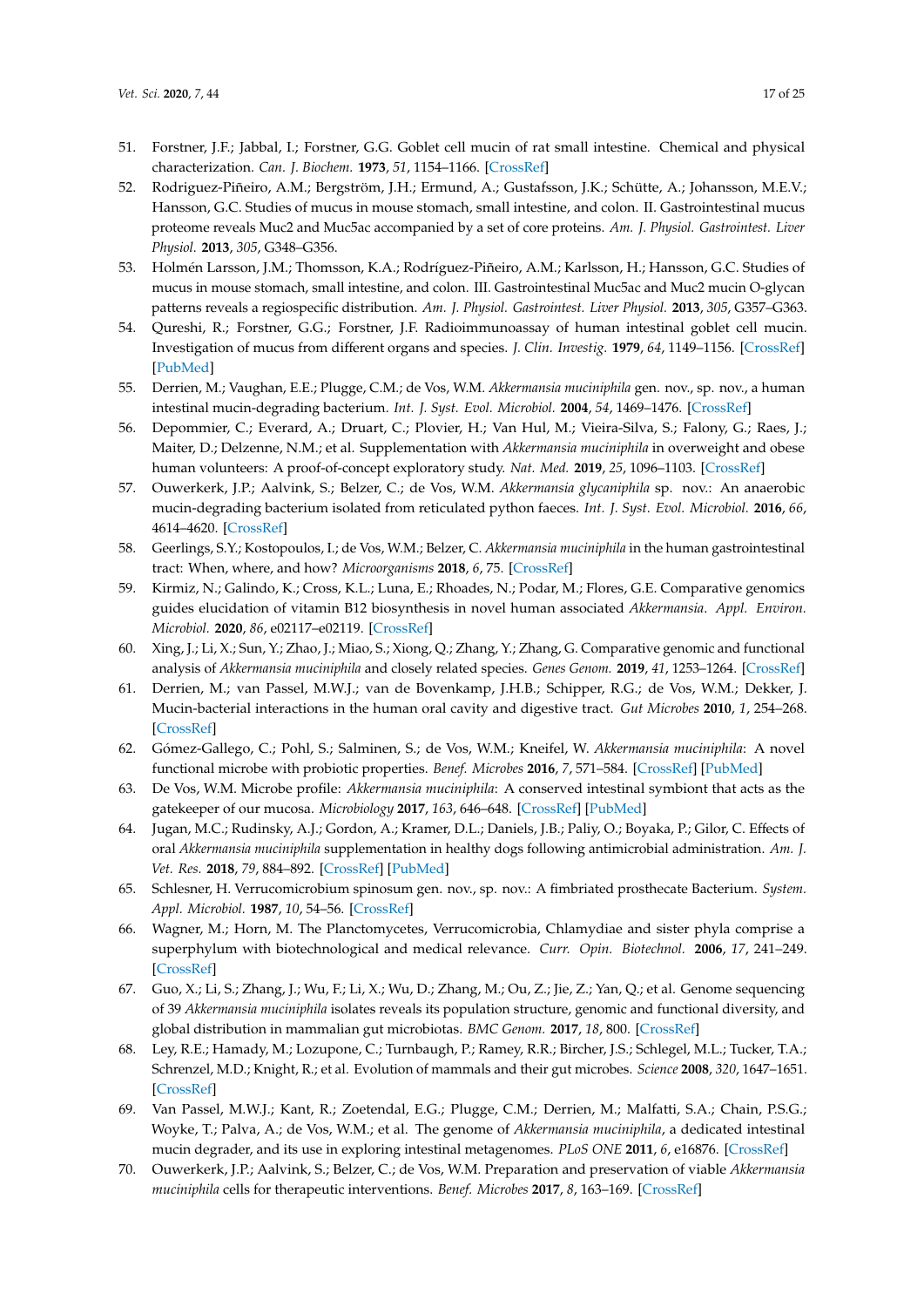- <span id="page-17-0"></span>71. Ottman, N.A. Host Immunostimulation and Substrate Utilization of the Gut Symbiont *Akkermansia muciniphila*. Ph.D. Thesis, Wageningen University, Wageningen, The Netherdlands, 2015.
- <span id="page-17-1"></span>72. Jaspers, E.; Overmann, J. Ecological significance of microdiversity: Identical 16S rRNA gene sequences can be found in bacteria with highly divergent genomes and ecophysiologies. *Appl. Environ. Microbiol.* **2004**, *70*, 4831–4839. [\[CrossRef\]](http://dx.doi.org/10.1128/AEM.70.8.4831-4839.2004)
- <span id="page-17-2"></span>73. Sharma, V.K.; Akavaram, S.; Schaut, R.G.; Bayles, D.O. Comparative genomics reveals structural and functional features specific to the genome of a foodborne Escherichia coli. *BMC Genom.* **2019**, *20*, 196. [\[CrossRef\]](http://dx.doi.org/10.1186/s12864-019-5568-6)
- <span id="page-17-3"></span>74. Chun, J.; Rainey, F.A. Integrating genomics into the taxonomy and systematics of the Bacteria and Archaea. *Int. J. Syst. Evol. Microbiol.* **2014**, *64*, 316–324. [\[CrossRef\]](http://dx.doi.org/10.1099/ijs.0.054171-0) [\[PubMed\]](http://www.ncbi.nlm.nih.gov/pubmed/24505069)
- <span id="page-17-4"></span>75. Letunic, I.; Bork, P. Interactive tree of life (iTOL) v3: An online tool for the display and annotation of phylogenetic and other trees. *Nucleic Acids Res.* **2016**, *44*, W242–W245. [\[CrossRef\]](http://dx.doi.org/10.1093/nar/gkw290) [\[PubMed\]](http://www.ncbi.nlm.nih.gov/pubmed/27095192)
- <span id="page-17-5"></span>76. Price, M.N.; Dehal, P.S.; Arkin, A.P. FastTree: Computing large minimum evolution trees with profiles instead of a distance matrix. *Mol. Biol. Evol.* **2009**, *26*, 1641–1650. [\[CrossRef\]](http://dx.doi.org/10.1093/molbev/msp077) [\[PubMed\]](http://www.ncbi.nlm.nih.gov/pubmed/19377059)
- <span id="page-17-6"></span>77. Caporaso, J.G.; Lauber, C.L.; Walters, W.A.; Berg-Lyons, D.; Huntley, J.; Fierer, N.; Owens, S.M.; Betley, J.; Fraser, L.; Bauer, M.; et al. Ultra-high-throughput microbial community analysis on the Illumina HiSeq and MiSeq platforms. *ISME J.* **2012**, *6*, 1621–1624. [\[CrossRef\]](http://dx.doi.org/10.1038/ismej.2012.8)
- <span id="page-17-7"></span>78. Grice, E.A.; Kong, H.H.; Conlan, S.; Deming, C.B.; Davis, J.; Young, A.C.; NISC Comparative Sequencing Program; Bouffard, G.G.; Blakesley, R.W.; Murray, P.R.; et al. Topographical and temporal diversity of the human skin microbiome. *Science* **2009**, *324*, 1190–1192. [\[CrossRef\]](http://dx.doi.org/10.1126/science.1171700)
- <span id="page-17-8"></span>79. Kong, H.H.; Oh, J.; Deming, C. Temporal shifts in the skin microbiome associated with disease flares and treatment in children with atopic dermatitis. *Genome Res.* **2012**, *22*, 850–859. [\[CrossRef\]](http://dx.doi.org/10.1101/gr.131029.111)
- <span id="page-17-9"></span>80. Urbaniak, C.; Cummins, J.; Brackstone, M.; MacKlaim, J.M.; Gloor, G.B.; Baban, C.K.; Scott, L.; O'Hanlon, D.M.; Burton, J.P.; Francis, K.P.; et al. Microbiota of human breast tissue. *Appl. Environ. Microbiol.* **2014**, *80*, 3007–3014. [\[CrossRef\]](http://dx.doi.org/10.1128/AEM.00242-14)
- <span id="page-17-10"></span>81. Collado, M.C.; Laitinen, K.; Salminen, S.; Isolauri, E. Maternal weight and excessive weight gain during pregnancy modify the immunomodulatory potential of breast milk. *Pediatr. Res.* **2012**, *72*, 77–85. [\[CrossRef\]](http://dx.doi.org/10.1038/pr.2012.42)
- <span id="page-17-11"></span>82. Dubourg, G.; Lagier, J.C.; Armougom, F.; Robert, C.; Audoly, G.; Papazian, L.; Raoult, D. High-level colonisation of the human gut by Verrucomicrobia following broad-spectrum antibiotic treatment. *Int. J. Antimicrob. Agents.* **2013**, *41*, 149–155. [\[CrossRef\]](http://dx.doi.org/10.1016/j.ijantimicag.2012.10.012)
- <span id="page-17-12"></span>83. Collado, M.C.; Derrien, M.; Isolauri, E.; de Vos, W.M.; Salminen, S. Intestinal integrity and *Akkermansia muciniphila*, a mucin-degrading member of the intestinal microbiota present in infants, adults, and the elderly. *Appl. Environ. Microbiol.* **2007**, *73*, 7767–7770. [\[CrossRef\]](http://dx.doi.org/10.1128/AEM.01477-07) [\[PubMed\]](http://www.ncbi.nlm.nih.gov/pubmed/17933936)
- <span id="page-17-13"></span>84. Derrien, M.; Collado, M.C.; Ben-Amor, K.; Salminen, S.; de Vos, W.M. The mucin degrader *Akkermansia muciniphila* is an abundant resident of the human intestinal tract. *Appl. Environ. Microbiol.* **2008**, *74*, 1646–1648. [\[CrossRef\]](http://dx.doi.org/10.1128/AEM.01226-07)
- <span id="page-17-14"></span>85. Lozupone, C.A.; Stombaugh, J.; Gonzalez, A.; Ackermann, G.; Wendel, D.; Vázquez-Baeza, Y.; Jansson, J.K.; Gordon, J.I.; Knight, R. Meta-analyses of studies of the human microbiota. *Genome Res.* **2013**, *23*, 1704–1714. [\[CrossRef\]](http://dx.doi.org/10.1101/gr.151803.112) [\[PubMed\]](http://www.ncbi.nlm.nih.gov/pubmed/23861384)
- <span id="page-17-15"></span>86. Stokes, C.; Waly, N. Mucosal defence along the gastrointestinal tract of cats and dogs. *Vet. Res.* **2006**, *37*, 281–293. [\[CrossRef\]](http://dx.doi.org/10.1051/vetres:2006015)
- <span id="page-17-16"></span>87. Suchodolski, J.S. Intestinal microbiota of dogs and cats: A bigger world than we thought. *Vet. Clin. North Am. Small Anim. Pract.* **2011**, *41*, 261–272. [\[CrossRef\]](http://dx.doi.org/10.1016/j.cvsm.2010.12.006) [\[PubMed\]](http://www.ncbi.nlm.nih.gov/pubmed/21486635)
- 88. Minamoto, Y.; Hooda, S.; Swanson, K.S.; Suchodolski, J.S. Feline gastrointestinal microbiota. *Anim. Health Res. Rev.* **2012**, *13*, 64–77. [\[CrossRef\]](http://dx.doi.org/10.1017/S1466252312000060)
- 89. Hooda, S.; Minamoto, Y.; Suchodolski, J.S.; Swanson, K.S. Current state of knowledge: The canine gastrointestinal microbiome. *Anim. Health Res. Rev.* **2012**, *13*, 78–88. [\[CrossRef\]](http://dx.doi.org/10.1017/S1466252312000059)
- 90. Redfern, A.; Suchodolski, J.S.; Jergens, A. Role of the gastrointestinal microbiota in small animal health and disease. *Vet Rec.* **2017**, *181*, 370. [\[CrossRef\]](http://dx.doi.org/10.1136/vr.103826)
- <span id="page-17-17"></span>91. Kalenyak, K.; Isaiah, A.; Heilmann, R.M.; Suchodolski, J.S.; Burgener, I.A. Comparison of the intestinal mucosal microbiota in dogs diagnosed with idiopathic inflammatory bowel disease and dogs with food-responsive diarrhea before and after treatment. *FEMS Microbiol. Ecol.* **2018**, *94*. [\[CrossRef\]](http://dx.doi.org/10.1093/femsec/fix173)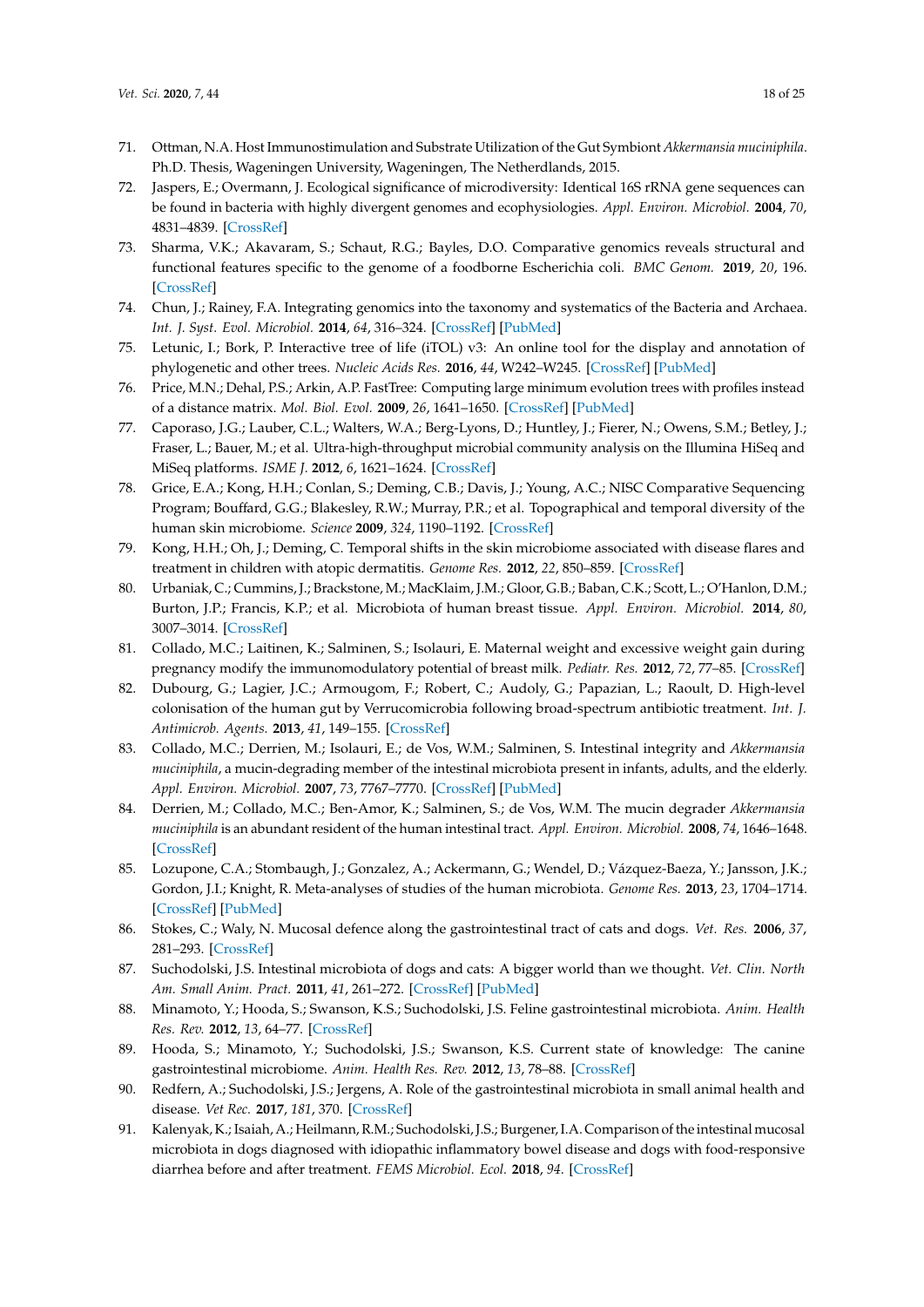- <span id="page-18-0"></span>92. Handl, S.; German, A.J.; Holden, S.L.; Dowd, S.E.; Steiner, J.M.; Heilmann, R.M.; Grant, R.W.; Swanson, K.S.; Suchodolski, J.S. Faecal microbiota in lean and obese dogs. *FEMS Microbiol. Ecol.* **2013**, *84*, 332–343. [\[CrossRef\]](http://dx.doi.org/10.1111/1574-6941.12067)
- <span id="page-18-1"></span>93. Forster, G.M.; Stockman, J.; Noyes, N.; Heuberger, A.L.; Broeckling, C.D.; Bantle, C.M.; Ryan, E.P. A comparative study of serum biochemistry, metabolome and microbiome parameters of clinically healthy, normal weight, overweight, and obese companion dogs. *Top. Companion Anim. M.* **2018**, *33*, 126–135. [\[CrossRef\]](http://dx.doi.org/10.1053/j.tcam.2018.08.003) [\[PubMed\]](http://www.ncbi.nlm.nih.gov/pubmed/30502863)
- <span id="page-18-2"></span>94. Garcia-Mazcorro, J.F.; Dowd, S.E.; Poulsen, J.; Steiner, J.M.; Suchodolski, J.S. Abundance and short-term temporal variability of fecal microbiota in healthy dogs. *MicrobiologyOpen* **2012**, *1*, 340–347. [\[CrossRef\]](http://dx.doi.org/10.1002/mbo3.36)
- <span id="page-18-16"></span>95. Deusch, O.; O'Flynn, C.; Colyer, A.; Swanson, K.S.; Allaway, D.; Morris, P. A longitudinal study of the feline faecal microbiome identifies changes into early adulthood irrespective of sexual development. *PLoS ONE* **2015**, *10*, e0144881. [\[CrossRef\]](http://dx.doi.org/10.1371/journal.pone.0144881) [\[PubMed\]](http://www.ncbi.nlm.nih.gov/pubmed/26659594)
- <span id="page-18-17"></span>96. Vilson, Å.; Ramadan, Z.; Li, Q.; Hedhammar, Å.; Reynolds, A.; Spears, J.; Labuda, J.; Pelker, R.; Björkstén, B.; Dicksved, J.; et al. Disentangling factors that shape the gut microbiota in German Shepherd dogs. *PLoS ONE* **2018**, *13*, e0193507. [\[CrossRef\]](http://dx.doi.org/10.1371/journal.pone.0193507)
- 97. Masuoka, H.; Shimada, K.; Kiyosue-Yasuda, T.; Kiyosue, M.; Oishi, Y.; Kimura, S.; Yamada, A.; Hirayama, K. Transition of the intestinal microbiota of dogs with age. *Biosci. Microbiota Food Health* **2016**, *36*, 27–31. [\[CrossRef\]](http://dx.doi.org/10.12938/bmfh.BMFH-2016-021) [\[PubMed\]](http://www.ncbi.nlm.nih.gov/pubmed/28243548)
- <span id="page-18-3"></span>98. Masuoka, H.; Shimada, K.; Kiyosue-Yasuda, T.; Kiyosue, M.; Oishi, Y.; Kimura, S.; Ohashi, Y.; Fujisawa, T.; Hotta, K.; Yamada, A.; et al. Transition of the intestinal microbiota of cats with age. *PLoS ONE* **2017**, *12*, e0181739. [\[CrossRef\]](http://dx.doi.org/10.1371/journal.pone.0181739) [\[PubMed\]](http://www.ncbi.nlm.nih.gov/pubmed/28813445)
- <span id="page-18-4"></span>99. Herstad, K.M.V.; Gajardo, K.; Bakke, A.M.; Moe, L.; Ludvigsen, J.; Rudi, K.; Rud, I.; Sekelja, M.; Skancke, E. A diet change from dry food to beef induces reversible changes on the faecal microbiota in healthy, adult client-owned dogs. *BMC Vet. Res.* **2017**, *13*, 147. [\[CrossRef\]](http://dx.doi.org/10.1186/s12917-017-1073-9) [\[PubMed\]](http://www.ncbi.nlm.nih.gov/pubmed/28558792)
- <span id="page-18-5"></span>100. Song, S.J.; Lauber, C.; Costello, E.K.; Lozupone, C.A.; Humphrey, G.; Berg-Lyons, D.; Caporaso, J.G.; Knights, D.; Clemente, J.C.; Nakielny, S.; et al. Cohabiting family members share microbiota with one another and with their dogs. *eLife* **2013**, *2*, e00458. [\[CrossRef\]](http://dx.doi.org/10.7554/eLife.00458)
- <span id="page-18-6"></span>101. Alessandri, G.; Milani, C.; Mancabelli, L.; Mangifesta, M.; Lugli, G.A.; Viappiani, A.; Duranti, S.; Turroni, F.; Ossiprandi, M.C.; van Sinderen, D.; et al. Metagenomic dissection of the canine gut microbiota: Insights into taxonomic, metabolic and nutritional features. *Environ. Microbiol.* **2019**, *21*, 1331–1343. [\[CrossRef\]](http://dx.doi.org/10.1111/1462-2920.14540)
- <span id="page-18-7"></span>102. Reddy, K.E.; Kim, H.R.; Jeong, J.Y.; So, K.M.; Lee, S.; Ji, S.Y.; Kim, M.; Lee, H.J.; Lee, S.; Kim, K.H.; et al. Impact of breed on the fecal microbiome of dogs under the same dietary condition. *J. Microbiol. Biotechnol.* **2019**, *29*, 1947–1956. [\[CrossRef\]](http://dx.doi.org/10.4014/jmb.1906.06048)
- <span id="page-18-8"></span>103. Jeffery, N.D.; Barker, A.K.; Alcott, C.J.; Levine, J.M.; Meren, I.; Wengert, J.; Jergens, A.E.; Suchodolski, J.S. The association of specific constituents of the fecal microbiota with immune-mediated brain disease in dogs. *PLoS ONE* **2017**, *12*, e0170589. [\[CrossRef\]](http://dx.doi.org/10.1371/journal.pone.0170589) [\[PubMed\]](http://www.ncbi.nlm.nih.gov/pubmed/28125651)
- <span id="page-18-9"></span>104. Garcia-Mazcorro, J.F.; Suchodolski, J.S.; Jones, K.R.; Clark-Price, S.C.; Dowd, S.E.; Minamoto, Y.; Markel, M.; Steiner, J.M.; Dossin, O. Effect of the proton pump inhibitor omeprazole on the gastrointestinal bacterial microbiota of healthy dogs. *FEMS Microbiol. Ecol.* **2012**, *80*, 624–636. [\[CrossRef\]](http://dx.doi.org/10.1111/j.1574-6941.2012.01331.x)
- <span id="page-18-10"></span>105. Kirchoff, N.S.; Udell, M.A.R.; Sharpton, T.J. The gut microbiome correlates with conspecific aggression in a small population of rescued dogs (*Canis familiaris*). *Peer J.* **2019**, *7*, e6103. [\[CrossRef\]](http://dx.doi.org/10.7717/peerj.6103) [\[PubMed\]](http://www.ncbi.nlm.nih.gov/pubmed/30643689)
- <span id="page-18-11"></span>106. Ritchie, L.E.; Steiner, J.M.; Suchodolski, J.S. Assessment of microbial diversity along the feline intestinal tract using 16S rRNA gene analysis. *FEMS Microbiol. Ecol.* **2008**, *66*, 590–598. [\[CrossRef\]](http://dx.doi.org/10.1111/j.1574-6941.2008.00609.x) [\[PubMed\]](http://www.ncbi.nlm.nih.gov/pubmed/19049654)
- <span id="page-18-12"></span>107. Suchodolski, J.S.; Camacho, J.; Steiner, J.M. Analysis of bacterial diversity in the canine duodenum, jejunum, ileum, and colon by comparative 16S rRNA gene analysis. *FEMS Microbiol Ecol.* **2008**, *66*, 567–578. [\[CrossRef\]](http://dx.doi.org/10.1111/j.1574-6941.2008.00521.x)
- <span id="page-18-13"></span>108. Xenoulis, P.G.; Palculict, B.; Allenspach, K.; Steiner, J.M.; Van House, A.M.; Suchodolski, J.S. Molecular-phylogenetic characterization of microbial communities imbalances in the small intestine of dogs with inflammatory bowel disease. *FEMS Microbiol. Ecol.* **2008**, *66*, 579–589. [\[CrossRef\]](http://dx.doi.org/10.1111/j.1574-6941.2008.00556.x)
- <span id="page-18-14"></span>109. Jia, J.; Frantz, N.; Khoo, C.; Gibson, G.R.; Rastall, R.A.; McCartney, A.L. Investigation of the faecal microbiota associated with canine chronic diarrhea. *FEMS Microbiol. Ecol.* **2010**, *71*, 304–312. [\[CrossRef\]](http://dx.doi.org/10.1111/j.1574-6941.2009.00812.x)
- <span id="page-18-15"></span>110. Suchodolski, J.S.; Xenoulis, P.G.; Paddock, C.G.; Steiner, J.M.; Jergens, A.E. Molecular analysis of the bacterial microbiota in duodenal biopsies from dogs with idiopathic inflammatory bowel disease. *Vet. Microbiol.* **2010**, *142*, 394–400. [\[CrossRef\]](http://dx.doi.org/10.1016/j.vetmic.2009.11.002)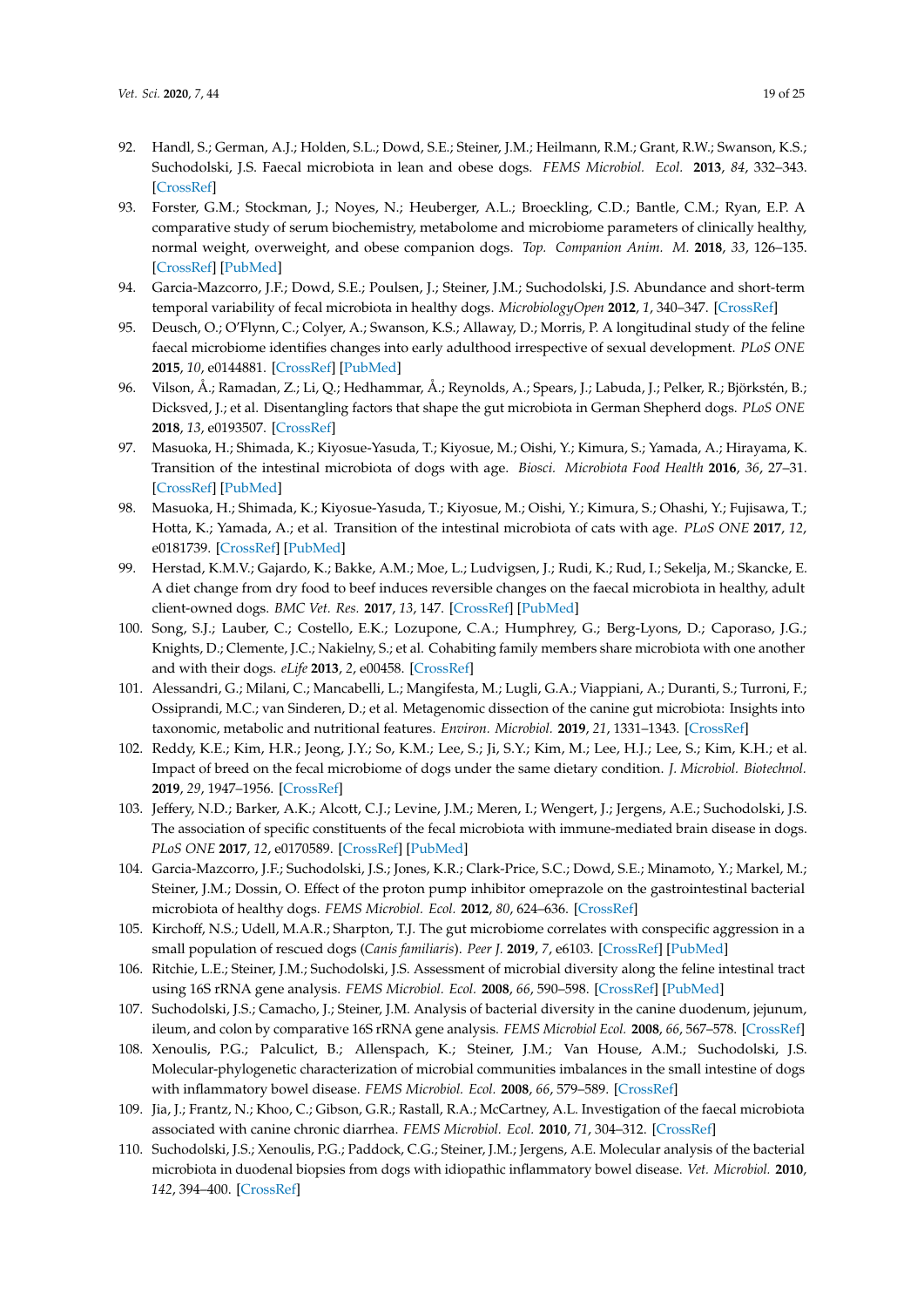- <span id="page-19-0"></span>111. Handl, S.; Dowd, S.E.; Garcia-Mazcorro, J.F.; Steiner, J.M.; Suchodolski, J.S. Massive parallel 16S rRNA gene pyrosequencing reveals highly diverse fecal bacterial and fungal communities in healthy dogs and cats. *FEMS Microbiol. Ecol.* **2011**, *76*, 301–310. [\[CrossRef\]](http://dx.doi.org/10.1111/j.1574-6941.2011.01058.x)
- <span id="page-19-1"></span>112. Dewhirst, F.E.; Klein, E.A.; Thompson, E.C.; Blanton, J.M.; Chen, T.; Milella, L.; Buckley, C.M.F.; Davis, I.J.; Bennett, M.L.; Marshall-Jones, Z.V. The canine oral microbiome. *PLoS ONE* **2012**, *7*, e36067. [\[CrossRef\]](http://dx.doi.org/10.1371/annotation/c2287fc7-c976-4d78-a28f-1d4e024d568f)
- <span id="page-19-2"></span>113. Suchodolski, J.S.; Markel, M.E.; Garcia-Mazcorro, J.F.; Unterer, S.; Heilmann, R.M.; Dowd, S.E.; Kachroo, P.; Ivanov, I.; Minamoto, Y.; Dillman, E.M.; et al. The fecal microbiome in dogs with acute diarrhea and idiopathic inflammatory bowel disease. *PLoS ONE* **2012**, *7*, e51907. [\[CrossRef\]](http://dx.doi.org/10.1371/journal.pone.0051907) [\[PubMed\]](http://www.ncbi.nlm.nih.gov/pubmed/23300577)
- <span id="page-19-3"></span>114. Hand, D.; Wallis, C.; Colyer, A.; Penn, C.W. Pyrosequencing the canine faecal microbiota: Breadth and depth of biodiversity. *PLoS ONE* **2013**, *8*, e53115. [\[CrossRef\]](http://dx.doi.org/10.1371/journal.pone.0053115) [\[PubMed\]](http://www.ncbi.nlm.nih.gov/pubmed/23382835)
- <span id="page-19-4"></span>115. Sturgeon, A.; Pinder, S.L.; Costa, M.C.; Weese, J.S. Characterization of the oral microbiota of healthy cats using next-generation sequencing. *Vet. J.* **2014**, *201*, 223–229. [\[CrossRef\]](http://dx.doi.org/10.1016/j.tvjl.2014.01.024) [\[PubMed\]](http://www.ncbi.nlm.nih.gov/pubmed/24680670)
- <span id="page-19-5"></span>116. Dewhirst, F.E.; Klein, E.A.; Bennett, M.L.; Croft, J.M.; Harris, S.J.; Marshall-Jones, Z.V. The feline oral microbiome: A provisional 16S rRNA gene based taxonomy with full-length reference sequences. *Vet. Microbiol.* **2015**, *175*, 294–303. [\[CrossRef\]](http://dx.doi.org/10.1016/j.vetmic.2014.11.019) [\[PubMed\]](http://www.ncbi.nlm.nih.gov/pubmed/25523504)
- <span id="page-19-6"></span>117. Guard, B.C.; Barr, J.W.; Reddivari, L.; Klemashevich, C.; Jayaraman, A.; Steiner, J.M.; Vanamala, J.; Suchodolski, J.S. Characterization of microbial dysbiosis and metabolomic changes in dogs with acute diarrhea. *PLoS ONE* **2015**, *10*, e0127259. [\[CrossRef\]](http://dx.doi.org/10.1371/journal.pone.0127259) [\[PubMed\]](http://www.ncbi.nlm.nih.gov/pubmed/26000959)
- <span id="page-19-7"></span>118. Harris, S.; Croft, J.; O'Flynn, C.; Deusch, O.; Colyer, A.; Allsopp, J.; Milella, L.; Davis, I.J. A pyrosequencing investigation of differences in the feline subgingival microbiota in health, gingivitis and mild periodontitis. *PLoS ONE* **2015**, *10*, e0136986. [\[CrossRef\]](http://dx.doi.org/10.1371/journal.pone.0136986)
- <span id="page-19-8"></span>119. Minamoto, Y.; Otoni, C.C.; Steelman, S.M.; Büyüklebebici, O.; Steiner, J.M.; Jergens, A.E.; Suchodolski, J.S. Alteration of the fecal microbiota and serum metabolite profiles in dogs with idiopathic inflammatory bowel disease. *Gut Microbes* **2015**, *6*, 33–47. [\[CrossRef\]](http://dx.doi.org/10.1080/19490976.2014.997612)
- <span id="page-19-9"></span>120. Wallis, C.; Marshall, M.; Colyer, A.; O'Flynn, C.; Deusch, O.; Harris, S. A longitudinal assessment of changes in bacterial community composition associated with the development of periodontal disease in dogs. *Vet. Microbiol.* **2015**, *181*, 271–282. [\[CrossRef\]](http://dx.doi.org/10.1016/j.vetmic.2015.09.003)
- <span id="page-19-10"></span>121. Kasiraj, A.C.; Harmoinen, J.; Isaiah, A.; Westermarck, E.; Steiner, J.M.; Spillmann, T.; Suchodolski, J.S. The effects of feeding and withholding food on the canine small intestinal microbiota. *FEMS Microbiol. Ecol.* **2016**, *92*, fiw085. [\[CrossRef\]](http://dx.doi.org/10.1093/femsec/fiw085)
- <span id="page-19-11"></span>122. Sabbioni, A.; Ferrario, C.; Milani, C.; Mancabelli, L.; Riccardi, E.; Di Ianni, F.; Beretti, V.; Superchi, P.; Ossiprandi, M.C. Modulation of the Bifidobacterial communities of the dog microbiota by zeolite. *Front. Microbiol.* **2016**, *7*, 1491. [\[CrossRef\]](http://dx.doi.org/10.3389/fmicb.2016.01491)
- <span id="page-19-12"></span>123. Garcia-Mazcorro, J.F.; Barcenas-Walls, J.R.; Suchodolski, J.S.; Steiner, J.M. Molecular assessment of the fecal microbiota in healthy cats and dogs before and during supplementation with fructo-oligosaccharides (FOS) and inulin using high-throughput 454-pyrosequencing. *PeerJ* **2017**, *5*, e3184. [\[CrossRef\]](http://dx.doi.org/10.7717/peerj.3184) [\[PubMed\]](http://www.ncbi.nlm.nih.gov/pubmed/28439463)
- <span id="page-19-13"></span>124. Guard, B.C.; Mila, H.; Steiner, J.M.; Mariani, C.; Suchodolski, J.S.; Chastant-Maillard, S. Characterization of the fecal microbiome during neonatal and early pediatric development in puppies. *PLoS ONE* **2017**, *12*, e0175718. [\[CrossRef\]](http://dx.doi.org/10.1371/journal.pone.0175718) [\[PubMed\]](http://www.ncbi.nlm.nih.gov/pubmed/28448583)
- <span id="page-19-14"></span>125. Kim, J.; An, J.-U.; Kim, W.; Lee, S.; Cho, S. Differences in the gut microbiota of dogs (*Canis lupus familiaris*) fed a natural diet or a commercial feed revealed by the Illumina MiSeq platform. *Gut Pathog.* **2017**, *9*, 68. [\[CrossRef\]](http://dx.doi.org/10.1186/s13099-017-0218-5) [\[PubMed\]](http://www.ncbi.nlm.nih.gov/pubmed/29201150)
- <span id="page-19-15"></span>126. Sandri, M.; Dal Monego, S.; Conte, G.; Sgorlon, S.; Stefanon, B. Raw meat based diet influences faecal microbiome and end products of fermentation in healthy dogs. *BMC Vet. Res.* **2017**, *13*, 65. [\[CrossRef\]](http://dx.doi.org/10.1186/s12917-017-0981-z)
- <span id="page-19-16"></span>127. Herstad, K.M.V.; Moen, A.E.F.; Gaby, J.C.; Moe, L.; Skancke, E. Characterization of the fecal and mucosa-associated microbiota in dogs with colorectal epithelial tumors. *PLoS ONE* **2018**, *13*, e0198342. [\[CrossRef\]](http://dx.doi.org/10.1371/journal.pone.0198342)
- <span id="page-19-17"></span>128. Omatsu, T.; Omura, M.; Katayama, Y.; Kimura, T.; Okumura, M.; Okumura, A.; Murata, Y.; Mizutani, T. Molecular diversity of the faecal microbiota of Toy Poodles in Japan. *J. Vet. Med. Sci.* **2018**, *80*, 749–754. [\[CrossRef\]](http://dx.doi.org/10.1292/jvms.17-0582)
- <span id="page-19-18"></span>129. Salas-Mani, A.; Jeusette, I.; Castillo, I.; Manuelian, C.L.; Lionnet, C.; Iraculis, N.; Sanchez, N.; Fernández, S.; Vilaseca, L.; Torre, C. Fecal microbiota composition changes after a BW loss diet in Beagle dogs. *J. Anim. Sci.* **2018**, *96*, 3102–3111. [\[CrossRef\]](http://dx.doi.org/10.1093/jas/sky193)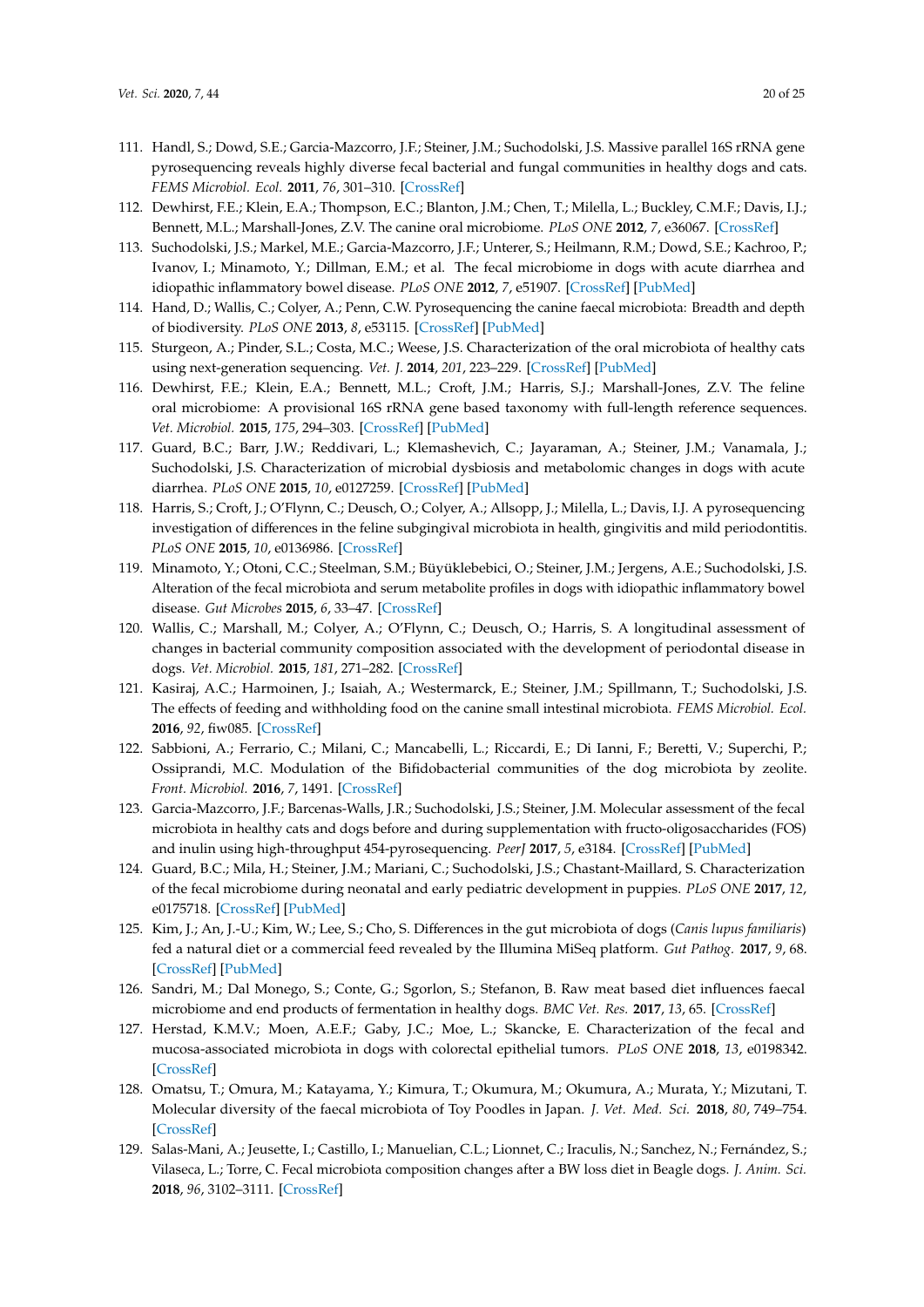- <span id="page-20-0"></span>130. Schmid, S.M.; Suchodolski, J.S.; Price, J.M.; Tolbert, M.K. Omeprazole minimally alters the fecal microbial community in six cats: A pilot study. *Front. Vet. Sci.* **2018**, *5*, 79. [\[CrossRef\]](http://dx.doi.org/10.3389/fvets.2018.00079) [\[PubMed\]](http://www.ncbi.nlm.nih.gov/pubmed/29713638)
- <span id="page-20-1"></span>131. Schmidt, M.; Unterer, S.; Suchodolski, J.S.; Honneffer, J.B.; Guard, B.C.; Lidbury, J.A.; Steiner, J.M.; Fritz, J.; Kölle, P. The fecal microbiome and metabolome differs between dogs fed Bones and Raw Food (BARF) diets and dogs fed commercial diets. *PLoS ONE* **2018**, *13*, e0201279. [\[CrossRef\]](http://dx.doi.org/10.1371/journal.pone.0201279)
- <span id="page-20-2"></span>132. Ziese, A.-L.; Suchodolski, J.S.; Hartmann, K.; Busch, K.; Anderson, A.; Sarwar, F.; Sindern, N.; Unterer, S. Effect of probiotic treatment on the clinical course, intestinal microbiome, and toxigenic Clostridium perfringens in dogs with acute hemorrhagic diarrhea. *PLoS ONE* **2018**, *13*, e0204691. [\[CrossRef\]](http://dx.doi.org/10.1371/journal.pone.0204691)
- <span id="page-20-3"></span>133. Berry, A.S.F.; Kelly, B.J.; Barnhart, D.; Kelly, D.J.; Beiting, D.P.; Baldassano, R.N.; Redding, L.E. Gut microbiota features associated with *Clostridioides di*ffi*cile* colonization in puppies. *PLoS ONE* **2019**, *14*, e0215497. [\[CrossRef\]](http://dx.doi.org/10.1371/journal.pone.0215497) [\[PubMed\]](http://www.ncbi.nlm.nih.gov/pubmed/31469837)
- <span id="page-20-4"></span>134. Blake, A.B.; Guard, B.C.; Honneffer, J.B.; Lidbury, J.A.; Steiner, J.M.; Suchodolski, J.S. Altered microbiota, fecal lactate, and fecal bile acids in dogs with gastrointestinal disease. *PLoS ONE* **2019**, *14*, e0224454. [\[CrossRef\]](http://dx.doi.org/10.1371/journal.pone.0224454) [\[PubMed\]](http://www.ncbi.nlm.nih.gov/pubmed/31671166)
- <span id="page-20-5"></span>135. Bresciani, F.; Minamoto, Y.; Suchodolski, J.S.; Galiazzo, G.; Vecchiato, C.G.; Pinna, C.; Biagi, G.; Pietra, M. Effect of an extruded animal protein-free diet on fecal microbiota of dogs with food-responsive enteropathy. *J. Vet. Intern. Med.* **2019**, *32*, 1903–1910. [\[CrossRef\]](http://dx.doi.org/10.1111/jvim.15227) [\[PubMed\]](http://www.ncbi.nlm.nih.gov/pubmed/30353569)
- <span id="page-20-6"></span>136. Giaretta, P.R.; Suchodolski, J.S.; Jergens, A.E.; Steiner, J.M.; Lidbury, J.A.; Cook, A.K.; Hanifeh, M.; Spillmann, T.; Kilpinen, S.; Syrjä, P.; et al. Bacterial biogeography of the colon in dogs with chronic inflammatory enteropathy. *Vet. Pathol.* **2020**, in press. [\[CrossRef\]](http://dx.doi.org/10.1177/0300985819891259) [\[PubMed\]](http://www.ncbi.nlm.nih.gov/pubmed/31916499)
- <span id="page-20-7"></span>137. Jergens, A.E.; Guard, B.C.; Redfern, A.; Rossi, G.; Mochel, J.P.; Pilla, R.; Chandra, L.; Seo, Y.-J.; Steiner, J.M.; Lidbury, J.; et al. Microbiota-related changes in unconjugated fecal bile acids are associated with naturally occurring, insulin-dependent diabetes mellitus in dogs. *Front. Vet. Sci.* **2019**, *6*, 199. [\[CrossRef\]](http://dx.doi.org/10.3389/fvets.2019.00199)
- <span id="page-20-8"></span>138. Jha, A.R.; Shmalberg, J.; Tanprasertsuk, J.; Perry, L.; Massey, D.; Honaker, R.W. Characterization of gut microbiomes of household pets in the United States using a direct-to-consumer approach. *PLoS ONE* **2020**, *15*, e0227289. [\[CrossRef\]](http://dx.doi.org/10.1371/journal.pone.0227289)
- <span id="page-20-9"></span>139. Manchester, A.C.; Webb, C.B.; Blake, A.B.; Sarwar, F.; Lidbury, J.A.; Steiner, J.M.; Suchodolski, J.S. Long-term impact of tylosin on fecal microbiota and fecal bile acids of healthy dogs. *J. Vet. Intern. Med.* **2019**, *33*, 2605–2617. [\[CrossRef\]](http://dx.doi.org/10.1111/jvim.15635)
- <span id="page-20-10"></span>140. Minamoto, Y.; Minamoto, T.; Isaiah, A.; Sattasathuchana, P.; Buono, A.; Rangachari, V.R.; McNeely, I.H.; Lidbury, J.; Steiner, J.M.; Suchodolski, J.S. Fecal short-chain fatty acid concentrations and dysbiosis in dogs with chronic enteropathy. *J. Vet. Intern. Med.* **2019**, *33*, 1608–1618. [\[CrossRef\]](http://dx.doi.org/10.1111/jvim.15520)
- <span id="page-20-11"></span>141. Nogueira, J.P.S.; He, F.; Mangian, H.F.; Oba, P.M.; De Godoy, M.R.C. Dietary supplementation of a fiber-prebiotic and saccharin-eugenol blend in extruded diets fed to dogs. *J. Anim. Sci.* **2019**, *97*, 4519–4531. [\[CrossRef\]](http://dx.doi.org/10.1093/jas/skz293)
- <span id="page-20-12"></span>142. Park, J.S.; Guevarra, R.B.; Kim, B.R.; Lee, J.H.; Lee, S.H.; Cho, J.H.; Kim, H.; Cho, J.H.; Song, M.; Lee, J.H.; et al. Intestinal microbial dysbiosis in Beagles naturally infected with canine parvovirus. *J. Microbiol. Biotechnol.* **2019**, *29*, 1391–1400. [\[CrossRef\]](http://dx.doi.org/10.4014/jmb.1901.01047)
- <span id="page-20-13"></span>143. Pilla, R.; Guard, B.C.; Steiner, J.M.; Gaschen, F.P.; Olson, E.; Werling, D.; Allenspach, K.; Salavati Schmitz, S.; Suchodolski, J.S. Administration of a synbiotic containing *Enterococcus faecium* does not significantly alter fecal microbiota richness or diversity in dogs with and without food-responsive chronic enteropathy. *Vet. Sci.* **2019**, *6*, 277. [\[CrossRef\]](http://dx.doi.org/10.3389/fvets.2019.00277) [\[PubMed\]](http://www.ncbi.nlm.nih.gov/pubmed/31552278)
- <span id="page-20-14"></span>144. Stone, N.E.; Nunnally, A.E.; Jimenez, V., Jr.; Cope, E.K.; Sahl, J.W.; Sheridan, K.; Hornstra, H.M.; Vinocur, J.; Settles, E.W.; Headley, K.C.; et al. Domestic canines do not display evidence of gut microbial dysbiosis in the presence of Clostridioides (Clostridium) difficile, despite cellular susceptibility to its toxins. *Anaerobe* **2019**, *58*, 53–72. [\[CrossRef\]](http://dx.doi.org/10.1016/j.anaerobe.2019.03.017) [\[PubMed\]](http://www.ncbi.nlm.nih.gov/pubmed/30946985)
- <span id="page-20-15"></span>145. Whittemore, J.C.; Stokes, J.E.; Price, J.M.; Suchodolski, J.S. Effects of a synbiotic on the fecal microbiome and metabolomics profiles of healthy research cats administered clindamycin: A randomized, controlled trial. *Gut Microbes* **2019**, *10*, 521–539. [\[CrossRef\]](http://dx.doi.org/10.1080/19490976.2018.1560754) [\[PubMed\]](http://www.ncbi.nlm.nih.gov/pubmed/30709324)
- <span id="page-20-16"></span>146. Xu, H.; Huang, W.; Hou, Q.; Kwok, L.-Y.; Laga, W.; Wang, Y.; Ma, H.; Sun, Z.; Zhang, H. Oral administration of compound probiotics improved canine feed intake, weight gain, immunity and intestinal microbiota. *Front. Immunol.* **2019**, *10*, 666. [\[CrossRef\]](http://dx.doi.org/10.3389/fimmu.2019.00666)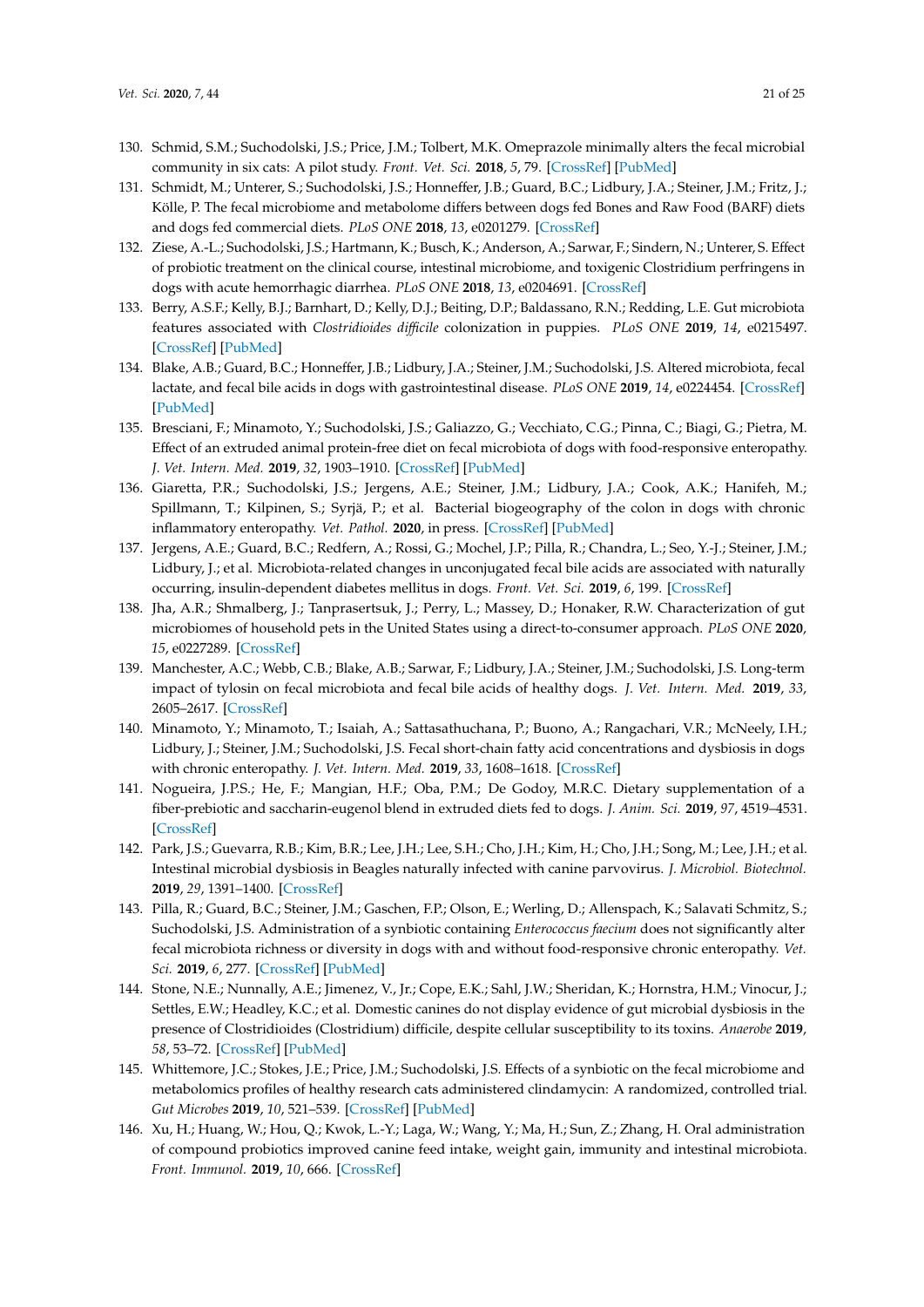- <span id="page-21-0"></span>147. Sturgeon, A.; Stull, J.W.; Costa, M.C.; Weese, J.S. Metagenomic analysis of the canine oral cavity as revealed by high-throughput pyrosequencing of the 16S rRNA gene. *Vet. Microbiol.* **2013**, *162*, 891–898. [\[CrossRef\]](http://dx.doi.org/10.1016/j.vetmic.2012.11.018)
- <span id="page-21-1"></span>148. McDonald, J.E.; Larsen, N.; Pennington, A.; Connolly, J.; Wallis, C.; Rooks, D.J.; Hall, N.; McCarthy, A.J.; Allison, H.E. Characterising the canine oral microbiome by direct sequencing of reverse-transcribed rRNA molecules. *PLoS ONE* **2016**, *11*, e0157046. [\[CrossRef\]](http://dx.doi.org/10.1371/journal.pone.0157046)
- <span id="page-21-2"></span>149. Keijser, B.J.F.; Zaura, E.; Huse, S.M.; van der Vossen, J.M.B.M.; Schuren, F.H.J.; Montijn, R.C.; ten Cate, J.M.; Crielaard, W. Pyrosequencing analysis of the oral microflora of healthy adults. *J. Dent. Res.* **2008**, *87*, 1016–1020. [\[CrossRef\]](http://dx.doi.org/10.1177/154405910808701104)
- 150. Lazarevic, V.; Whiteson, K.; Huse, S.; Hernandez, D.; Farinelli, L.; Østerås, M.; Schrenzel, J.; François, P. Metagenomic study of the oral microbiota by Illumina high-throughput sequencing. *J. Microbiol. Met.* **2009**, *79*, 266–271. [\[CrossRef\]](http://dx.doi.org/10.1016/j.mimet.2009.09.012)
- 151. Bik, E.M.; Long, C.D.; Armitage, G.C.; Loomer, P.; Emerson, J.; Mongodin, E.F.; Nelson, K.E.; Gill, S.R.; Fraser-Liggett, C.M.; Relman, D.A. Bacterial diversity in the oral cavity of 10 healthy individuals. *ISME J.* **2010**, *4*, 962–974. [\[CrossRef\]](http://dx.doi.org/10.1038/ismej.2010.30)
- <span id="page-21-3"></span>152. Shaw, L.; Ribeiro, A.L.R.; Levine, A.P.; Pontikos, N.; Balloux, F.; Segal, A.W.; Roberts, A.P.; Smith, A.M. The human salivary microbiome is shaped by shared environment rather than genetics: Evidence from a large family of closely related individuals. *mBio* **2017**, *8*, e01237-17. [\[CrossRef\]](http://dx.doi.org/10.1128/mBio.01237-17)
- <span id="page-21-4"></span>153. Ye, F.; Shen, H.; Li, Z.; Meng, F.; Li, L.; Yang, J.; Chen, Y.; Bo, X.; Zhang, X.; Ni, M. Influence of the biliary system on biliary bacteria revealed by bacterial communities of the human biliary and upper digestive tracts. *PLoS ONE* **2016**, *11*, e0150519. [\[CrossRef\]](http://dx.doi.org/10.1371/journal.pone.0150519) [\[PubMed\]](http://www.ncbi.nlm.nih.gov/pubmed/26930491)
- <span id="page-21-5"></span>154. Chen, T.; Yu, W.H.; Izard, J.; Baranova, O.V.; Lakshmanan, A.; Dewhirst, F.E. The human oral microbiome database: A web accessible resource for investigating oral microbe taxonomic and genomic information. *Database* **2010**, *2010*, baq013. [\[CrossRef\]](http://dx.doi.org/10.1093/database/baq013) [\[PubMed\]](http://www.ncbi.nlm.nih.gov/pubmed/20624719)
- <span id="page-21-6"></span>155. Dewhirst, F.E.; Chen, T.; Izard, J.; Paster, B.J.; Tanner, A.C.R.; Yu, W.H.; Lakshmanan, A.; Wade, W.G. The human oral microbiome. *J. Bacteriol.* **2010**, *192*, 5002–5017. [\[CrossRef\]](http://dx.doi.org/10.1128/JB.00542-10)
- <span id="page-21-7"></span>156. Ouwerkerk, J.P.; van der Ark, K.C.; Davids, M.; Claassens, N.J.; Robert Finestra, T.; de Vos, W.; Belzer, C. Adaptation of **Akkermansia muciniphila** to the oxic-anoxic interface of the mucus layer. *Appl. Environ. Microbiol.* **2016**, *82*, 6983–6993. [\[CrossRef\]](http://dx.doi.org/10.1128/AEM.01641-16) [\[PubMed\]](http://www.ncbi.nlm.nih.gov/pubmed/27663027)
- <span id="page-21-8"></span>157. Mark Welch, J.L.; Rossetti, B.J.; Rieken, C.W.; Dewhirst, F.E.; Borisy, G.G. Biogeography of a human oral microbiome at the micron scale. *Proc. Natl. Acad. Sci. USA* **2016**, *113*, E791–E800. [\[CrossRef\]](http://dx.doi.org/10.1073/pnas.1522149113) [\[PubMed\]](http://www.ncbi.nlm.nih.gov/pubmed/26811460)
- <span id="page-21-9"></span>158. Huck, O.; Mulhall, H.; Rubin, G.; Kizelnik, Z.; Iyer, R.; Perpich, J.D.; Haque, N.; Cani, P.D.; de Vos, W.M.; Amar, S. *Akkermansia muciniphila* reduces *Porphyromonas gingivalis*-induced inflammation and periodontal bone destruction. *J. Clin. Periodontol.* 2020. [\[CrossRef\]](http://dx.doi.org/10.1111/jcpe.13214) [\[PubMed\]](http://www.ncbi.nlm.nih.gov/pubmed/31674689)
- <span id="page-21-10"></span>159. Priestnall, S.L.; Wiinberg, B.; Spohr, A.; Neuhaus, B.; Kuffer, M.; Wiedmann, M.; Simpson, K.W. Evaluation of "*Helicobacter heilmannii*" subtypes in the gastric mucosas of cats and dogs. *J. Clin. Microbiol.* **2004**, *42*, 2144–2151. [\[CrossRef\]](http://dx.doi.org/10.1128/JCM.42.5.2144-2151.2004)
- <span id="page-21-11"></span>160. Bik, E.M.; Eckburg, P.B.; Gill, S.R.; Nelson, K.E.; Purdom, E.A.; Francois, F.; Perez-Perez, G.; Blaser, M.J.; Relman, D.A. Molecular analysis of the bacterial microbiota in the human stomach. *Proc. Natl. Acad. Sci. USA* **2006**, *103*, 732–737. [\[CrossRef\]](http://dx.doi.org/10.1073/pnas.0506655103)
- <span id="page-21-12"></span>161. Gantuya, B.; El-Serag, H.B.; Matsumoto, T.; Ajami, N.J.; Oyuntsetseg, K.; Azzaya, D.; Uchida, T.; Yamaoka, Y. Gastric microbiota in *Helicobacter pylori*-negative and –positive gastritis among high incidence of gastric cancer area. *Cancers* **2019**, *11*, 504. [\[CrossRef\]](http://dx.doi.org/10.3390/cancers11040504)
- <span id="page-21-13"></span>162. Cassmann, E.; White, R.; Atherly, T.; Wang, C.; Sun, Y.; Khoda, S.; Mosher, C.; Ackermann, M.; Jergens, A. Alterations of the ileal and colonic mucosal microbiota in canine chronic enteropathies. *PLoS ONE* **2016**, *11*, e0147321. [\[CrossRef\]](http://dx.doi.org/10.1371/journal.pone.0147321)
- <span id="page-21-14"></span>163. Xiao, L.; Feng, Q.; Liang, S.; Brask Sonne, S.; Xia, Z.; Qiu, X.; Li, X.; Long, H.; Zhang, J.; Zhang, D.; et al. A catalog of the mouse gut metagenome. *Nat. Biotechnol.* **2015**, *33*, 1103–1108. [\[CrossRef\]](http://dx.doi.org/10.1038/nbt.3353) [\[PubMed\]](http://www.ncbi.nlm.nih.gov/pubmed/26414350)
- <span id="page-21-15"></span>164. Zhang, H.; DiBaise, J.K.; Zuccolo, A.; Kudrna, D.; Braidotti, M.; Yu, Y.; Parameswaran, P.; Crowell, M.D.; Wing, R.; Rittmann, B.E.; et al. Human gut microbiota in obesity and after gastric bypass. *Proc. Natl. Acad. Sci. USA* **2009**, *106*, 2365–2370. [\[CrossRef\]](http://dx.doi.org/10.1073/pnas.0812600106) [\[PubMed\]](http://www.ncbi.nlm.nih.gov/pubmed/19164560)
- <span id="page-21-16"></span>165. Wang, M.; Ahrné, S.; Jeppsson, B.; Molin, G. Comparison of bacterial diversity along the human intestinal tract by direct cloning and sequencing of 16S rRNA genes. *FEMS Microbiol. Ecol.* **2005**, *54*, 219–231. [\[CrossRef\]](http://dx.doi.org/10.1016/j.femsec.2005.03.012) [\[PubMed\]](http://www.ncbi.nlm.nih.gov/pubmed/16332321)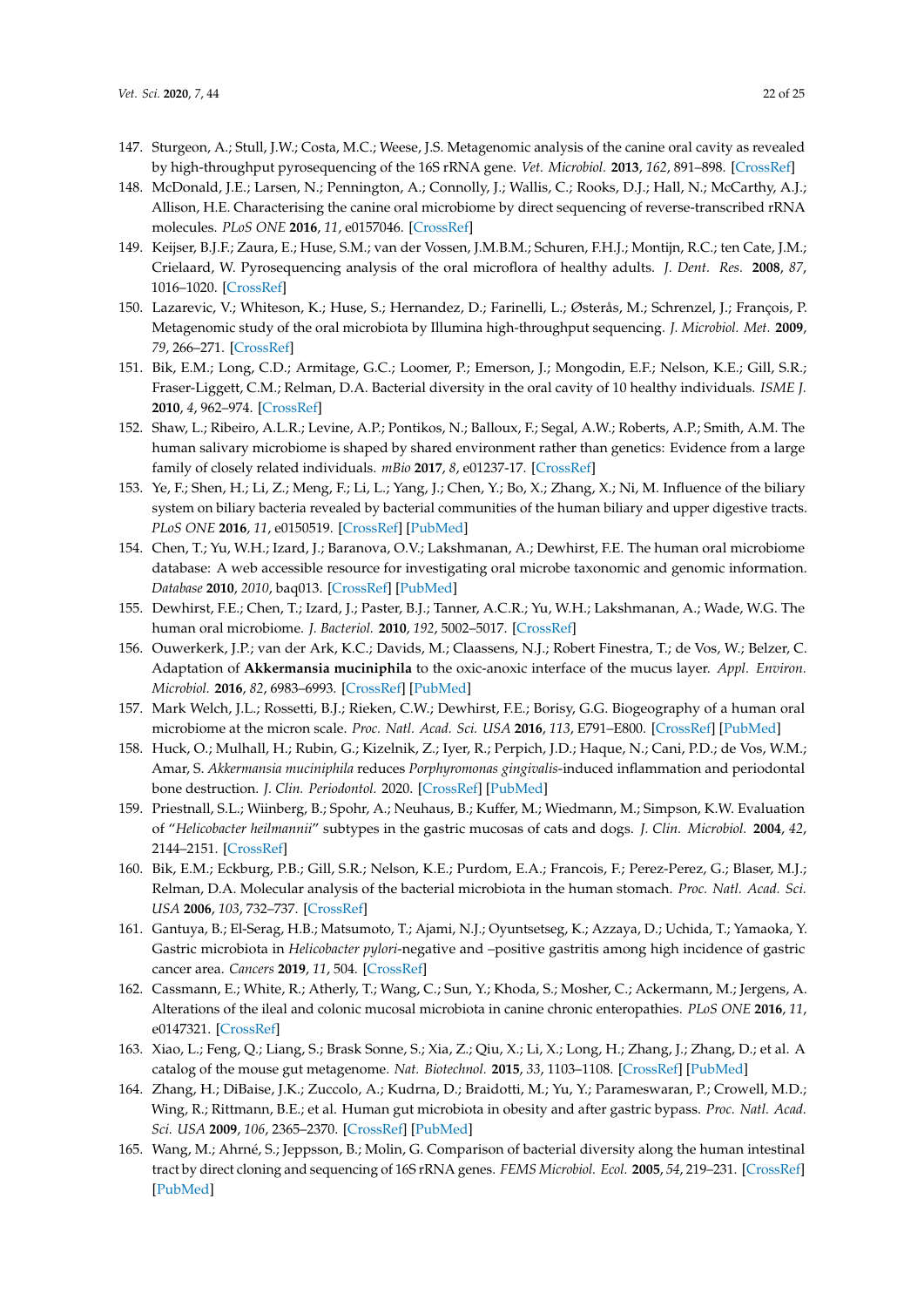- <span id="page-22-0"></span>166. Yildirim, S.; Yeoman, C.J.; Sipos, M.; Torralba, M.; Wilson, B.A.; Goldberg, T.L.; Stumpf, R.M.; Leigh, S.R.; White, B.A.; Nelson, K.E. Characterization of the fecal microbiome from non-human wild primates reveals species specific microbial communities. *PLoS ONE* **2010**, *5*, e13963. [\[CrossRef\]](http://dx.doi.org/10.1371/journal.pone.0013963) [\[PubMed\]](http://www.ncbi.nlm.nih.gov/pubmed/21103066)
- <span id="page-22-1"></span>167. Anderson, J.R.; Cornell, K.K.; Parnell, N.K.; Salisbury, S.K. Pancreatic abscess in 36 dogs: A retrospective analysis of prognostic indicators. *J. Am. Anim. Hosp. Assoc.* **2008**, *44*, 171–179. [\[CrossRef\]](http://dx.doi.org/10.5326/0440171)
- <span id="page-22-2"></span>168. Burton, E.N.; Cohn, L.A.; Reinero, C.N.; Rindt, H.; Moore, S.G.; Ericsson, A.C. Characterization of the urinary microbiome in healthy dogs. *PLoS ONE* **2017**, *12*, e0177783. [\[CrossRef\]](http://dx.doi.org/10.1371/journal.pone.0177783)
- <span id="page-22-3"></span>169. Vientós-Plotts, A.I.; Ericsson, A.C.; Rindt, H.; Grobman, M.E.; Graham, A.; Bishop, K.; Cohn, L.A.; Reinero, C.R. Dynamic changes of the respiratory microbiota and its relationship to fecal and blood microbiota in healthy young cats. *PLoS ONE* **2017**, *12*, e0173818. [\[CrossRef\]](http://dx.doi.org/10.1371/journal.pone.0173818)
- <span id="page-22-4"></span>170. Ericsson, A.C.; Personett, A.R.; Grobman, M.E.; Rindt, H.; Reinero, C.R. Composition and predicted metabolic capacity of upper and lower airway microbiota of healthy dogs in relation to the fecal microbiota. *PLoS ONE* **2016**, *11*, e0154646. [\[CrossRef\]](http://dx.doi.org/10.1371/journal.pone.0154646)
- <span id="page-22-5"></span>171. Rodrigues Hoffmann, A.; Patterson, A.P.; Diesel, A.; Lawhon, S.D.; Jaclyn Ly, H.; Elkins Stephenson, C.; Mansell, J.; Steiner, J.M.; Dowd, S.E.; Olivry, T.; et al. The skin microbiome in healthy and allergic dogs. *PLoS ONE* **2013**, *9*, e83197. [\[CrossRef\]](http://dx.doi.org/10.1371/journal.pone.0083197)
- 172. Cuscó, A.; Belanger, J.M.; Gershony, L.; Islas-Trejo, A.; Levy, K.; Medrano, J.F.; Sánchez, A.; Oberbauer, A.M.; Francino, O. Individual signatures and environmental factors shape skin microbiota in healthy dogs. *Microbiome* **2017**, *5*, 139. [\[CrossRef\]](http://dx.doi.org/10.1186/s40168-017-0355-6)
- <span id="page-22-6"></span>173. Older, C.E.; Diesel, A.; Patterson, A.P.; Meason-Smith, C.; Johnson, T.J.; Mansell, J.; Suchodolski, J.S.; Rodrigues Hoffmann, A. The feline skin microbiota: The bacteria inhabiting the skin of healthy and allergic cats. *PLoS ONE* **2017**, *12*, e0178555. [\[CrossRef\]](http://dx.doi.org/10.1371/journal.pone.0178555) [\[PubMed\]](http://www.ncbi.nlm.nih.gov/pubmed/28575016)
- <span id="page-22-7"></span>174. Goddard, M.R.; Greig, D. *Saccharomyces cerevisiae*: A nomadic yeast with no niche? *FEMS Yeast Res.* **2015**, *15*, fov009. [\[CrossRef\]](http://dx.doi.org/10.1093/femsyr/fov009) [\[PubMed\]](http://www.ncbi.nlm.nih.gov/pubmed/25725024)
- <span id="page-22-8"></span>175. Pereira, F.C.; Berry, D. Microbial nutrient niches in the gut. *Environ. Microbiol.* **2017**, *19*, 1366–1378. [\[CrossRef\]](http://dx.doi.org/10.1111/1462-2920.13659) [\[PubMed\]](http://www.ncbi.nlm.nih.gov/pubmed/28035742)
- <span id="page-22-9"></span>176. Costea, P.I.; Hildebrand, F.; Arumugam, M.; Bäckhed, F.; Blaser, M.J.; Bushman, F.D.; de Vos, W.M.; Ehrlich, S.D.; Fraser, C.M.; Hattori, M.; et al. Enterotypes in the landscape of gut microbial community composition. *Nat. Microbiol.* **2018**, *3*, 8–16. [\[CrossRef\]](http://dx.doi.org/10.1038/s41564-017-0072-8)
- <span id="page-22-10"></span>177. Turnbaugh, P.J.; Gordon, J.I. The core gut microbiome, energy balance and obesity. *J. Physiol.* **2009**, *587*, 4153–4158. [\[CrossRef\]](http://dx.doi.org/10.1113/jphysiol.2009.174136)
- <span id="page-22-11"></span>178. Arumugan, M.; Raes, J.; Pelletier, E.; Le Paslier, D.; Yamada, T.; Mende, D.R.; Fernandes, G.R.; Tap, J.; Bruls, T.; Batto, J.-M.; et al. Enterotypes of the human gut microbiome. *Nature* **2011**, *473*, 174–180. [\[CrossRef\]](http://dx.doi.org/10.1038/nature09944)
- <span id="page-22-12"></span>179. Claussen, J.C.; Skieceviĉienė, J.; Wang, J.; Rausch, P.; Karlsen, T.H.; Lieb, W.; Baines, J.F.; Franke, A.; Hütt, M.T. Boolean analysis reveals systematic interactions among low-abundance species in the human gut microbiome. *PLoS Comput. Biol.* **2017**, *13*, e1005361. [\[CrossRef\]](http://dx.doi.org/10.1371/journal.pcbi.1005361)
- <span id="page-22-13"></span>180. Navas-Molina, J.A.; Peralta-Sánchez, J.M.; González, A.; McMurdie, P.J.; Vázquez-Baeza, Y.; Xu, Z.; Ursell, L.K.; Lauber, C.; Zhou, H.; Jin Song, S.; et al. Advancing our understanding of the human microbiome using QIIME. *Methods Enzymol.* **2013**, *531*, 371–444.
- <span id="page-22-14"></span>181. Dawson, W.; Hör, J.; Egert, M.; van Kleunen, M.; Pester, M. A small number of low-abundance bacteria dominate plant species-specific responses during rhizosphere colonization. *Front. Microbiol.* **2017**, *8*, 975. [\[CrossRef\]](http://dx.doi.org/10.3389/fmicb.2017.00975)
- <span id="page-22-15"></span>182. Jousset, A.; Bienhold, C.; Chatzinotas, A.; Gallien, L.; Gobet, A.; Kurm, V.; Küsel, K.; Rilling, M.C.; Rivett, D.W.; Salles, J.F.; et al. Where less may be more: How the rare biosphere pulls ecosystems strings. *ISME J.* **2017**, *11*, 853–862. [\[CrossRef\]](http://dx.doi.org/10.1038/ismej.2016.174)
- <span id="page-22-16"></span>183. Garcia-Mazcorro, J.F.; Lage, N.N.; Mertens-Talcott, S.; Talcott, S.; Chew, B.; Dowd, S.E.; Kawas, J.R.; Noratto, G.D. Effect of dark sweet cherry powder consumption on the gut microbiota, short-chain fatty acids, and biomarkers of gut health in obese db/db mice. *PeerJ* **2018**, *6*, e4195. [\[CrossRef\]](http://dx.doi.org/10.7717/peerj.4195) [\[PubMed\]](http://www.ncbi.nlm.nih.gov/pubmed/29312822)
- <span id="page-22-17"></span>184. Shepherd, M.L.; Swecker, W.S., Jr.; Jensen, R.V.; Ponder, M.A. Characterization of the fecal bacteria communities of forage-fed horses by pyrosequencing of 16S rRNA V4 gene amplicons. *FEMS Microbiol. Lett.* **2012**, *326*, 62–68. [\[CrossRef\]](http://dx.doi.org/10.1111/j.1574-6968.2011.02434.x) [\[PubMed\]](http://www.ncbi.nlm.nih.gov/pubmed/22092776)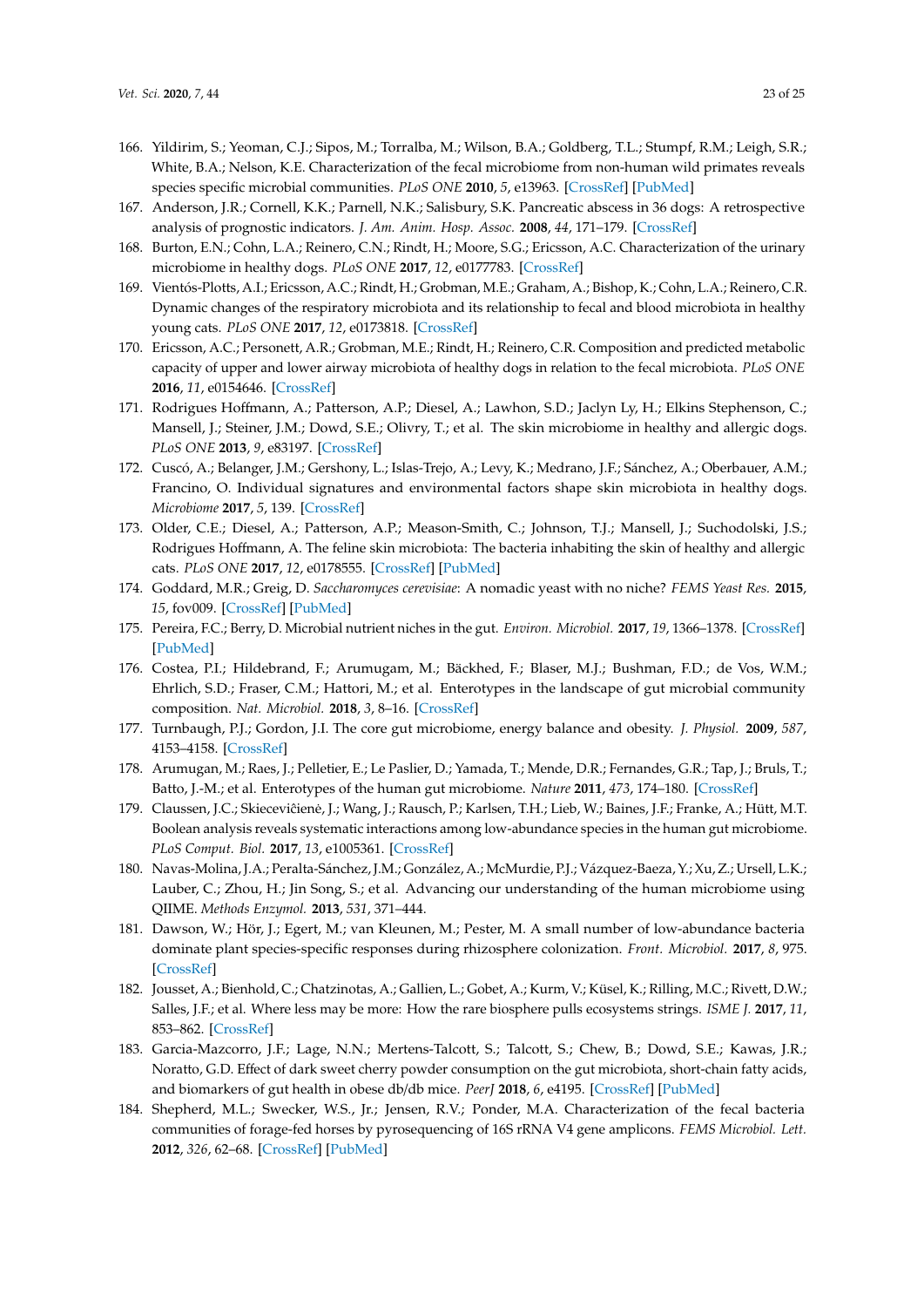- <span id="page-23-0"></span>185. Berry, D.; Stecher, B.; Schintlmeister, A.; Reichert, J.; Brugiroux, S.; Wild, B.; Wanek, W.; Richter, A.; Rauch, I.; Decker, T.; et al. Host-compound foraging by intestinal microbiota revealed by single-cell stable isotope probing. *Proc. Natl. Acad. Sci. USA* **2013**, *110*, 4720–4725. [\[CrossRef\]](http://dx.doi.org/10.1073/pnas.1219247110) [\[PubMed\]](http://www.ncbi.nlm.nih.gov/pubmed/23487774)
- <span id="page-23-1"></span>186. McGuckin, M.A.; Lindén, S.K.; Sutton, P.; Florin, T.H. Mucin dynamics and enteric pathogens. *Nat. Rev. Microbiol.* **2011**, *9*, 265–278. [\[CrossRef\]](http://dx.doi.org/10.1038/nrmicro2538) [\[PubMed\]](http://www.ncbi.nlm.nih.gov/pubmed/21407243)
- <span id="page-23-2"></span>187. Li, H.; Limenitakis, J.P.; Fuhrer, T.; Geuking, M.B.; Lawson, M.A.; Wyss, M.; Brugiroux, S.; Keller, I.; Macpherson, J.A.; Rupp, S.; et al. The outer mucus layer hosts a distinct intestinal microbial niche. *Nat. Commun.* **2015**, *6*, 8292. [\[CrossRef\]](http://dx.doi.org/10.1038/ncomms9292) [\[PubMed\]](http://www.ncbi.nlm.nih.gov/pubmed/26392213)
- <span id="page-23-3"></span>188. Berry, D.; Reinisch, W. Intestinal microbiota: A source of novel biomarkers in inflammatory bowel diseases? *Best Pract. Res. Clin. Gastroenterol.* **2013**, *27*, 47–58. [\[CrossRef\]](http://dx.doi.org/10.1016/j.bpg.2013.03.005) [\[PubMed\]](http://www.ncbi.nlm.nih.gov/pubmed/23768552)
- <span id="page-23-4"></span>189. Park, H.J.; Lee, S.E.; Kim, H.B.; Isaacson, R.E.; Seo, K.W.; Song, K.H. Association of obesity with serum leptin, adiponectin, and serotonin and gut microflora in beagle dogs. *J. Vet. Intern. Med.* **2015**, *29*, 43–50. [\[CrossRef\]](http://dx.doi.org/10.1111/jvim.12455)
- 190. Kieler, I.N.; Mølbak, L.; Hansen, L.L.; Hermann-Bank, M.L.; Bjornvad, C.R. Overweight and the feline gut microbiome—A pilot study. *J. Anim. Physiol. Anim. Nutr.* **2016**, *100*, 478–484. [\[CrossRef\]](http://dx.doi.org/10.1111/jpn.12409)
- 191. Fischer, M.M.; Kessler, A.M.; Kieffer, D.A.; Knotts, T.A.; Kim, K.; Wei, A.; Ramsey, J.J.; Fascetti, A.J. Effects of obesity, energy restriction and neutering on the faecal microbiota of cats. *Br. J. Nutr.* **2017**, *118*, 513–524. [\[CrossRef\]](http://dx.doi.org/10.1017/S0007114517002379)
- 192. Kieler, I.N.; Shamzir Kamal, S.; Vitger, A.D.; Nielsen, D.S.; Lauridsen, C.; Bjornvad, C.R. Gut microbiota composition may relate to weight loss rate in obese pet dogs. *Vet. Med. Sci.* **2017**, *3*, 252–262. [\[CrossRef\]](http://dx.doi.org/10.1002/vms3.80)
- <span id="page-23-5"></span>193. Xu, J.; Verbrugghe, A.; Lourenço, M.; Cools, A.; Liu, D.J.X.; Van de Wiele, T.; Marzorati, M.; Eeckhaut, V.; Van Immerseel, F.; Vanhaecke, L.; et al. The response of canine faecal microbiota to increased dietary protein is influenced by body condition. *BMC Vet. Res.* **2017**, *13*, 374. [\[CrossRef\]](http://dx.doi.org/10.1186/s12917-017-1276-0) [\[PubMed\]](http://www.ncbi.nlm.nih.gov/pubmed/29202841)
- <span id="page-23-6"></span>194. Cani, P.D.; de Vos, W.M. Next-generation beneficial microbes: The case of *Akkermansia muciniphila*. *Front Microbiol.* **2017**, *8*, 1765. [\[CrossRef\]](http://dx.doi.org/10.3389/fmicb.2017.01765) [\[PubMed\]](http://www.ncbi.nlm.nih.gov/pubmed/29018410)
- <span id="page-23-7"></span>195. Plovier, H.; Everard, A.; Druart, C.; Depommier, C.; Van Hul, M.; Geurts, L.; Chilloux, J.; Ottman, N.; Duparc, T.; Lichtenstein, L.; et al. A purified membrane protein from *Akkermansia muciniphila* or the pasteurized bacterium improves metabolism in obese and diabetic mice. *Nat. Med.* **2017**, *23*, 107–113. [\[CrossRef\]](http://dx.doi.org/10.1038/nm.4236) [\[PubMed\]](http://www.ncbi.nlm.nih.gov/pubmed/27892954)
- <span id="page-23-8"></span>196. Seedorf, H.; Griffin, N.W.; Ridaura, V.K.; Reyes, A.; Cheng, J.; Rey, F.E.; Smith, M.I.; Simon, G.M.; Scheffrahn, R.H.; Woebken, D.; et al. Bacteria from diverse habitats colonize and compete in the mouse gut. *Cell* **2014**, *159*, 253–266. [\[CrossRef\]](http://dx.doi.org/10.1016/j.cell.2014.09.008) [\[PubMed\]](http://www.ncbi.nlm.nih.gov/pubmed/25284151)
- <span id="page-23-9"></span>197. Abreu, M.T. Toll-like receptor signaling in the intestinal epithelium: How bacterial recognition shapes intestinal function. *Nat. Rev. Immunol.* **2010**, *10*, 131–144. [\[CrossRef\]](http://dx.doi.org/10.1038/nri2707) [\[PubMed\]](http://www.ncbi.nlm.nih.gov/pubmed/20098461)
- <span id="page-23-10"></span>198. Jergens, A.E.; Simpson, K.W. Inflammatory bowel disease in veterinary medicine. *Front. Biosci.* **2012**, *4*, 1404–1419. [\[CrossRef\]](http://dx.doi.org/10.2741/e470)
- <span id="page-23-11"></span>199. Zhou, K. Strategies to promote abundance of *Akkermansia muciniphila*, an emerging probiotics in the gut, evidence from dietary intervention studies. *J. Funct. Foods* **2017**, *33*, 194–201. [\[CrossRef\]](http://dx.doi.org/10.1016/j.jff.2017.03.045)
- <span id="page-23-12"></span>200. Anhê, F.F.; Pilon, G.; Roy, D.; Desjardins, Y.; Levy, E.; Marette, A. Triggering *Akkermansia* with dietary polyphenols: A new weapon to combat the metabolic syndrome? *Gut Microbes* **2016**, *7*, 146–153. [\[CrossRef\]](http://dx.doi.org/10.1080/19490976.2016.1142036)
- <span id="page-23-13"></span>201. Shin, J.; Noh, J.-R.; Chang, D.-H.; Kim, Y.-H.; Kim, M.H.; Lee, E.S.; Cho, S.; Ku, B.J.; Rhee, M.-S.; Kim, B.-C.; et al. Elucidation of *Akkermansia muciniphila* probiotic traits driven by mucin depletion. *Front. Microbiol.* **2019**, *10*, 1137. [\[CrossRef\]](http://dx.doi.org/10.3389/fmicb.2019.01137)
- <span id="page-23-14"></span>202. Buntin, N.; de Vos, W.M.; Hongpattarakere, T. Variation of mucin adhesion, cell Surface characteristics, and molecular mechanisms among *Lactobacillus plantarum* isolated from different habitats. *Appl. Microbiol. Biotechnol.* **2017**, *101*, 7663–7674. [\[CrossRef\]](http://dx.doi.org/10.1007/s00253-017-8482-3)
- <span id="page-23-15"></span>203. Święch, E.; Tuśnio, A.; Barszcz, M.; Taciak, M.; Siwiak, E. Goblet cells and mucus layer in the gut of young pigs: Response to dietary contents of threonine and non-essential amino acids. *J. Anim. Physiol. Anim. Nutr. (Berl.)* **2019**, *103*, 894–905. [\[CrossRef\]](http://dx.doi.org/10.1111/jpn.13086) [\[PubMed\]](http://www.ncbi.nlm.nih.gov/pubmed/30941782)
- <span id="page-23-16"></span>204. Zhao, F.; Zhou, G.; Liu, X.; Song, S.; Xu, X.; Hooiveld, G.; Müller, M.; Liu, L.; Kristiansen, K.; Li, C. Dietary protein sources differentially affect the growth of *Akkermansia muciniphila* and maintenance of the gut mucus barrier in mice. *Mol. Nutr. Food Res.* **2019**, *2019*, e1900589. [\[CrossRef\]](http://dx.doi.org/10.1002/mnfr.201900589) [\[PubMed\]](http://www.ncbi.nlm.nih.gov/pubmed/31588624)
- <span id="page-23-17"></span>205. Schroeder, B.O. Fight them or feed them: How the intestinal mucus layer manages the gut microbiota. *Gastroenterol. Rep.* **2019**, *7*, 3–12. [\[CrossRef\]](http://dx.doi.org/10.1093/gastro/goy052) [\[PubMed\]](http://www.ncbi.nlm.nih.gov/pubmed/30792861)